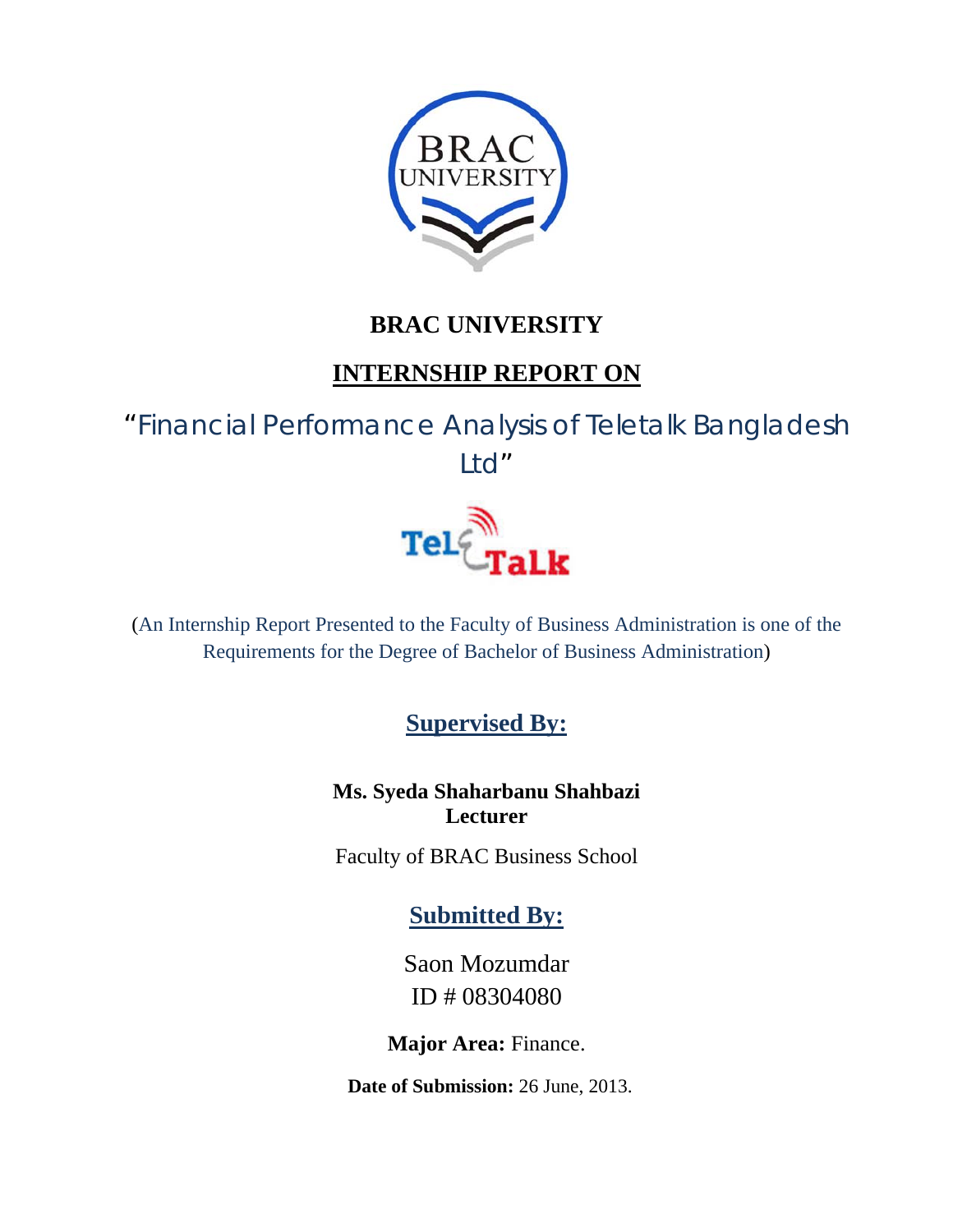

# "Financial Performance Analysis of Teletalk Bangladesh Ltd."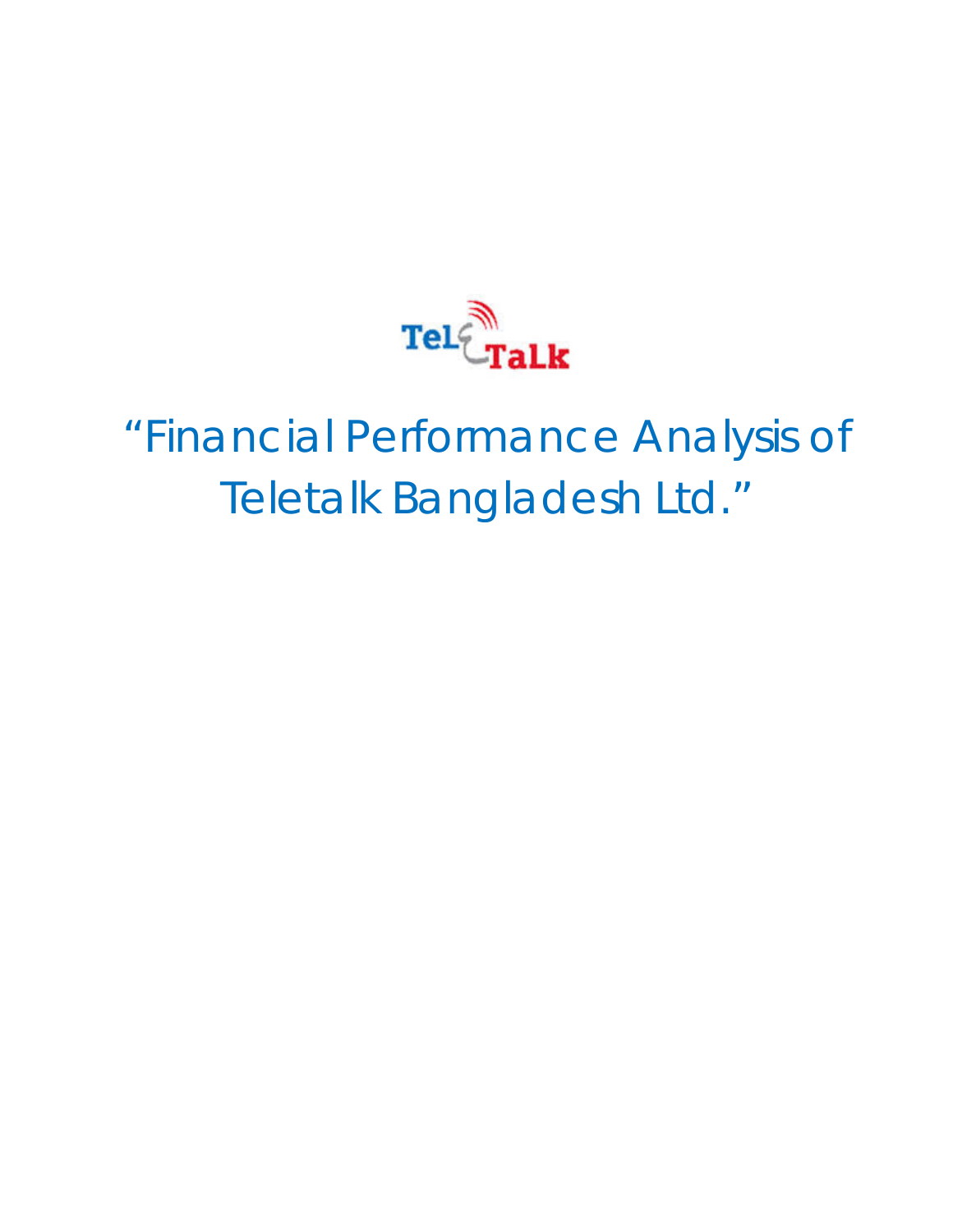## LETTER OF TRANSMITTAL

**26 June, 2013**

**Syeda Shaharbanu Shahbazi**  Lecturer, BRAC Business School BRAC University Mohakhali, Dhaka.

**Subject:** Internship Research Report on **"Financial Performance Analysis of Teletalk Bangladesh Ltd".** 

Dear Madam,

I have completed the Internship research report on **"Financial Performance Analysis of Teletalk Ltd."** With due respect, I am submitting my internship report on the above mentioned title for the fulfillment of the requirements for the Degree of Bachelor of Business Administration.

I took this report as an opportunity to reflect my learning of the techniques and skills of this three months long internship. I realize that my report may not be flawless; there might be some mistakes which were not noticed by me due to my inadequate professional knowledge. By collecting information for this report I also learned something very superfluous in practical. I look forward to make the optimal use of the knowledge that I gained from this internship program.

I would like to gratitude you for giving me such a great job and opportunity to prove my ability in making a quality report. If any mistakes remain I am heartily apologized for those. I hope you will take my mistakes with due consideration.

Sincerely yours,

Saon Mozumdar

ID# 08304080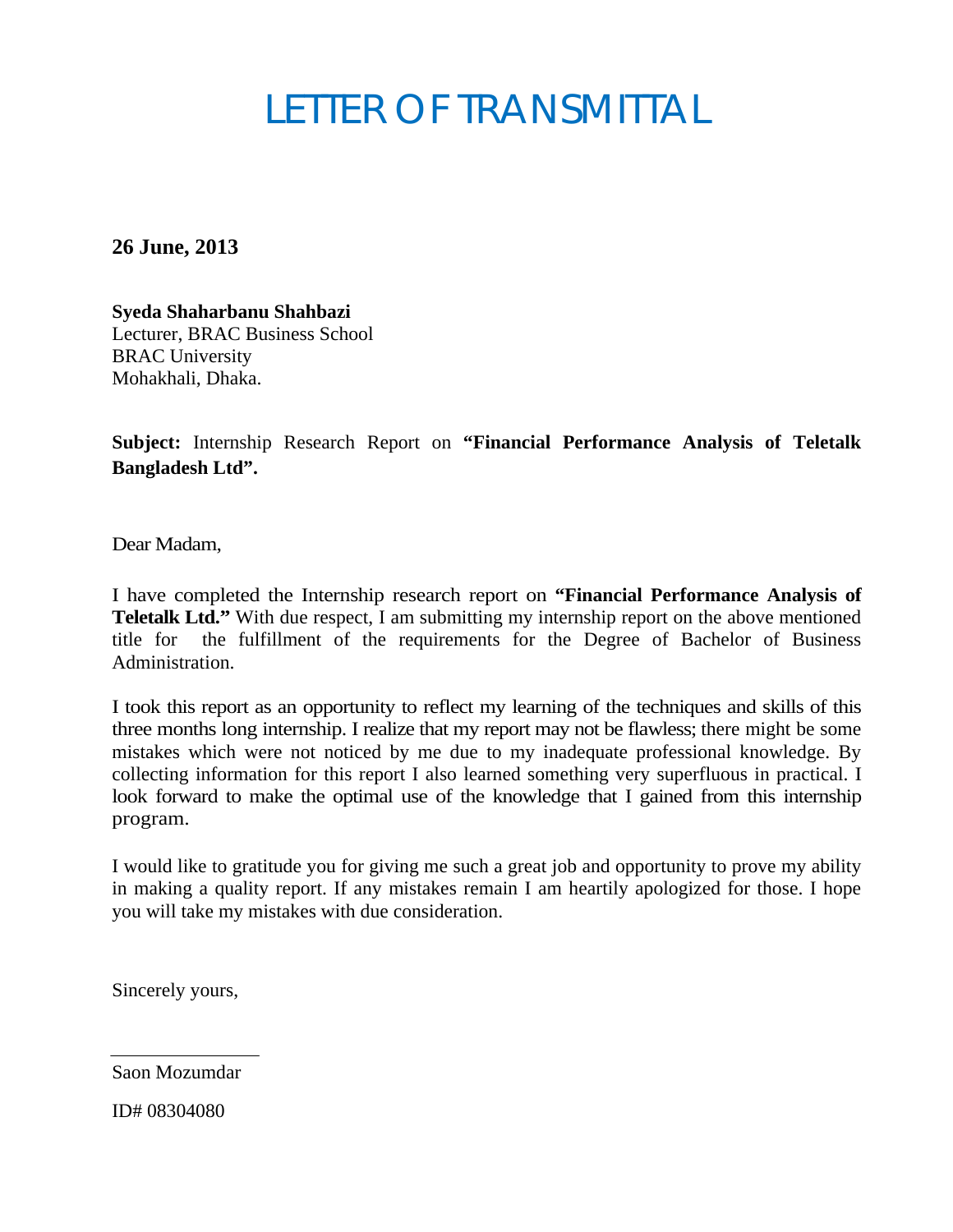## ACKNOWLEDGEMENT

First of all I would like to thank the Almighty for giving me the strength, and the aptitude to complete this Internship research report within the time.

Me **Saon Mozumdar** ID# 08304080 has worked in Teletalk as an intern. I have worked there for 3months and during this short span of time I did visit responsible departments. And the completion of this Internship research report regarding financial issues was possible because of the co-operation of many people. I offer my most sincere thanks to all of those who provided their valuable advices and encouragements in this endeavor. I am truly grateful to all the employees of Teletalk Finance Division.

Now I would like to give thanks **Ms. Syeda Shaharbanu Shahbazi** who is my internship supervisor. Without her guidance and help I would not have completed my internship report. She gave me enough motivation and time for my report. Whenever I was in need of any kind of help regarding preparation of my internship paper, I found her as my guardian.

I would also like to thank my on site supervisor **Mr. Faroque Ahmed**, he did really help me to get into several departments regarding information collection issues. Also thanks to my beloved parent who have motivated as well as inspired me always.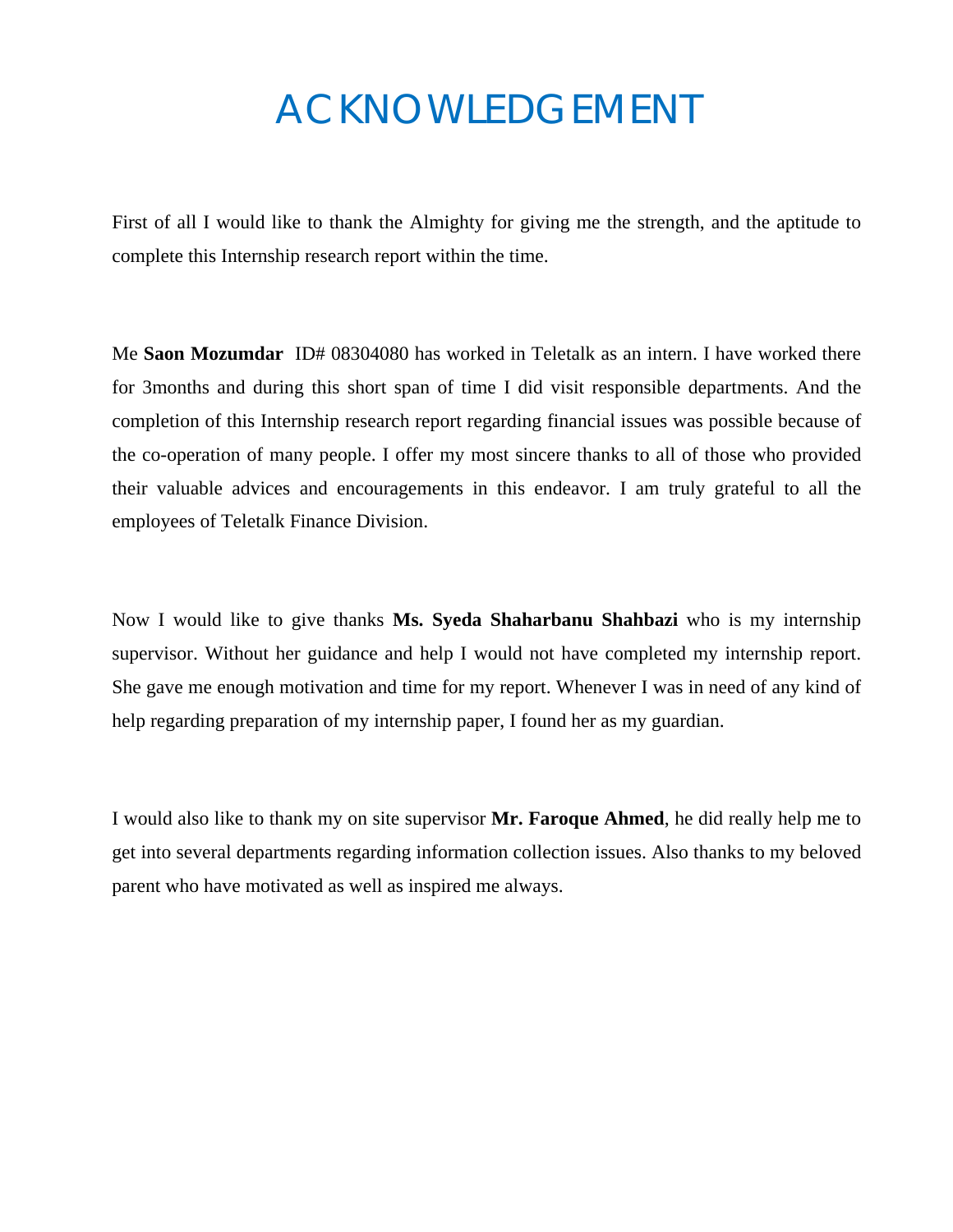## TABLE OF CONTENTS

| No.              | Topic                                                         | Page No. |
|------------------|---------------------------------------------------------------|----------|
|                  | <b>Executive Summary</b>                                      |          |
| <b>Chapter 1</b> | An Overview of Teletalk Ltd.                                  | $3 - 6$  |
|                  | Vision, Mission, Value Statement                              | $7 - 8$  |
|                  | Success Timeline, Major Achievements                          | 08       |
|                  | Types of Business, Corporate Cuture, Business Objective       | $8-9$    |
|                  | Organizational Structure                                      | 09       |
|                  | Corporate Governance                                          | 10       |
|                  | Digitalization                                                | 14       |
|                  | Services                                                      | 15       |
|                  | <b>Customer Care Centers</b>                                  | 19       |
|                  | Participation in the Share Market                             | 20       |
|                  | <b>Corporate Social Responsibility</b>                        | 20       |
|                  | Short Overview of Bangladesh Mobile Telecom Market            | 21       |
| <b>Chapter 2</b> | <b>DESCRIPTION OF JOB</b>                                     | 24       |
|                  | <b>Job Description</b>                                        | 24       |
|                  | <b>Specific Responsibilities</b>                              | 24       |
|                  | Feedback                                                      | 24       |
| <b>Chapter 3</b> | Introduction of the Report                                    | 27       |
|                  | Introduction, Rational of the Study, Statement of the Problem | 27       |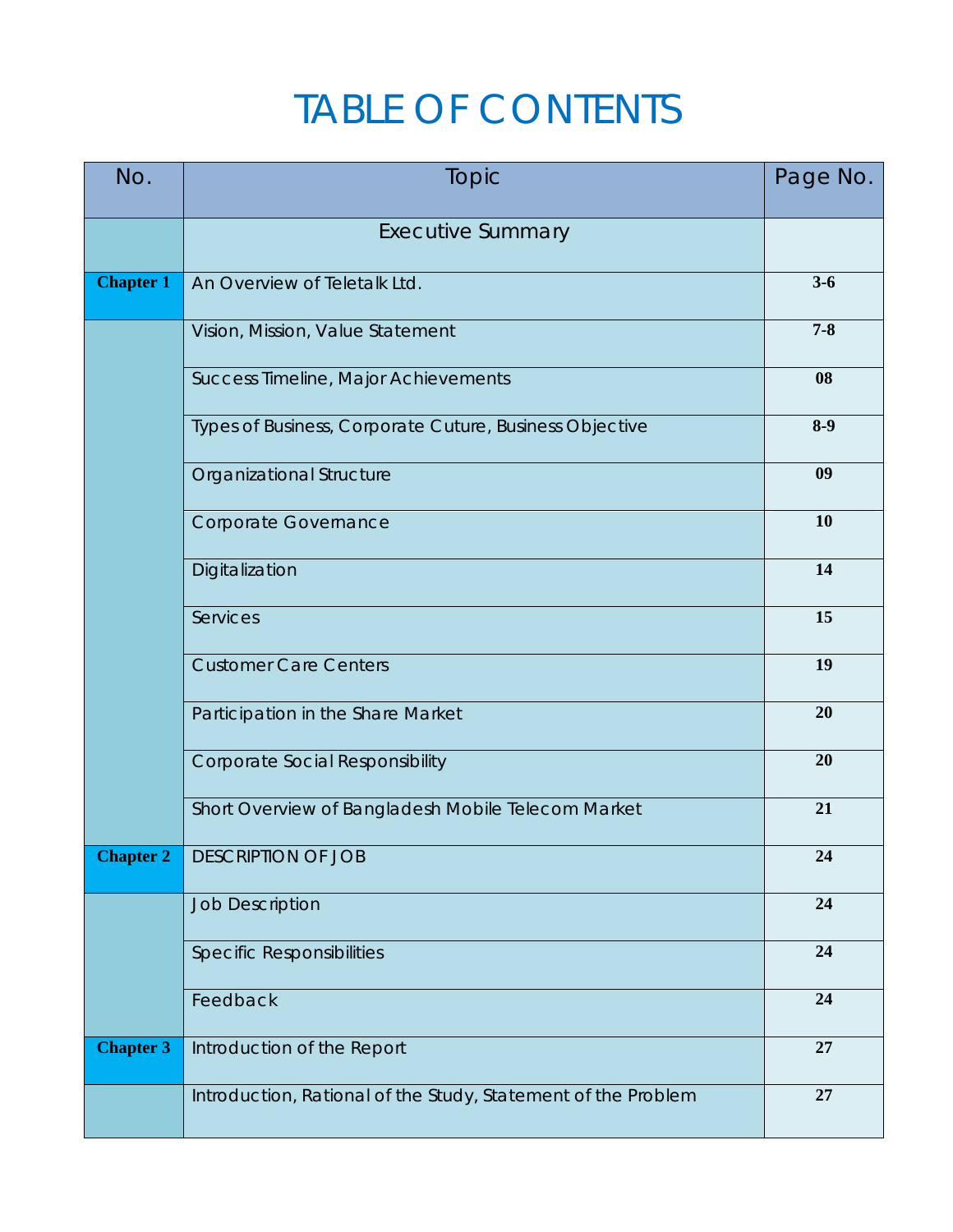|                  | Scope and delimitation of the topic, Objectives of the Study. | 27        |
|------------------|---------------------------------------------------------------|-----------|
|                  | <b>Review of Related Literature</b>                           |           |
|                  | Methodology of the Study, Ratios, Sources of Data             | 28        |
| <b>Chapter 4</b> | Analysis of the Data                                          | 31-32     |
|                  | Ratio Analysis                                                | 33-44     |
| <b>Chapter 5</b> | <b>SWOT Analysis</b>                                          | $46 - 51$ |
|                  | Strengths, Weakness                                           | 49        |
|                  | Opportunity, Threats                                          | 50-51     |
| <b>Chapter 6</b> | Findings                                                      | 53        |
| <b>Chapter 7</b> | Recommendation                                                | 56        |
| <b>Chapter 8</b> | Conclusion                                                    | 58        |
|                  | Bibliography                                                  | 59        |
|                  | Appendix                                                      | 60        |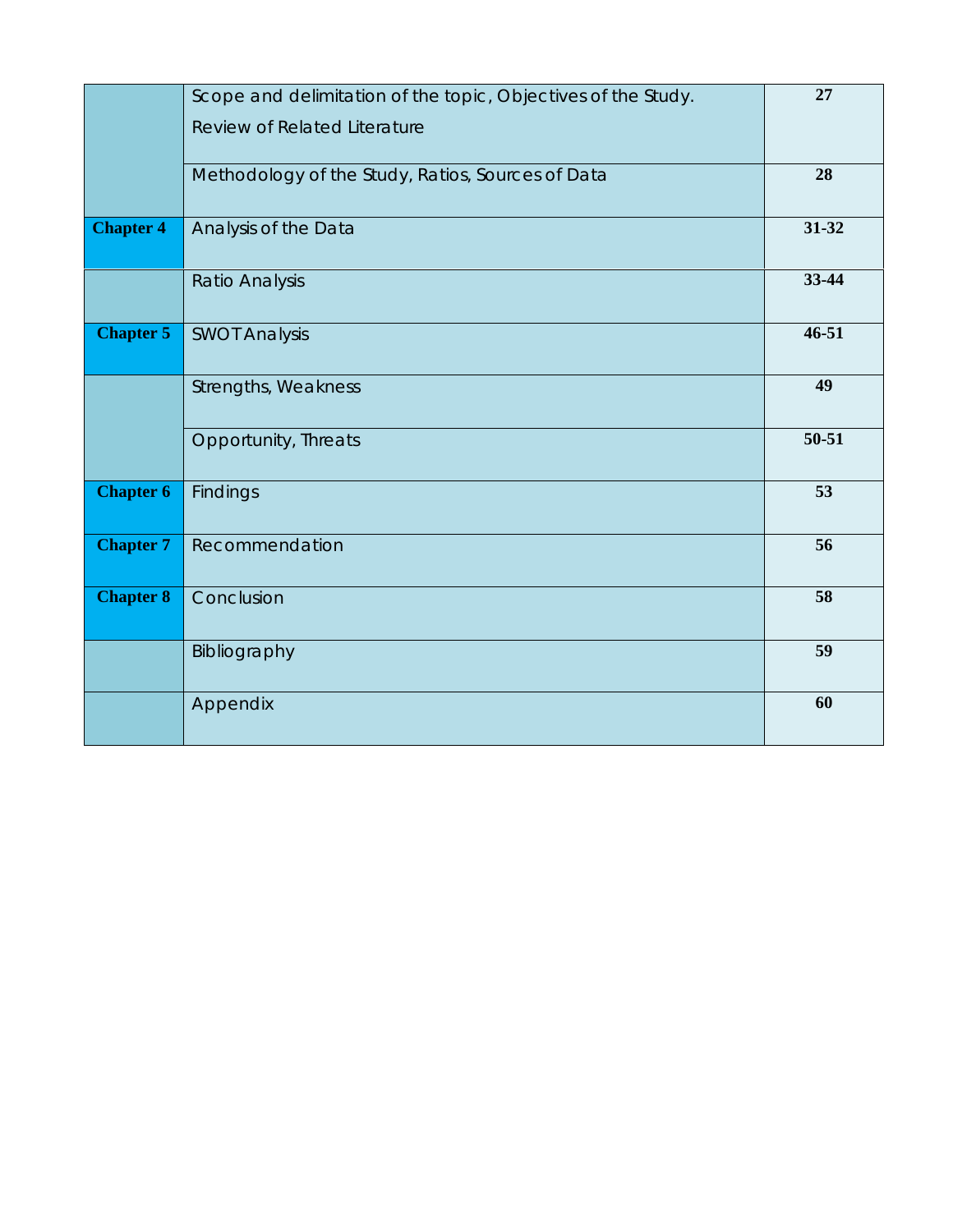## EXECUTIVE SUMMARY

The report is based on the only state run telecommunication company Teletalk Bangladesh Ltd. I have discussed in the report Teletalk's countrywide expansion, diversified business activities, and the financial performance of the company. Teletalk has been doing business for years. In this global competitive world all business organizations need to create an effective value proposition for the company that attracts the customers. To increase company's profitability and make a strong value added relationship with its customers, it tries to use Customer Relationship Management concept in its business operation.

It is the only state run mobile phone operator in Bangladesh whose parent company's name is BTCL( Bangladesh Telecommunications Company Ltd.). The main objective of Teletalk Ltd. is to build up an available data communication service network all over the world through voice call, sms, internet, and other value added services, which is an important part for the success of today's business. For this reason Teletalk Ltd. utilizes some sort of modern business techniques. By providing cell-phone service Teletalk earn lots of profit. Year to year changes their financial performances I have shown. In my study I try to show their financial performance analysis from 2008 to 2012.

In the report I have come up with several ratio analyses which basically state company's year to year performance. Stake holders may come to know the focus areas of any financial report from the analysis of mine. My analysis demonstrates a clear view on year to year growth of Teletalk along with its several segmental operations. And at the last appendix part is given to take the quick look on the data analyzed and to enhance the reliability of the report.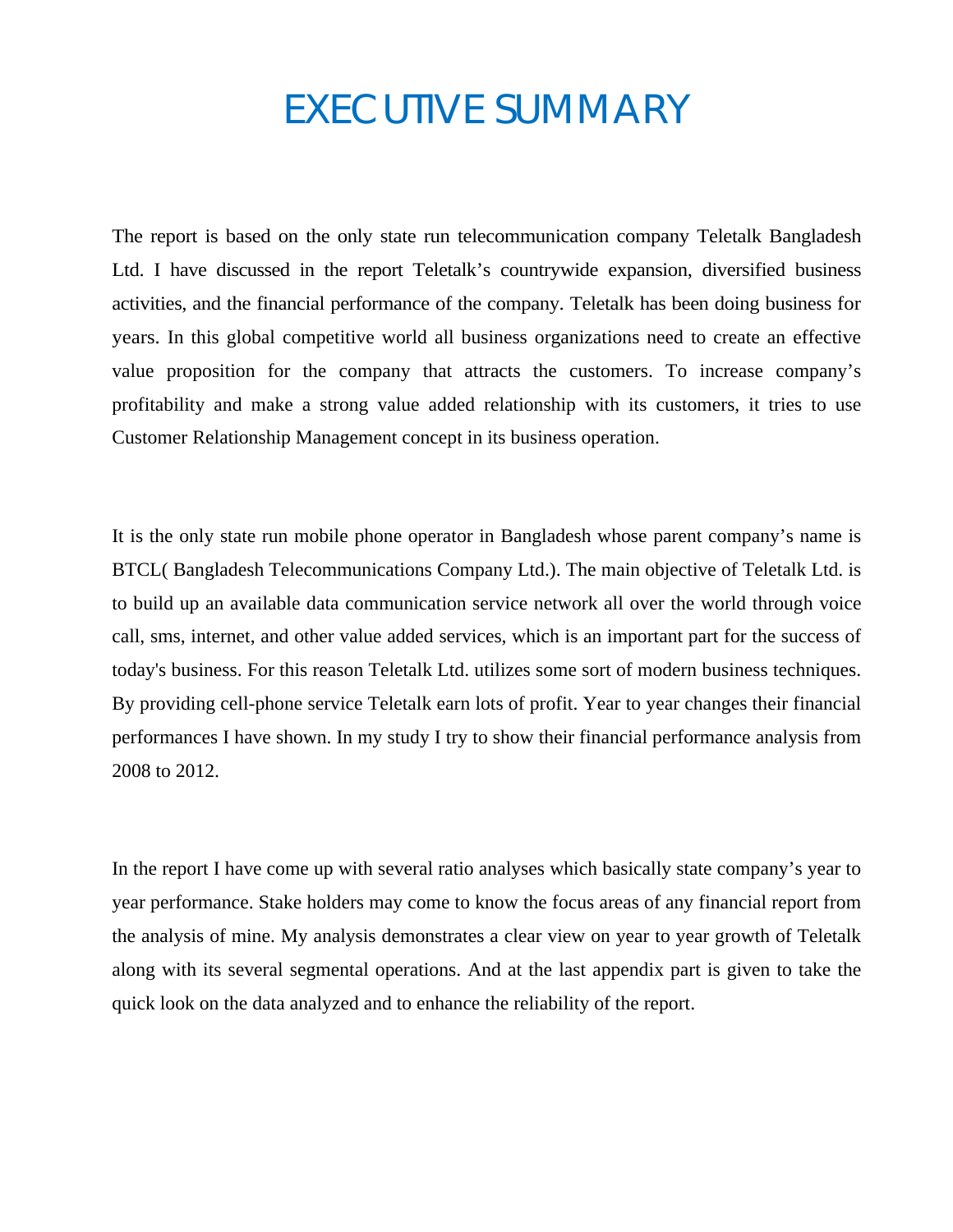

# **Chapter 1** ABOUT TELETALK AND AN OVERVIEW OF BANGLADESH MOBILE INDUSTRY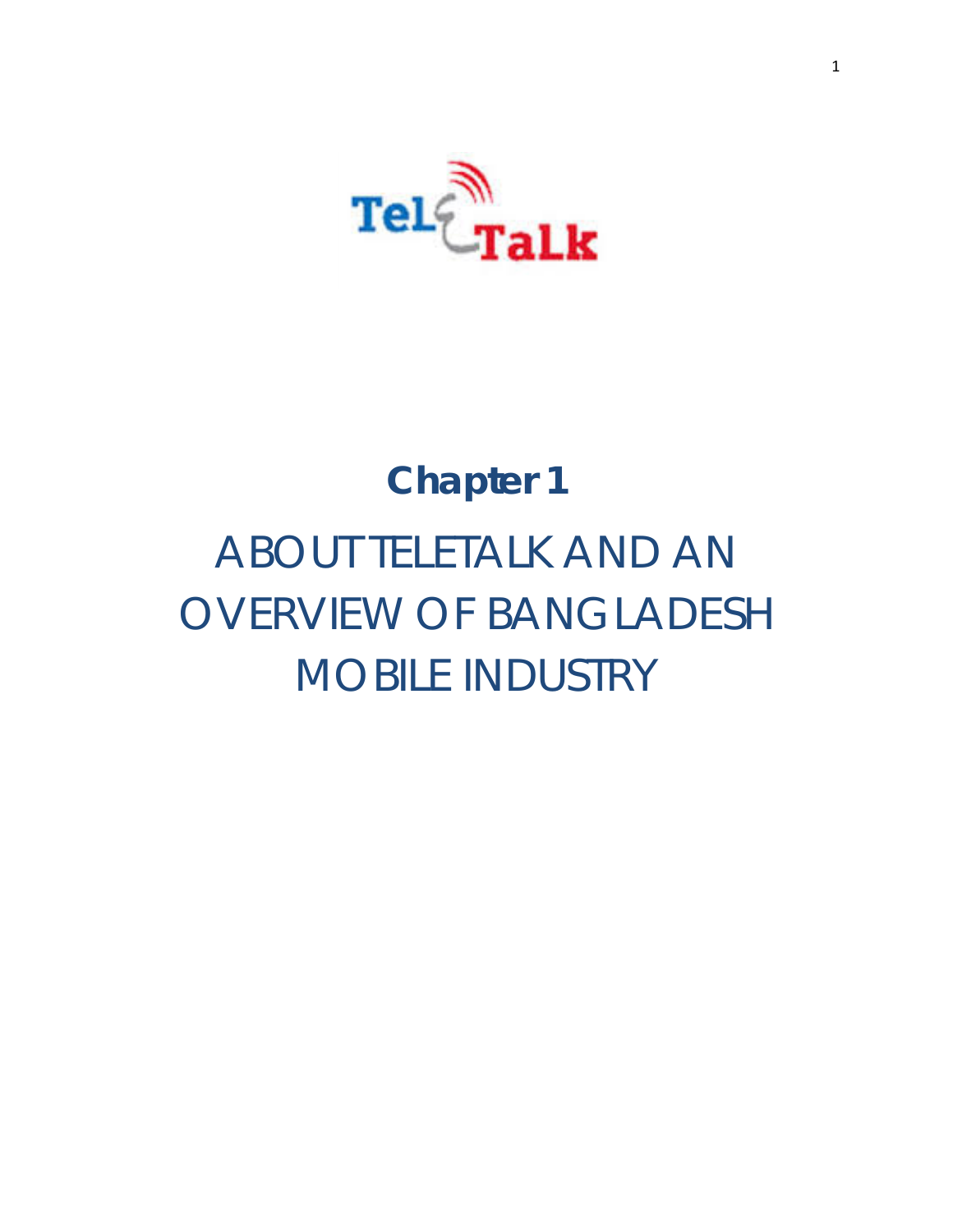- **1.1 An Overview of Teletalk Bangladesh**
- **1.2 Vision**
- **1.3 Mission**
- **1.4 Value Statement**
- **1.5 Success Timeline**
- **1.6 Major achievements**
- **1.7 Types of Business**
- **1.8 Corporate Culture**
- **1.9 Business Objectives**
- **1.10 Organizational Structure**
- **1.11 Corporate Governance**
- **1.12 Digitalization**
- **1.13 Services**
- **1.14 Customer Care Centers**
- **1.15 Participation in the Share Market**
- **1.16 Corporate Social Responsibility**
- **1.17 A Short Overview of Bangladesh Mobile Telecom Market**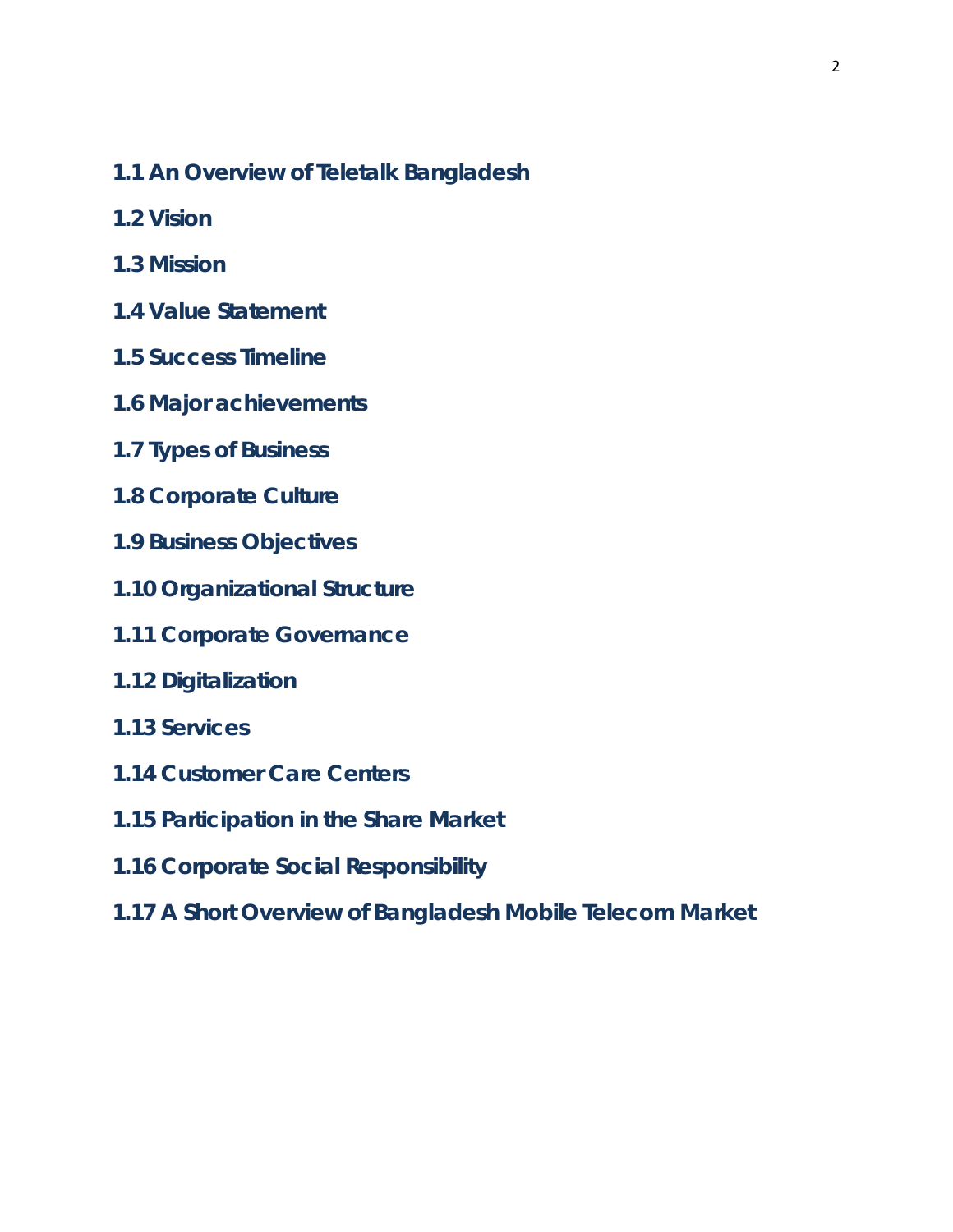#### **1.1 OVERVIEW OF TELETALK BANGLADESH LIMITED**

Teletalk Bangladesh Ltd. Is a public Ltd. Company, registered under the Register of the joint stock companies of Bangladesh. All shares are owned by the Government of the People's Republic of Bangladesh.

Teletalk continues to grow and engage their customers customers through clear commitment of offering high quality products and services as well as leading customers retention and loyalty programmers. Teletalk continues to be a part of the revolution that's connecting millions of Bangladeshi people and around the world.

Teletalk Bangladesh Ltd. was established keeping a specific role in mind. Teletalk has forged ahead and strengthened its path over the years and achieved some feats truly to be proud of, as the only Bangladeshi Operator and the only operator with 100% state owned and engineering human resource base, Teletalk thrives to become the true people's phone- "Amader Phone".

#### **Company Profile**

Teletalk is Bangladeshi most powerful mobile phone service provider, with the network that connects all networks across the country.

Staying one step ahead of the market, means having a brand that will appeal to a new, up-coming mindset while reigniting the trust of our loyal customers. Teletalk set out to discover what Bangladeshi really want and need and, after a robust analysis of the market, identified the critical success factor: the next level of customer service in the mobile market.

There are many gaps in the mobile space at the moment. The environment has not changed much in 15 years and some playrs have become set in their ways. The time has come to challenge certain things that are being taken for granted. For instance, tariff structures are complicated and sometimes confusing. What customers actually want are simple, straight forward prices and relevant interesting products that offered real value for money and enable them to communicate more. By looking at what is missing in the marketplace, Teletalk found that simplicity, value and authenticity are qualities that we can leverage. These qualities, plus teletalk's vast experience, technology footprint and modern, ubiquitous network could shake up the current market by disrupting old mindsets and presenting a brand that champions consumers' needs.

With a clear view of what market wants, teletalk decided that there was no better time than now to enter the mobile market. And so teletalk was born. It is a bold, exuberant and forward thinking brand that we believe will win the hearts and minds of Bangladeshi.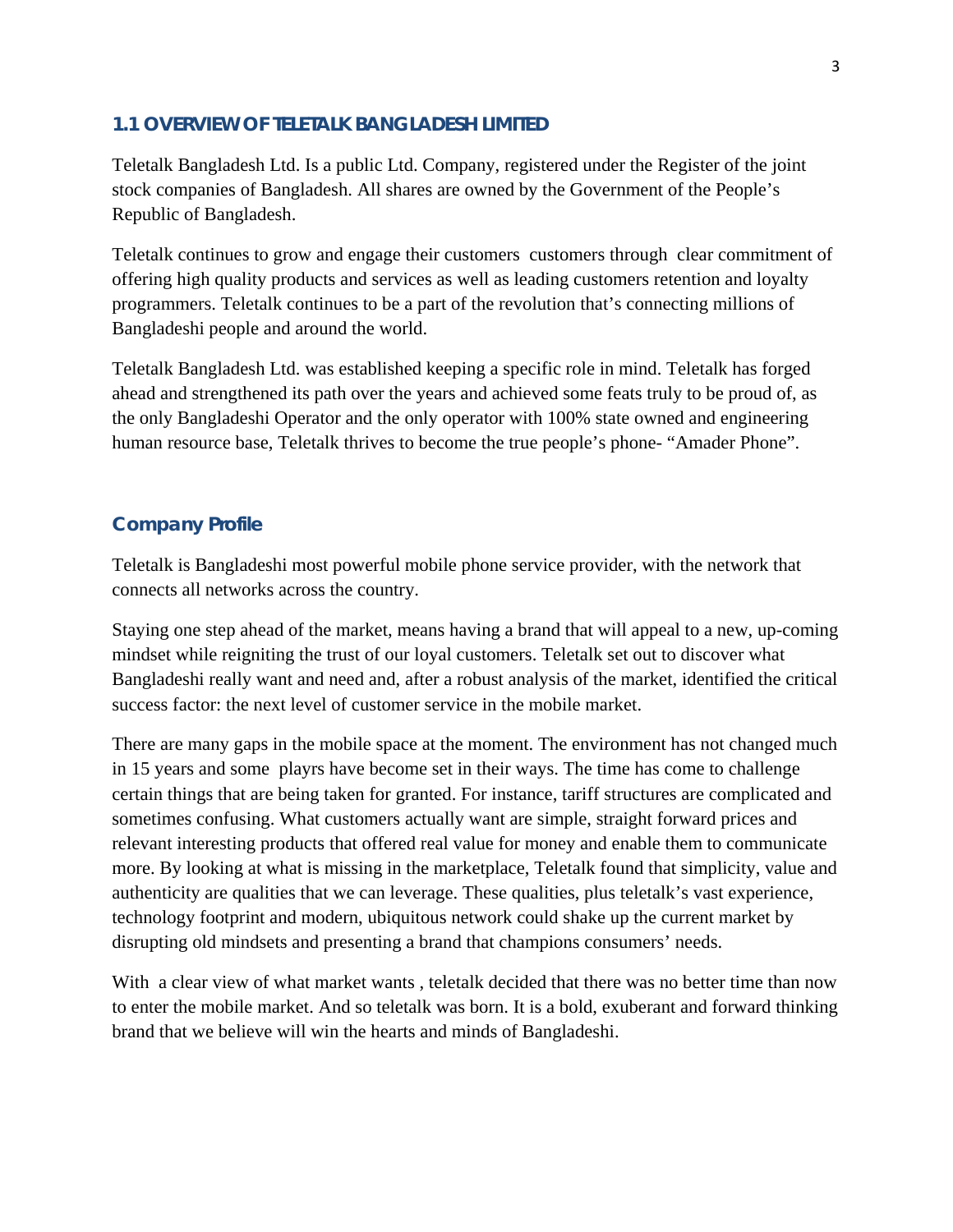#### **History**

The ECNCE of the Government of Peoples Republic of Bangladesh decided to form a separate public limited company for implementation and operation of the project. Then Bangladesh Telephone and Telegraph Board(BTTB) having longest experience of serving in the Telecom sector in Bangladesh, undertook initiatives to form the desired company in public sector. In the view of the fact that formation of a public limited company involves considerable time and various relevant formalities, it was decided that BTTB should implement the Project and operation thereof would be carried out by the desired company. Subsequently, the assets out of this process would be taken over by the desired company to be formed.

#### **Incorporation of Teletalk**

With the view described above, Teletalk Bangladesh Limited, being the only government sponsored mobile telephone company in the country, was incorporated on 26 December, 2004 as a public Limited companyunder the companies Act, 1994 with an authorized capital of Tk. 20,000,000,000 on the same day, the Company obtained Certificate of Commencement of Business.

#### **Operating License**

The Company has obtained the Cellular mobile Phone Operator License from Bangladesh Telecom Regulatory Commission (BTRC) on 1 September, 2004 for a period of 15 years. Initially the license was issued in the name of BTTB, and subsequently upon application, BTRC has changed the name of the operator as Teletalk Bangladesh Limited in place of BTTB. The system of the company has to operate the GSM 900 and GSM 1800 bands as per slots allocated by BTRC. The company gradually executed its interconnection agreements with different operators.

#### **Commercial Launching**

Teletalk even before start of its commercial operation, had been able to create a great hype in the minds of the people. When the sale of its SIM cards started on 31 March, 2005, a tremendous and unprecedented response was seen. The he gathering of expectants in front of the then BT TB sale points were termed as 'Telecom Riot' by BBC. The unexpected huge rush caught every one off-guard. In order to avoid unpleasant outcomes, the sale of SIM cards of BTTB's sale points were suspended.later on Teletalk devised into hitherto untired process of e-goverence to invite applications from expectations through internet and to carry out electronic lotteries to select successful applicants. This subtle and successful usage of IT was rewarded by BASIS-DBBL where Teletalk got the 'Best IT User Award of 2005.'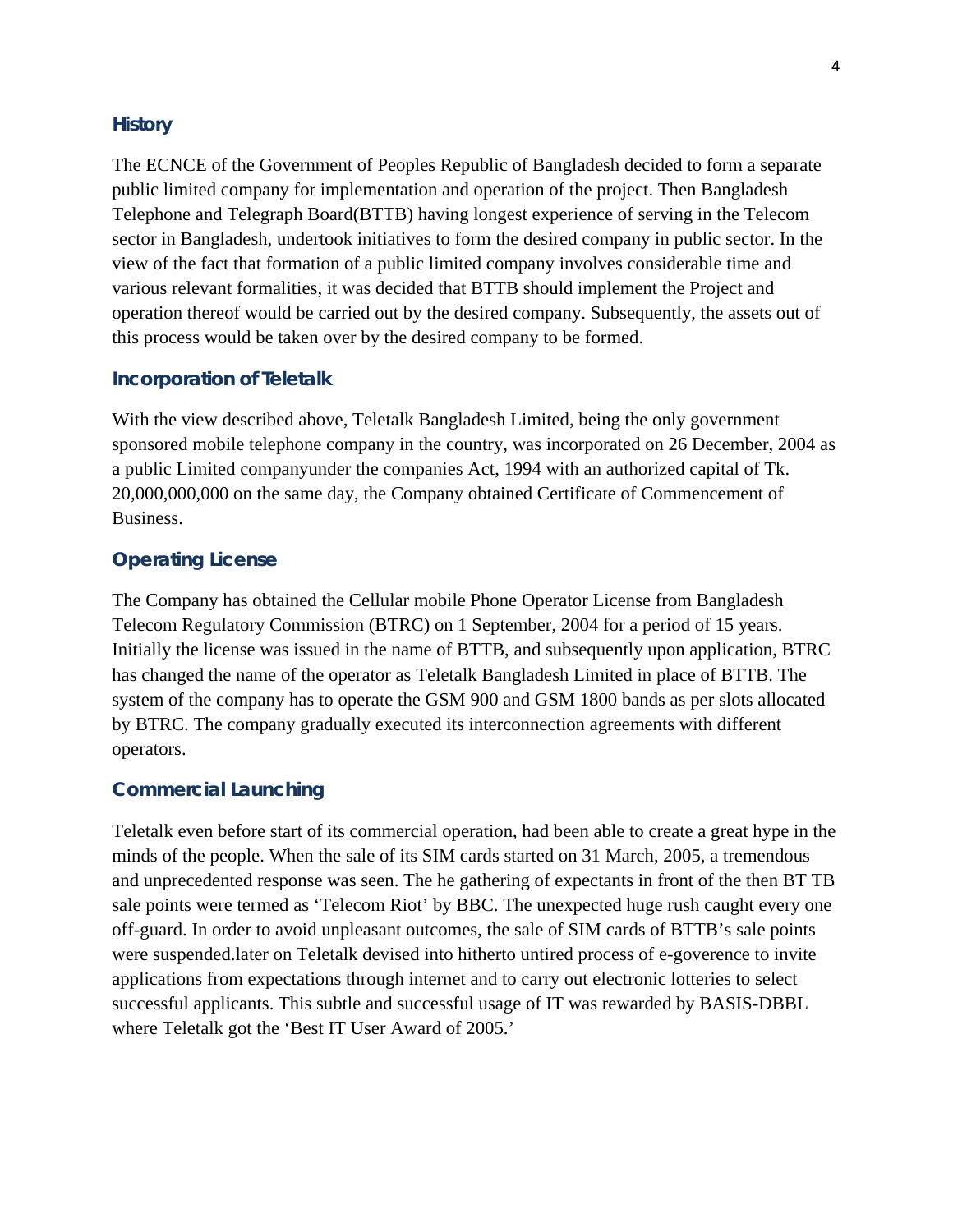#### **Company's Operational Activities and Network Expansion**

- In order to survive and proceed in a fiercely competitive market, the company needs to remain dynamic in its operations. In this context, regular and continuous expansion and up gradation of existing network elements are mandatory. As such Teletalk is using funds from its own revenue.
- The first phase of network expansion programme at a cost of equivalent to Taka 2,101 million (including a foreign currency component equivalent to T k.1,415 million) financed fullyfrom its own resources has since been completed. This has resulted in a capacity increase of 0.60 million subscribers and given significant rise of revenue.
- In the meantime, upon approval of the Board of Directors, the second phase of its expansion endeavor, estimated at a cost of around Tk.5,330 million, has already been launched to yield a further capacity increase of 1.8 million of subscribers. After completion of the second expansion program, the total number of subscribers is expected to exceed 3.00 million.
- With a view to remain always competitive and to furtherance its market share, the Company has been in the pace of its activities to persue new expansion programs one after another which would continuously expand its subscriber base. The Company is also investing in procurement of new Valu Added services(VAS) systems for increasing the qualitative value of its network in order to ensure seanless and even better services to its subscribers.
- It may be mentioned that, with advancement of technology in the sector, Teletalk is actively thinking of adopting the latest 3G Technology in its networkand already drafted a project profile which has already been implemented.

#### **Capital Structure and Acquisition of Assets**

The Company has incorporated with an authorized capital of TK.2000 crore divided into 2 crore ordinary shares of Tk.1000/- each out of which the paid up capital was Tk.22,000/- divided into 22 ordinary shares of Tk.1000/- each. Since the Company inherited the BTTB Project of '10(Ten) Lakh T&T mobile Telephone Project (!st Phase-2.5Lakh), the relevant equipment and infrastructures necessarily were in the name of erstwhile BTTB(now BTCL). Upon approval of the Government, the Company on 21 May, 2008, by executing a Vendors' Agreement with the Ministry of Posts and Telecommunications, has acquired all the equipments and infrastructures valuing of Tk. 6,438,39,000/-, thereby transferring the title of the relevant assets in its own name. In consideration 6,438,639 fully paid ordinary shares of Tk.1000/- each have been issued in the name of Ministry of Posts and Telecommunications.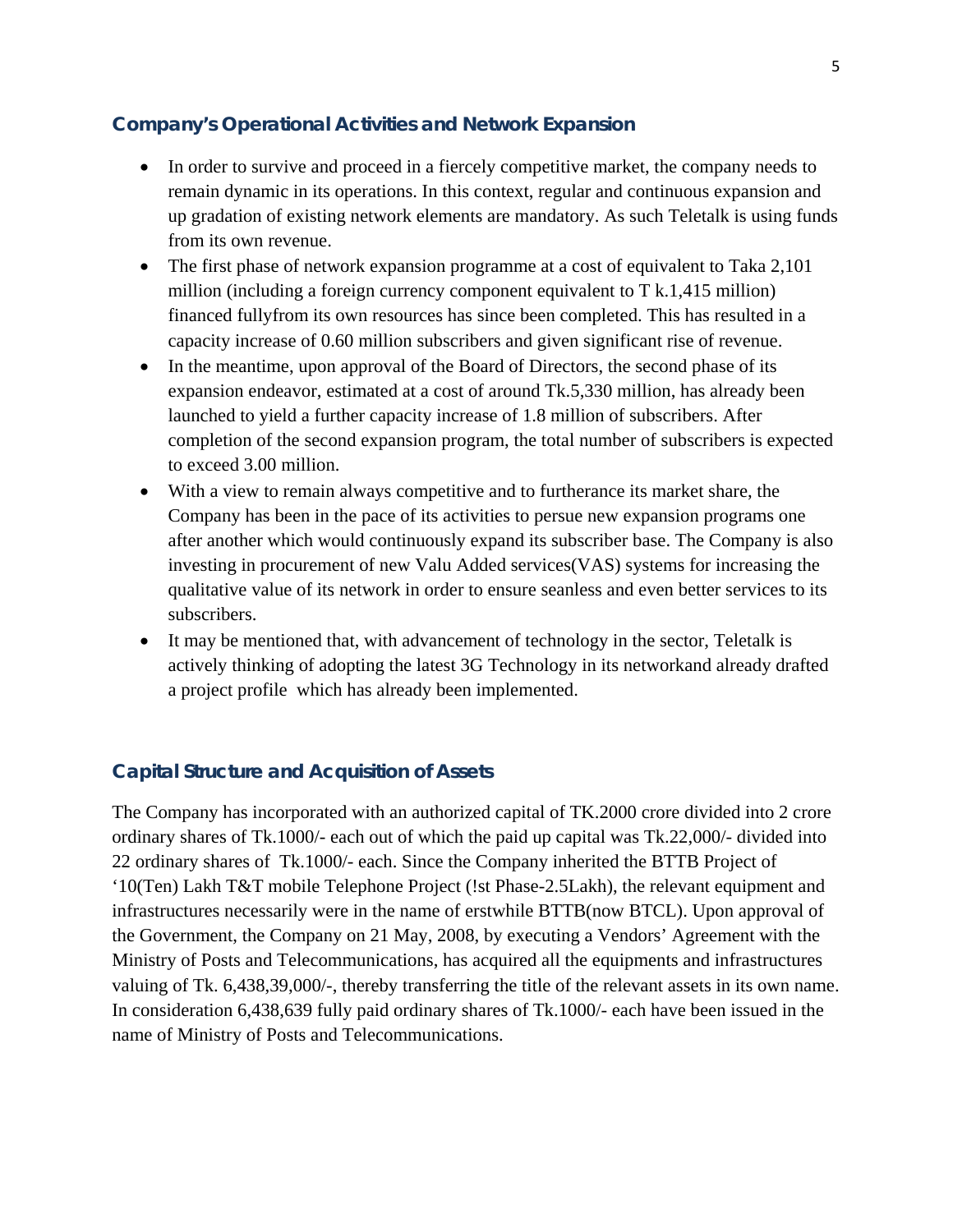#### **Departments**

All the departments must fix up their largest and it is better to make it as much objective as possible. Some of the tentative targets can be cited as follows:

a) Customer Service

b) Operations

c) Planning:

d) IT:

e) Finance:

f) Human Resource

g) Marketing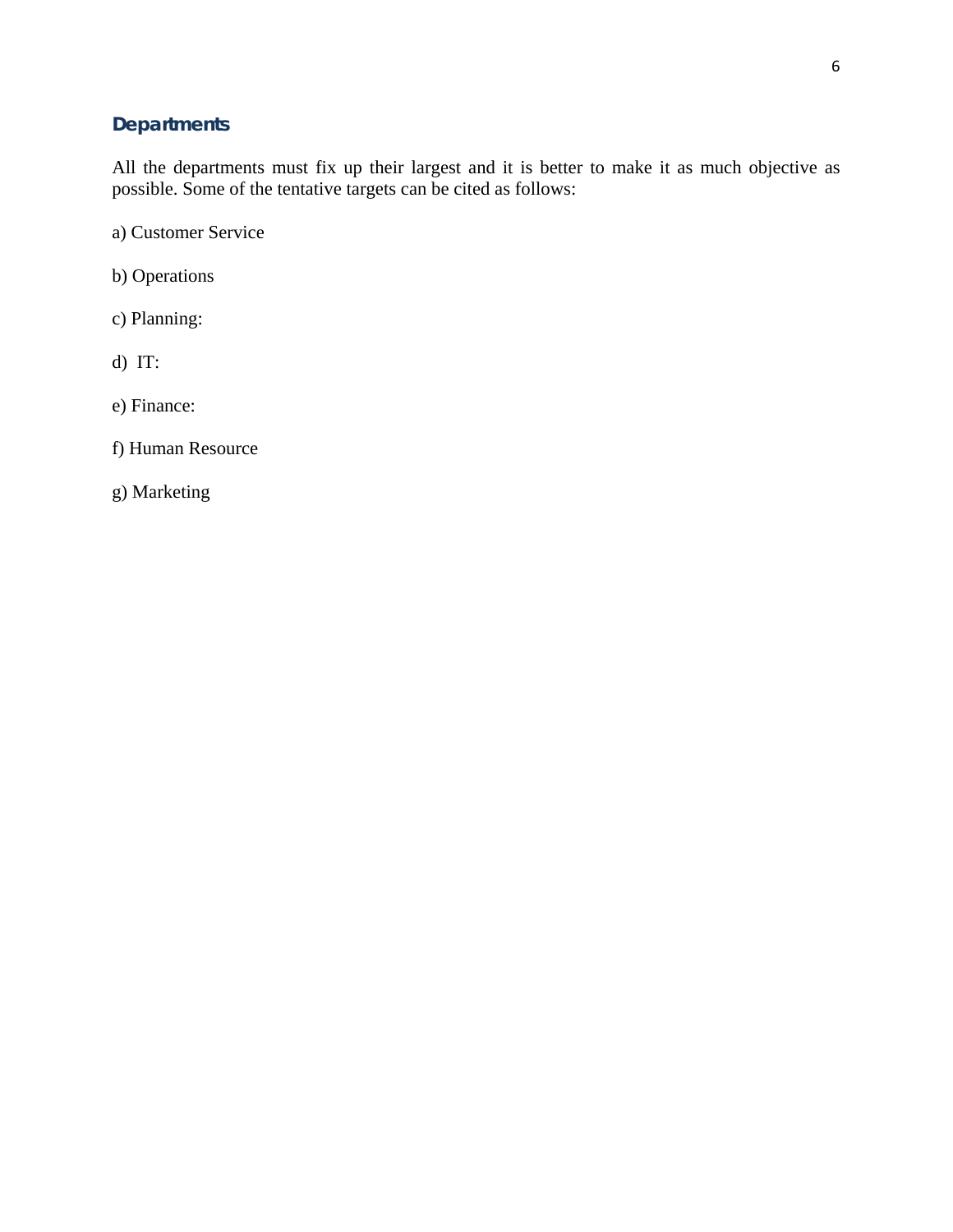#### **1.2 VISION**

"We are here just to make your life easy, comfortable, dynamic, and smooth by providing super speeded communication and most updated information facilities."

#### **1.3 MISSION**

Teletalk is the only mobile operator company of Bangladesh that has come to existence to bring all the people of the country closest with unique wireless mobile communication facilities and only we can assure the citizens of the country that we never left and will leave you at the time of your extreme requirement because we borne for you, exist for you and continuously think for you.

#### **1.4 VALUE STATEMENT**

#### **We are for you**

We believe for you, every single product of us is for every of our innovation is for you and each of our steps is only thinking by you.

#### **Make your life easy**

Every of our product and service is designed to make your life happier, easier and comfortable. We always remember that customer is our development partner.

#### **Creativity is our concern**

We respect creativity, we nurture creativity we cultivate creativity. We do believe in new innovation, we welcome new innovation as we welcome new surprise.

#### **We are respectful**

We respect our culture, we respect our patriotism, and we respect our emotions. We think ourselves as the integral part of our society. We consider your little requirement with due respect and honor.

#### **We are unique to solve your problem**

We had borne to remove your difficulty, your problem uniquely. We diagnose your problem faster than any another and provide any instant solution in customized nature.

#### **We are rational entity**

We believe in fairness and intrgrity in business. We act rationally and keep our promise.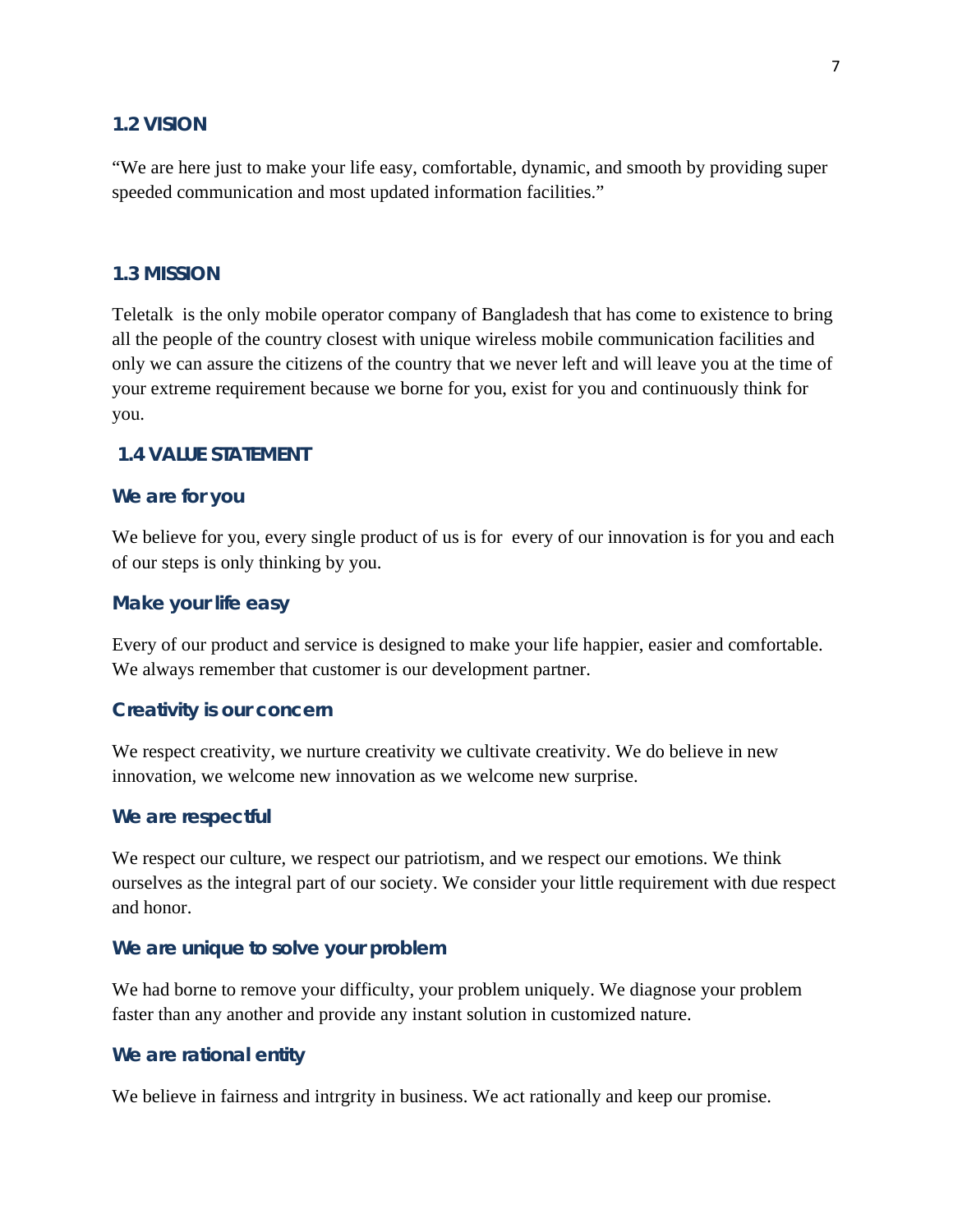#### **We patronize digital Bangladesh**

We dream for digital Bangladesh within 2021 and we have reached each and every segment of our citizens with digitalized service.

#### **1.5 SUCCESS TIMELINE**

| Date of Incorporation                  | 26 December, 2004 |
|----------------------------------------|-------------------|
| Commercial launching of operation      | 31 March, 2005    |
| Inter-connection agreements with other | In July, 2005     |
| operators                              |                   |
| Commencement of SMS operation          | 12 October, 2005  |
| International Roaming (Soft launching) | 30 November, 2006 |
| Best IT User Award 2005                | In 2006           |

#### **1.6 MAJOR ACHIEVEMENTS**

- First and only Bangladsehi Mobile phone Company in Bangladesh.
- First mobile operator to give 'Free Incoming' to all subscribers.
- First mobile operator to give 'BTTB connectivity' to all subscribers.
- First mobile operator to give 'ISD & EISD Facility' to all subscribers.
- First mobile operator to introduce 'Single-Zone country wide network.'
- First public sector enterprise to introduce e-governance.
- Introduction of 3G Technologies and Expansion of Teletalk Network.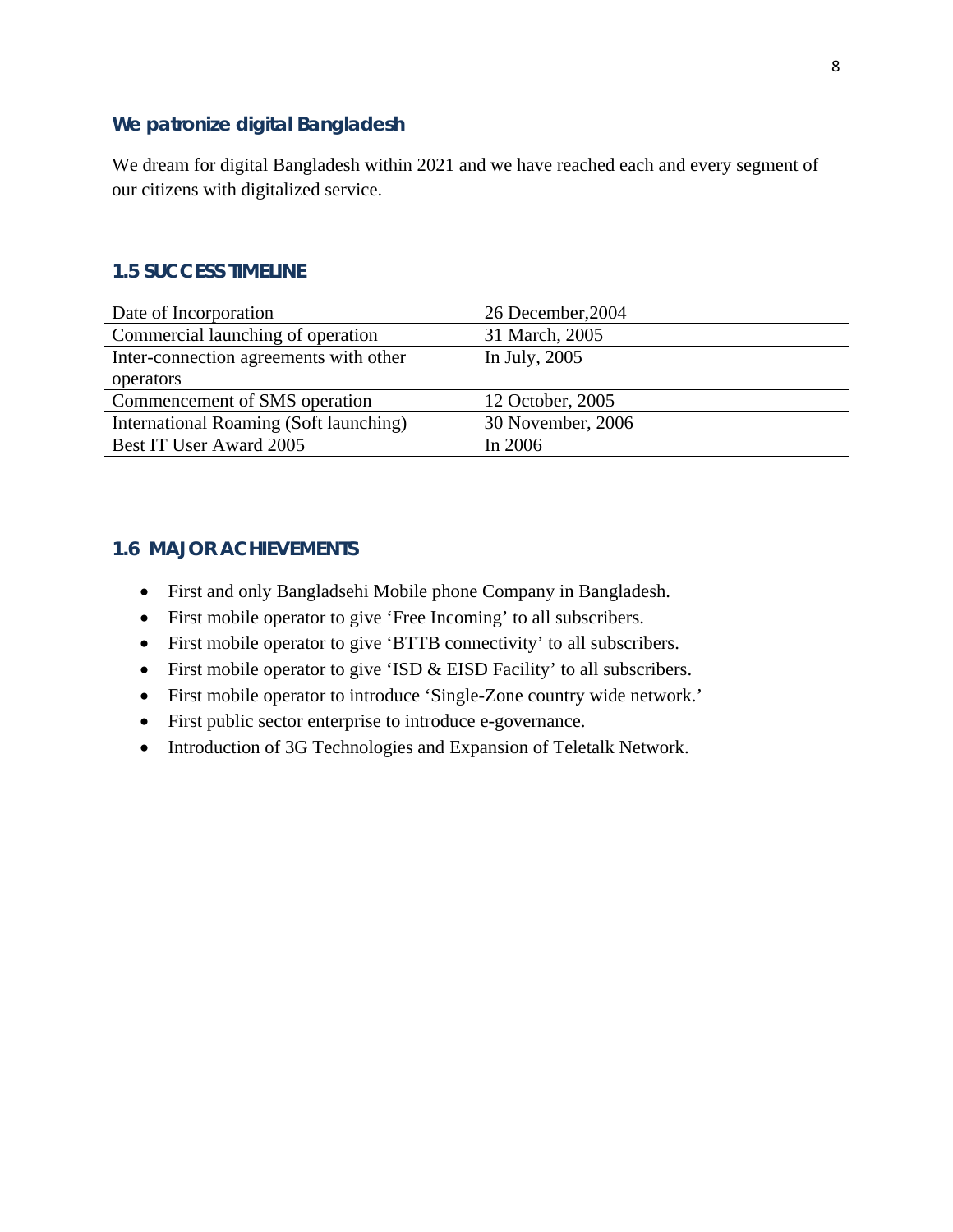#### **1.7 TYPES OF BUSINESS**

Teletalk's main business is telecommunication. It provides the better network for Bangladeshi people.

#### **1.8 CORPORATE CULTURE**

Teletalk is one of the most disciplined organizations in Bangladesh. It follows many rules and regulation in the organization. They have Code of Conduct. But the employee of this organization is very friendly. There in no sir or no madam inside of the organization. Everyone calls each other bhaiya or apu. They think all are same in the organization and give same respect to all.

#### **1.9 BUSINESS OBJECTIVE**

Basic objective for which the company was formed are highlighted below:

- To provide mobile telecom service to the people from the public sector
- To ensure fair competition between public and private sectors and thereby to safeguard public interest
- To meet a portion of unmitigated high demand of mobile telephone
- To create a new source of revenue for the Government.

#### **1.10 ORGANIZATIONAL STRUCTURE**

The company has a board of Directors consisting of Chairman and Managing Director and Govt. High officials. Then One Board Secretary performs task as a representative of the Board of Directors. There are seven General Managers are responsible for different Departments. All GMs directly report to MD. Every GM is supported by Deputy General Manager, Manager, Deputy Manager and Assistant Managers.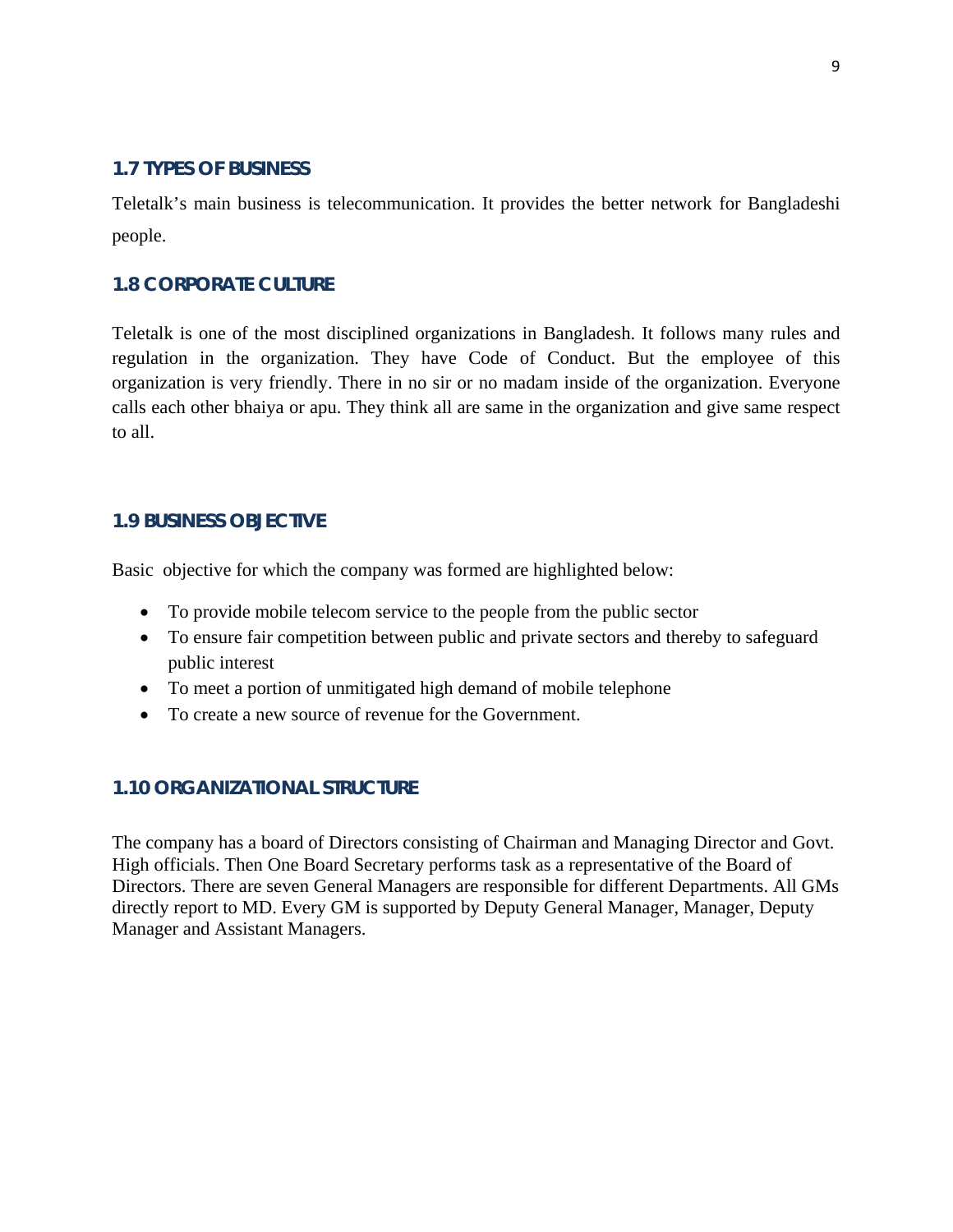

The diagram shown above is up to manager level of each department. There are some nonmanagerial posts such as Junior Officers and Associates; those mainly perform at the execution level of all operations

#### **1.11 CORPORATE GOVERNANCE**

Teletalk Bangladesh Limited (TBL) believes that the best practices in corporate governance are very crucial to enhance and retain shareholders' confidence. The Board of directors of the Company possesses clear understanding of their responsibilities and seeks to adopt sound corporate governance by disclosures that enhances shareholders valus and helps the Company to be a good corporate citizen.

The Board of Directors are full control of Company's affairs and is also accountable to the shareholders. The Board firmly believes that success of the Company depends largely on the prevalence of a credible corporate governance practice. To ensure effective maintenance of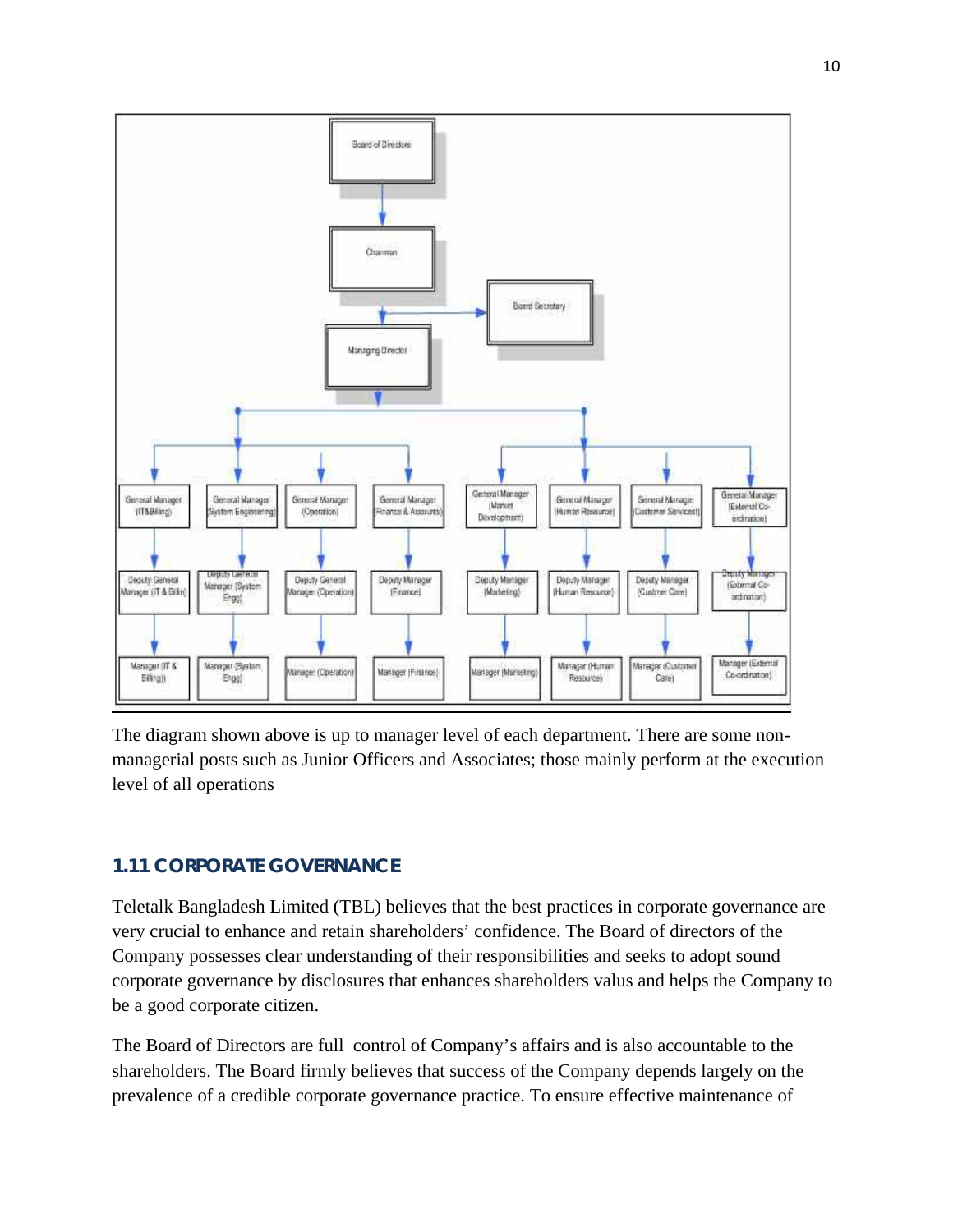corporate governance, the Board of Teletalk formulates strategic objectives and policies for the Company, provides leadership in implementing these objectives and supervises management of the Company's affairs as well.

#### **The principal functions of the Board of Directors are as follows:**

- Assist Management in the formulation and implementations of Policies, principals and Practices to foster the sustainable Growth of the Company on a nationwide basis. "Sustainable Growth" means the ability to meet the needs of current customers while taking into account the needs of future generation. "Sustainable Growth" also encompasses a business model that creates value consistent with the long term preservation and enhancement of financial, environmental and social capital.
- Assist management in the formulation and implementation of policies, principles and practices to permit the company to respond to evolving public sentiment and government regulation in the area of telecommunication sector.
- Assist management in setting strategy, establishing goals and integrating sustainability into daily business activities across the Company.
- Review on a continuing basis new and innovative technologies that will permit the Company to achieve sustainable growth and company actions to protect those technologies.
- Review on a continuing basis partnerships and relationships, both current and proposed, with customers and others that support the Company's sustainable growth.
- Review on a continuing basis the Company's communication and marketing strategies relating to sustainable growth.

#### **TBL is Always Concerned about Human Right**

TBL is always committed to human rights which form the foundation of our own operations and supply chain and our collaboration with others in the Company.

Our human right policy is based on fundamental elements of nationally and internationally recognized labor standards, including the Universal Declaration of Human Rights, International Labor Organization Covenants. TBL encourages business throughout our supply chain to adopt and enforce similar policies, and seeks to identify and do business with organizations that conduct their businesses to standards that complies with our policy.

The policy covers workplace issues such as working hours, child labor and forced labor. It also reflects our increasingly integrated approach to managing human rights and community issues by articulating our commitments on several key issues that extend beyond the fence lines of our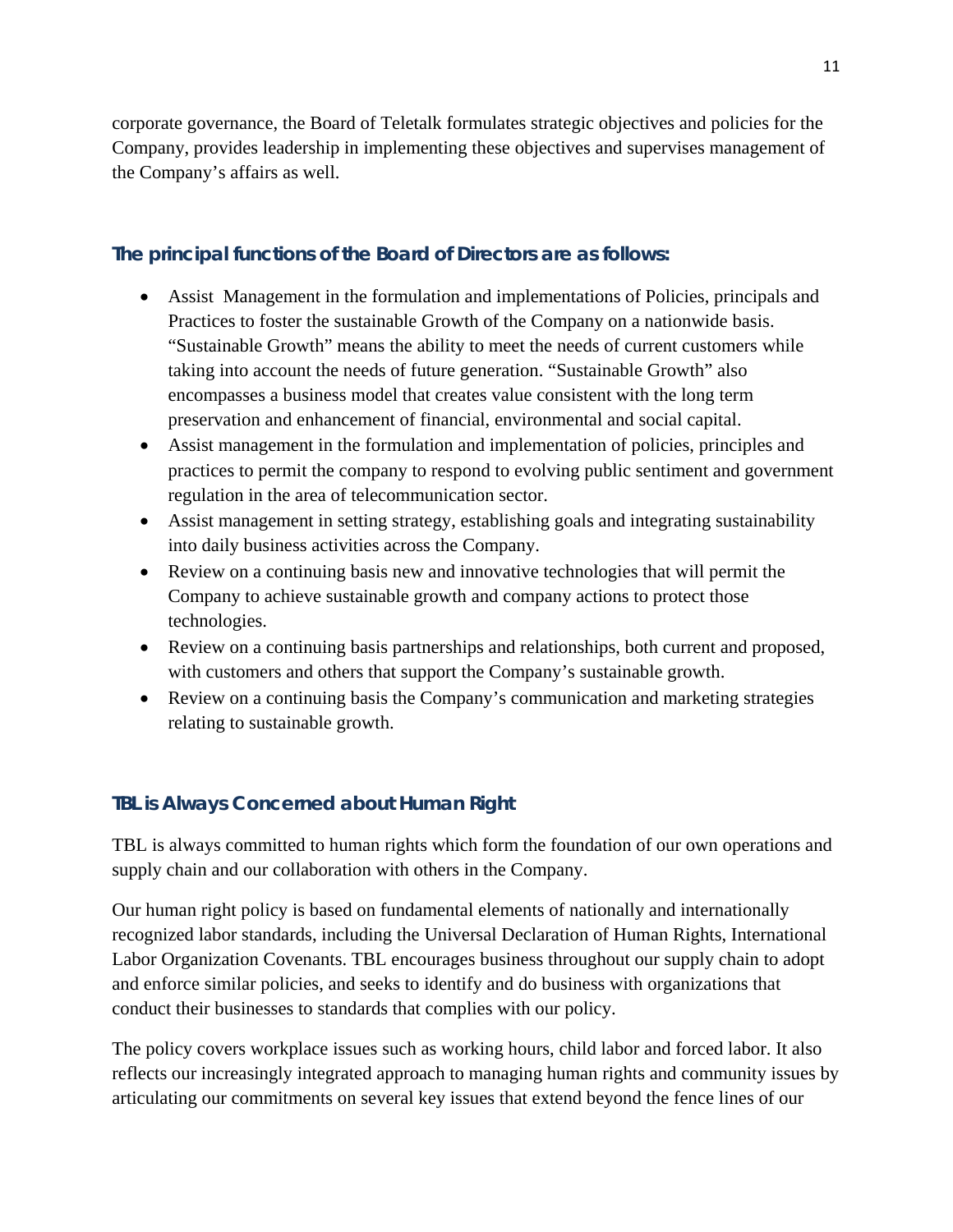facilities, including community engagement and indigenous populations, bribery and corruption, and environment and sustainability.

We are committed to equal opportunity in all aspects of our business and to fostering diversity in our workforce. Our policy addresses equal opportunity and require that there be no disparate treatment because of race, religion, color,age, sex, origin, disability, gender identity, sexual orientation or veteran status, and/ or other factors that may be covered by local law. We recognize that diversity in our workforce is a valuable asset, and we strive to provide an inclusive work environment in which different ideas, perspectives and beliefs are respected.

#### **Ethical Business practice**

Our policy governs integrity within TBL and country that it is our policy to comply fully with the laws of the country. The trust and confidence of our customers are important to TBL and essential to building long-term relationships and delivering excellent products and personalized services. The Company recognizes that customers, employees and others have concerns about privacy and expect us to protect and handle personal information responsibly.

TBL is committed to implementing reasonable privacy and data handling practices. The Company's Policy Letters and related Directives are designed to ensure the continuing trust and confidence of individuals who entrust us with personal information.

#### **We are strongly concerned with following issues**

- The workplace environment
- Gifts, favors and conflicts of interest
- Use of Company assets and data safeguarding
- Integrity of financial records
- Product quality, safety and environmental matters
- Intellectual property
- Working with governments (political activities)
- Competition and antitrust laws
- International business practices

#### **Sustainable Governance and Integration**

Our goal is to fully integrate sustainability issues into our core business structures and processes, rather than manage them separately. As we build capacity in this area and move toward the goal, however, we recognize that it is also important to establish some sustainability-specific structures and processes.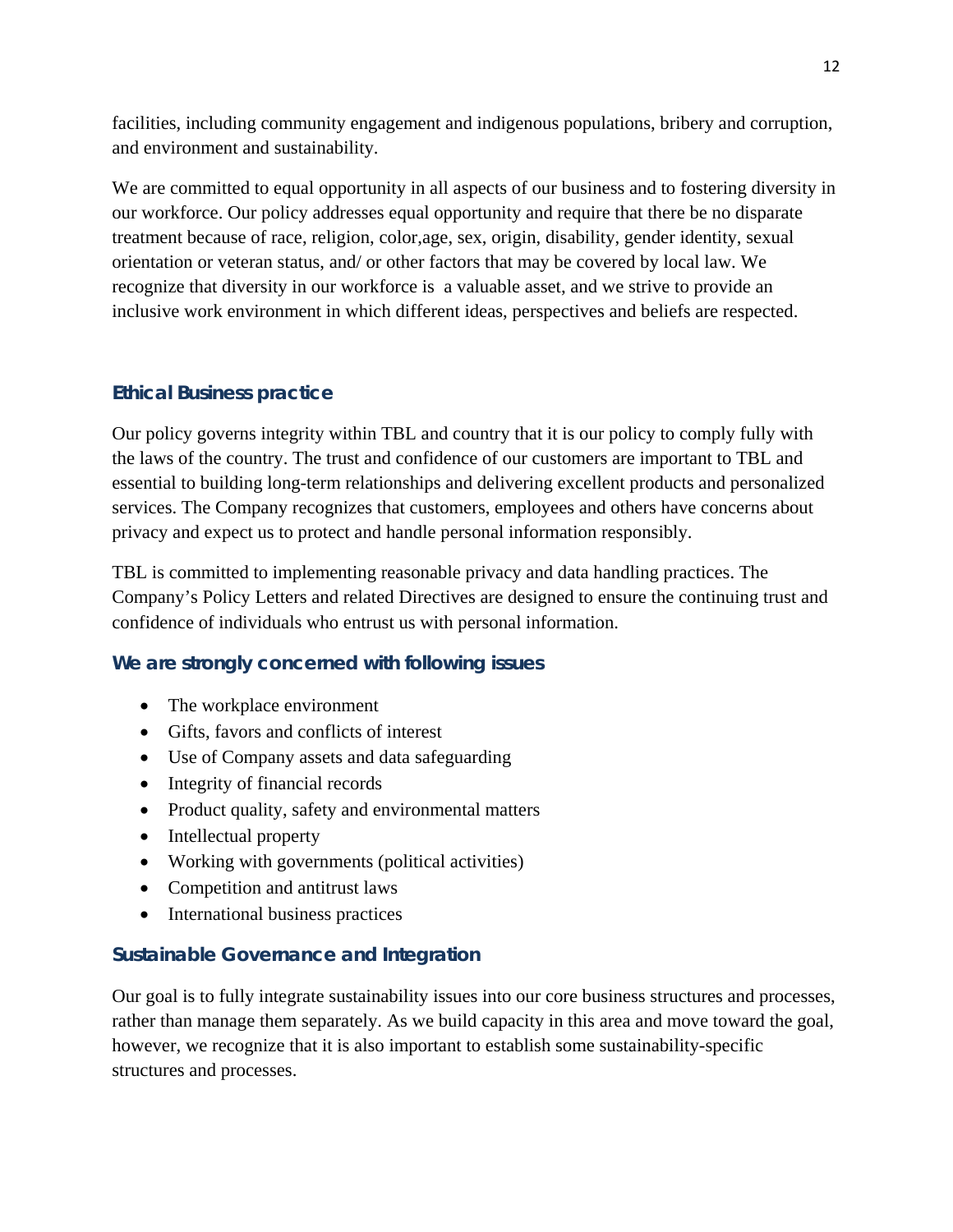The following are the primary structures we use to manage and embed accountability for sustainability within TBL.

**Board and Responsibility:** TBL's governance of sustainability issues builds on a strong foundation of Board of Director and senior management accountability for the Company's environmental, social and economic performance. The Board has primary responsibility for reviewing strategic sustainability issues.

**Integration into core functions:** Numerous functions within the Company have responsibility for some or multiple aspects of sustainability. For example, the System Engineering Office, the System Operation Office and Human Resources Department each manage specific issues that fall under the umbrella of sustainability. Our marketing function involves "Add value, Sale value" Dealership sustainability Program; retailer treatment program.

**Specific Structures:** We believe that integrity sustainability considerations into our existing systems and process- rather than creating new systems and processes- is the most effective way to embed sustainability into our business. The following are some examples of how we are doing this.

**Business Plan Development, Business Plan Review and Compensation:** As part of the annual business planning process, TBL's business units develop annual budget and yearly business outline to be carryout during the year. The performance assessment of managers of various levels of the Company is strictly measured and it affects their benefits and promotion. Executive compensation is affected by the Company's performance in a range of areas.

**Management Systems:** We use a variety of systems and process to manage the different aspects of our business, several of which govern or incorporate sustainability issues. For example, all TBL manufacturing facilities and our product development function are maintained government rules and regulations. TBL's purchasing function has integrated assessment of working condition into its broader process for evaluating suppliers on issues.

**Special Attention & Strategy of Meetings:** The Company perceives business risks both at local and global perspectives. In recognizing risk factors, the Company continuously monitors business and operational risks through business process re-engineering and review. The board of directors comprises of eleven members, all being nominated by the Government of Bangladesh. The Managing Director of Teletalk, under certain specific directions of the Board, acts as the chief Executive Officers and is empowered to run the affairs of the company. For smooth performances, the Managing Directors delegates authorities to heads of the departments to operate most effectively and efficiently.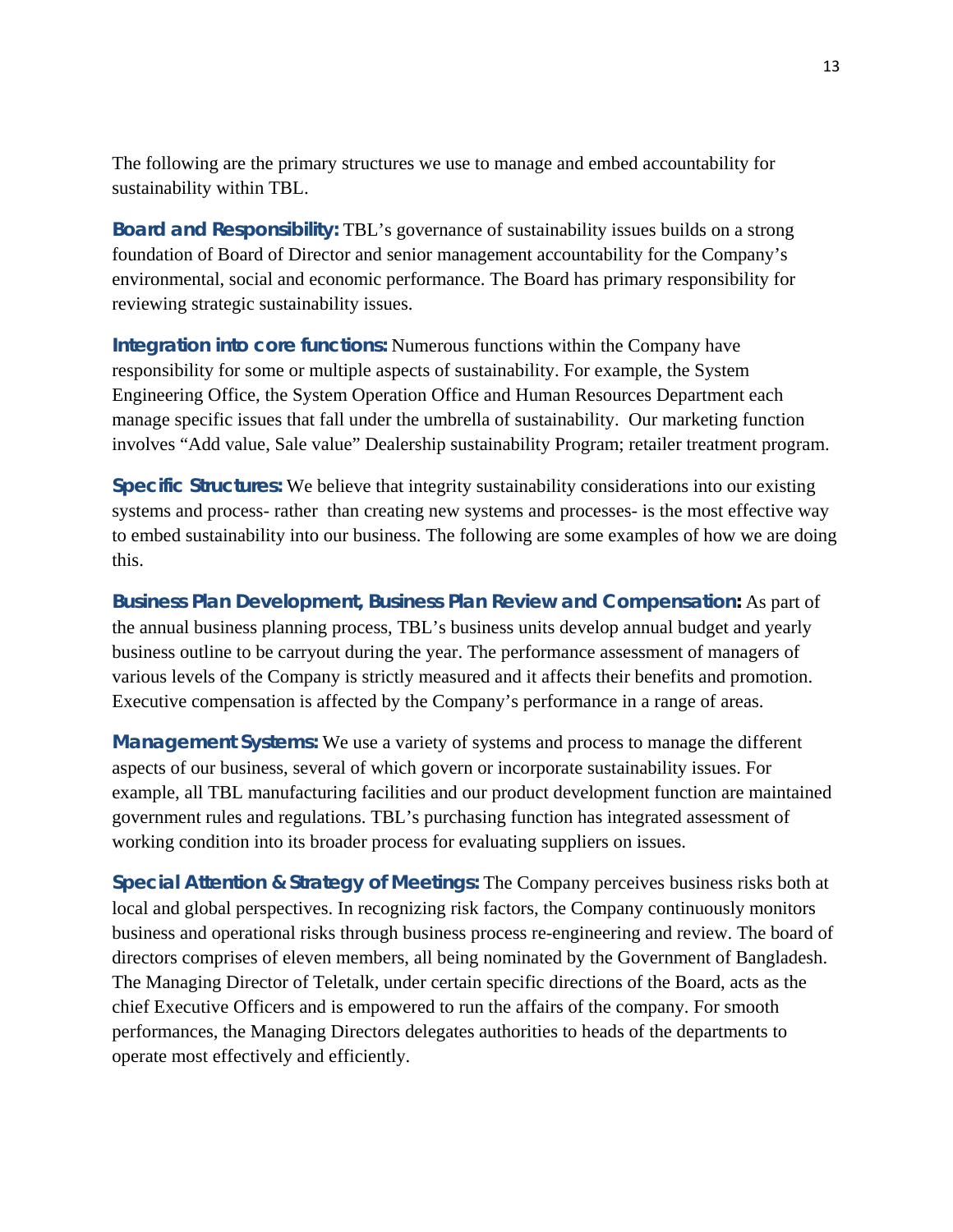At the invitation of the Board, members of senior management attend Board meeting, or position thereof, for the purpose of participating in the discussion which helps them understand the ultimate vision of the Company to act accordingly. The Board meets as frequently as required, but at least once a month. During the year under review, fifteen meetings of the Board of directors were held.

#### **1.12 DIGITALIZATION**

Few salient activities of Teletalk in line with the theme of "Digital Bangladesh"

**E-Education services related to providing remote Education:** Housing and maintaining of the results of all boards; Publishing results of PSC, JSC,SSC, HSC and equivalents through SMS and Website and furnishing paperless results to the respective institutes; Application and fee collection for re-scrutiny of JSC, SSC and HSC exam results; Electronic student information form which is online registration for JSC, SSC, HSC and equivalent students of all educational boards with signature and photo.

**E-Admission:** Services related to admission in universities and educational institutes: Online application fees collection through SMS and internet for over 50universities and educational institutes, 22 public and 49 private medical colleges, 49 polytechnic and 29 general colleges.

**E-Health:** Medicare services for obstetric/expecting women and health worker, information and indices on public health through SMS.

**E-Application for job:** Receiving application, fees and sending admit cards for jobs in Non-Governments Teachers' Registration and Certification Authority (NTRCA), Bangladesh Army, Sonali Bank, Directors of Secondary & Higher Education.

**E-Payment:** Payment of BTCL telephone bills through telecharge.

**E-Ticket:** Teletalk subscribers can purchase ticket of Bangladesh Novo Theater using their prepaid accounts.

**E-Purje:** In order to purchase sugarcane through digital system and through all out assistance of A2I project of Prime Minister's office in 2010-11 "Digital Purje Management" has been adopted and implemented successfully in Mobarakgonj and Faridpur Sugar Mills through Teletalk.

**District e-services:** Services regarding retrieving information on different arenas through sms from " One Stop Service" centers in 64 Districts have also have also been launched through Teletalk.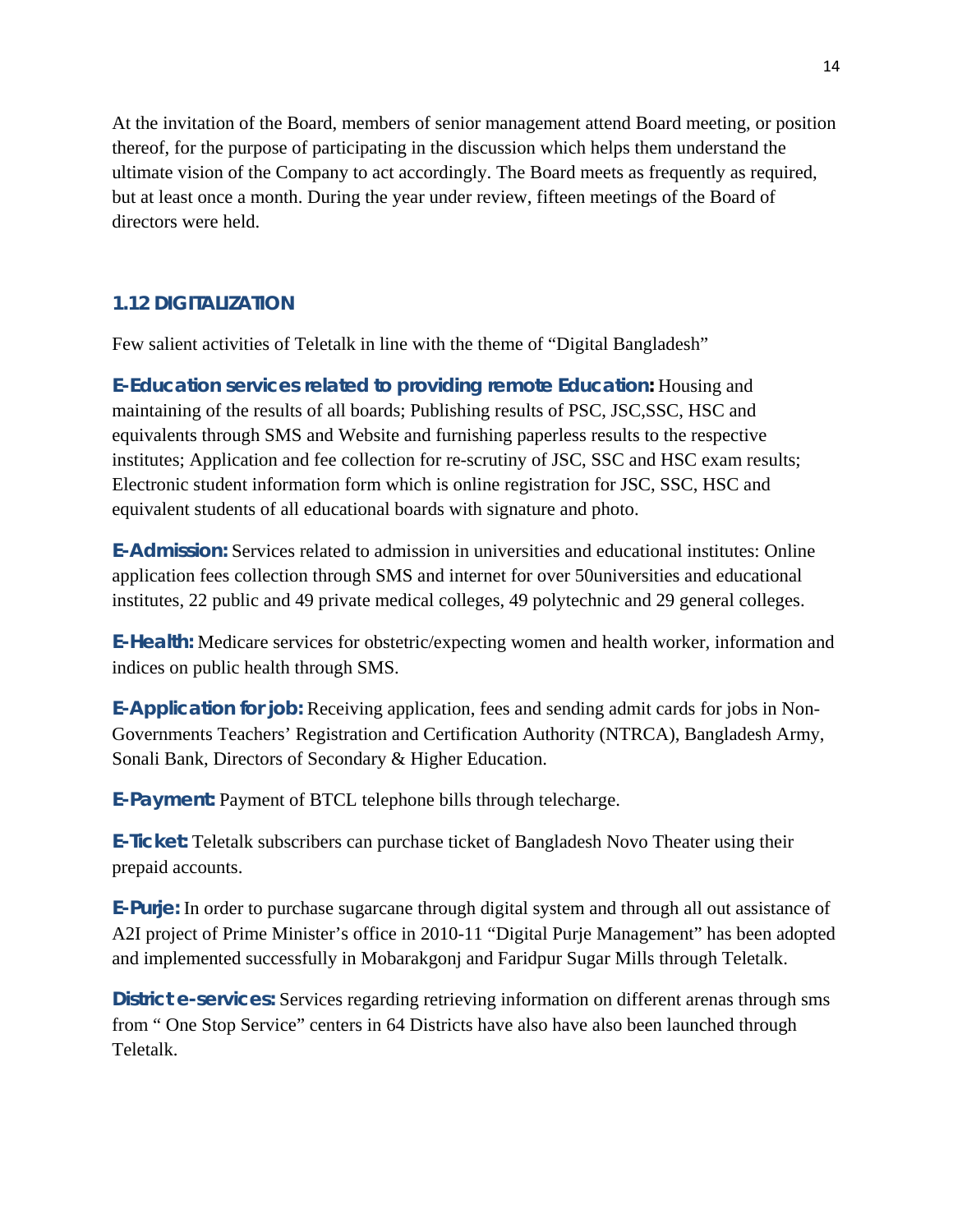**E-Registration with BMET:** An online registration through internet and SMS submitted by a Bangladeshi national who intends to register with BMET for overseas employment.

**E-lottery:** Developing and launching of electronic lottery for few organization including Ahasania Mission.

**Interactive Voice Response(IVR) Based Early Warning and Disaster Managenet Information dissemination service:** Early warning and disaster management information dissemination as well as cautionary signal broadcast have been implemented for the people living along the coastal belt through Cell broadcast. Under the Bureau of Disaster Management piloting is done in Cox's Bazar and Sirajganj districts. After Dialing short code 10941 customers have to press 1 for "Weather forest", 2 for "Inland port Signal" and 3 for "Flood Forecast" for getting information through IVR.

**SMS and Mobile Banking:** Teletalk has been providing SMS banking services for more than 5 banks including Prime bank Limited and Trust bank.

**SMS-Voting:** Teletak developed the SMS voting Gateway for Selecting & wonders of nature.

#### **1.13 SERVICES**

The Company has country-wide strong telecom network covering 61 district headquarters, major upazillas and highways. It has 21 customer care centers throughout the country. Teletalk offers a wide range of services to its customers. Teletalk has different packages of like GPRS, Push-Pull services, SMS, Telecharge, Post-paid connection, Pre-paid connections etc. Like other operators, Teletalk has different value added services like, Color Ring Back Tone (CRBT), Pre-paid Bonus, E-Pay System.

#### **GPRS**

Teletalk offers unlimited internet browsing facility for TK.800 per month or only 2 paisa per minute on actual usage basis for both post-paid and subscribers. One can use this facility by using data-cable in computer also. Handsets with GPRS option enable this facility. Through Teletalk GPRS, the subscribers can use the facilities like browsing, email, internet chatting, data transfer etc.

#### **Push-pull services**

Like ordinary SMS, one can receive answer to a question s/he asks. By using this push-pull service, one can have the latest updates of important events like cricket matches. Besides, other important information like weather forecast, prayer time, quotes, horoscopes and especially sehri-iftar timing during ramadhan are also available.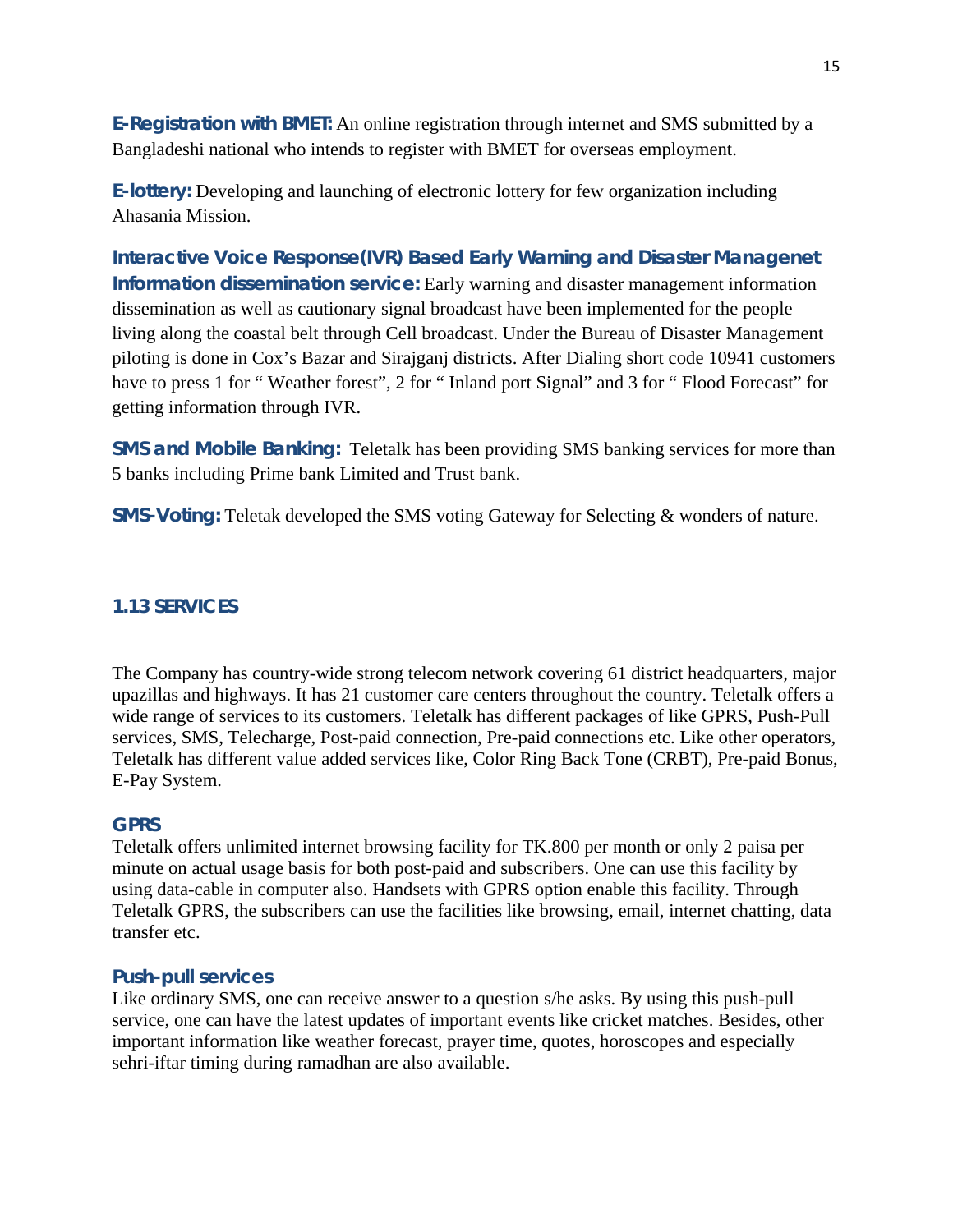#### **SMS**

An SMS of 160 characters each for TK.1.00 only available both in English and Bangla.

#### **ISD and EISD**

Every subscriber of Teletalk gets the opportunity of Economy ISD / (EISD) to more than 50 countries @ TK.7.50 per minute. Under this facility, the subscriber should dial 012 (instead of dialing access code 00), then country code, then area code and finally the desired number.

#### **Telecharge**

Teletalk, very recently, has introduced 'Electronic Recharge' system termed as 'Telecharge'. This system enables the subscribers to recharge their accounts by any denominations within the range from TK.10 to TK.5,000. The subscriber is not required to buy any scratch cards for such recharge.

#### **Variety of connections**

Like all other mobile operators, Teletalk's connections are broadly divided into post-paid, prepaid and PCO (public cal office) connections. Varieties in post-paid and pre-paid SIMs are briefed under:

#### **Post-paid**

Post-paid package has been designed for high user group, the entire country being considered as a single zone. The subscribers can select three numbers that provide them reduced tariff round the clock.

#### **Rajanigondha**

At a connection fee of TK.950 only, it enables the user to have the facility of 1 second pulse and 3 fnf connectivity with no monthly line rent. Minimum monthly bill is TK.500 only but no security deposit.

#### **Shapla**

With connection fee of TK.590 only, Shapla provides lowest call charge of TK.40 at all time to any operator. This has additional advantage of migration from any post-paid connection. This connection needs minimum monthly bill of TK.1,000 with security deposit of TK.1,500 only.

#### **Pre-paid Standard**

This has no line rent. The whole country is a single zone. This package also offers reduced tariff of two Teletalk numbers or one Teletalk and one T& T number round the clock. The first pulse is 30 second and the subsequent pulses are of 15 seconds.

#### **Padma**

This package had been designed for subscribers living outside the metropolitan areas of Dhaka, Narayangonj and Gazipur. Subscribers however can use this SIM with the metropolitan areas, but need to pay some additional charges. Connection fee is cheaper than other packages. Scratch cards validity is life-time and other facilities are same as of other pre-paid packages. All the connections of Teletalk provide free incoming facility.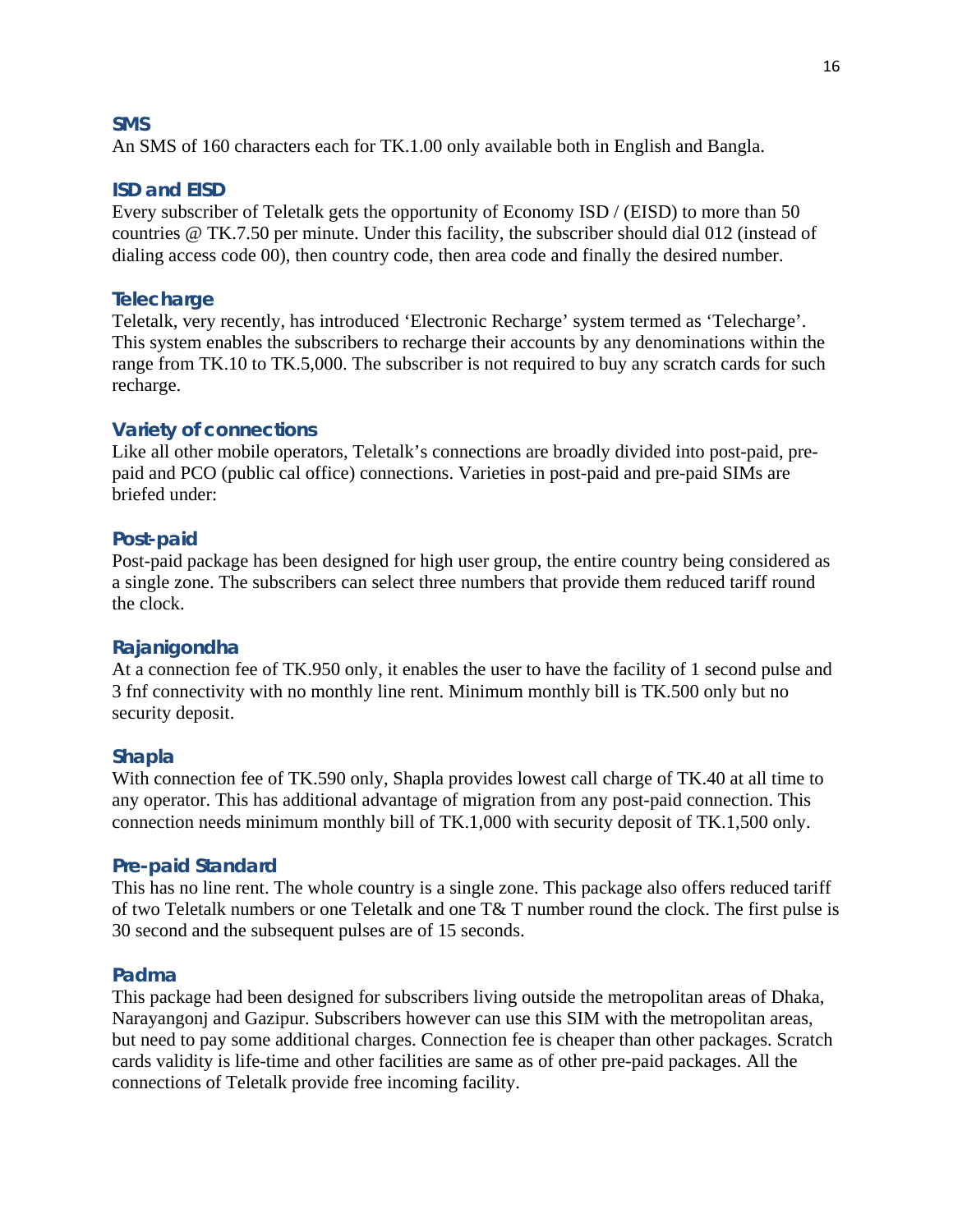#### **Colour Ring Back Tone**

The subscribers will be able to define by themselves the ring back tone, if desired, to be heard by a caller.

Pre paid Bonus: Pre paid subscribers will be given automated bonus package in terms of their volume of calls made from Teletalk.

#### **E-Pay system**

By using this system, not only the subscribers of the Company, any person will be able to pay bill for his/her utility services through nominated agents of the Company without hassle of going to banks.

#### **Missed call Alerts**

The subscribers, even if disconnected from network, will be informed (on re-connection) of all the calls made to his phone during the period of disconnection.

#### **Value Added Services**

This is a newly introduced value added services by Teletalk. This is a automated push pull service. A Teletalk subscriber needs some types of information like Jokes, Weather, Taxi, Horoscope, Quotes, Emergency, International Weather Forecasting, and Cricket. The Teletalk subscribers apply following process and charge reduction 1 TK per message.

| <b>Jokes</b> | joke <space><joke number=""><br/>Example: joke 020</joke></space>                                               | Joke Number: $001 - 038$                                                                                                                                                           |
|--------------|-----------------------------------------------------------------------------------------------------------------|------------------------------------------------------------------------------------------------------------------------------------------------------------------------------------|
| Weather      | wt <space><city name=""><br/>Example: wt dhaka</city></space>                                                   | City Name: Dhaka, Delhi, Tokyo,<br>Bangkok, Beijing, Singapore, London,<br>New York, Paris, Moscow, Calcutta,<br>Chittagong, Barisal, Bogra, Sylhet,<br>Sydney, Melbourne, Karachi |
| Taxi         | taxi <space><division><br/><space><taxi type=""><br/>Example: taxi dhk yellow</taxi></space></division></space> | <b>Division:</b> dhk, cht, khl, syl, jes, raj, brs<br><b>Taxi Type:</b> yellow, black                                                                                              |
| Horoscope    | hor <space><sign></sign></space>                                                                                | Signs: ari, leo, sag, tau, vir, cap, gem,                                                                                                                                          |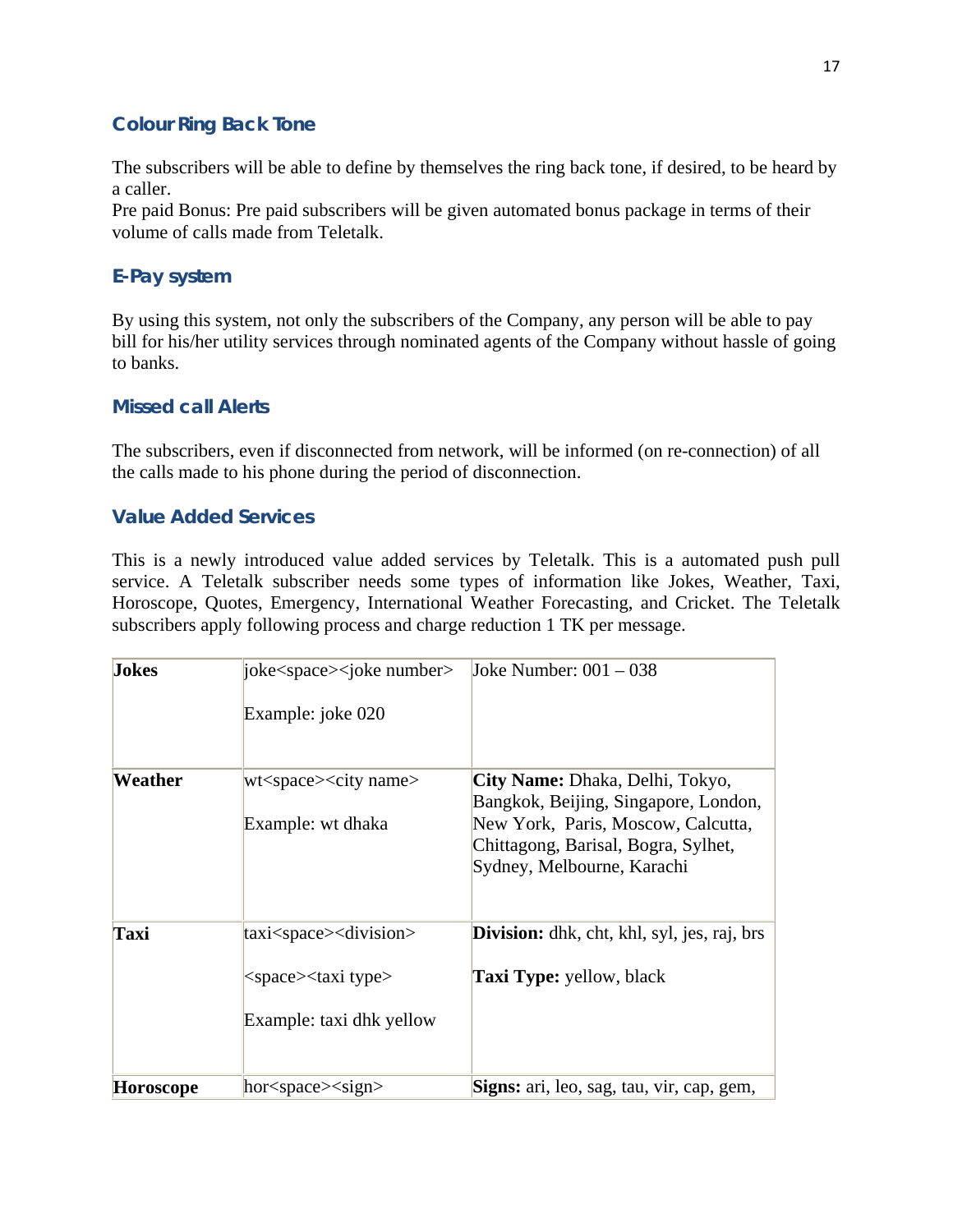|                                                              | Example: hor ari                                                                                                                                             | lib, aqu, can, sco, pis                                                                                                                                                            |
|--------------------------------------------------------------|--------------------------------------------------------------------------------------------------------------------------------------------------------------|------------------------------------------------------------------------------------------------------------------------------------------------------------------------------------|
| <b>Quotes</b>                                                | qot <space><quote<br>type&gt;<space><quote<br><math>\mu</math>umber<math>&gt;</math><br/>Example: qot love 023</quote<br></space></quote<br></space>         | Love Quote Number: $001 - 095$<br>Fun Quote Number: $001 - 038$<br>Birth Quote Number: $001 - 076$<br>Friend Quote Number: 001 – 043                                               |
| <b>Emergency</b>                                             | emrg <space><division><br/><math>&lt;</math>space<math>&gt;</math><math>&lt;</math>ph num type<math>&gt;</math><br/>Example: emrg dhk pol</division></space> | <b>Division:</b> dhk, cht, khl, syl, jes, raj, brs<br>Ph Number Type: pol, fire, amb                                                                                               |
| <b>International</b><br><b>Weather</b><br><b>Forecasting</b> | fc <space><city name=""><br/>Example: fc new york</city></space>                                                                                             | City Name: Dhaka, Delhi, Tokyo,<br>Bangkok, Beijing, Singapore, London,<br>New York, Paris, Moscow, Calcutta,<br>Chittagong, Barisal, Bogra, Sylhet,<br>Sydney, Melbourne, Karachi |
| <b>Cricket</b>                                               | cric <space><first 3="" alphabet<br="">of cricketing country&gt;<br/>Example for Bangladesh:<br/>cric ban</first></space>                                    |                                                                                                                                                                                    |

#### **1.14 CUSTOMER CARE CENTERS**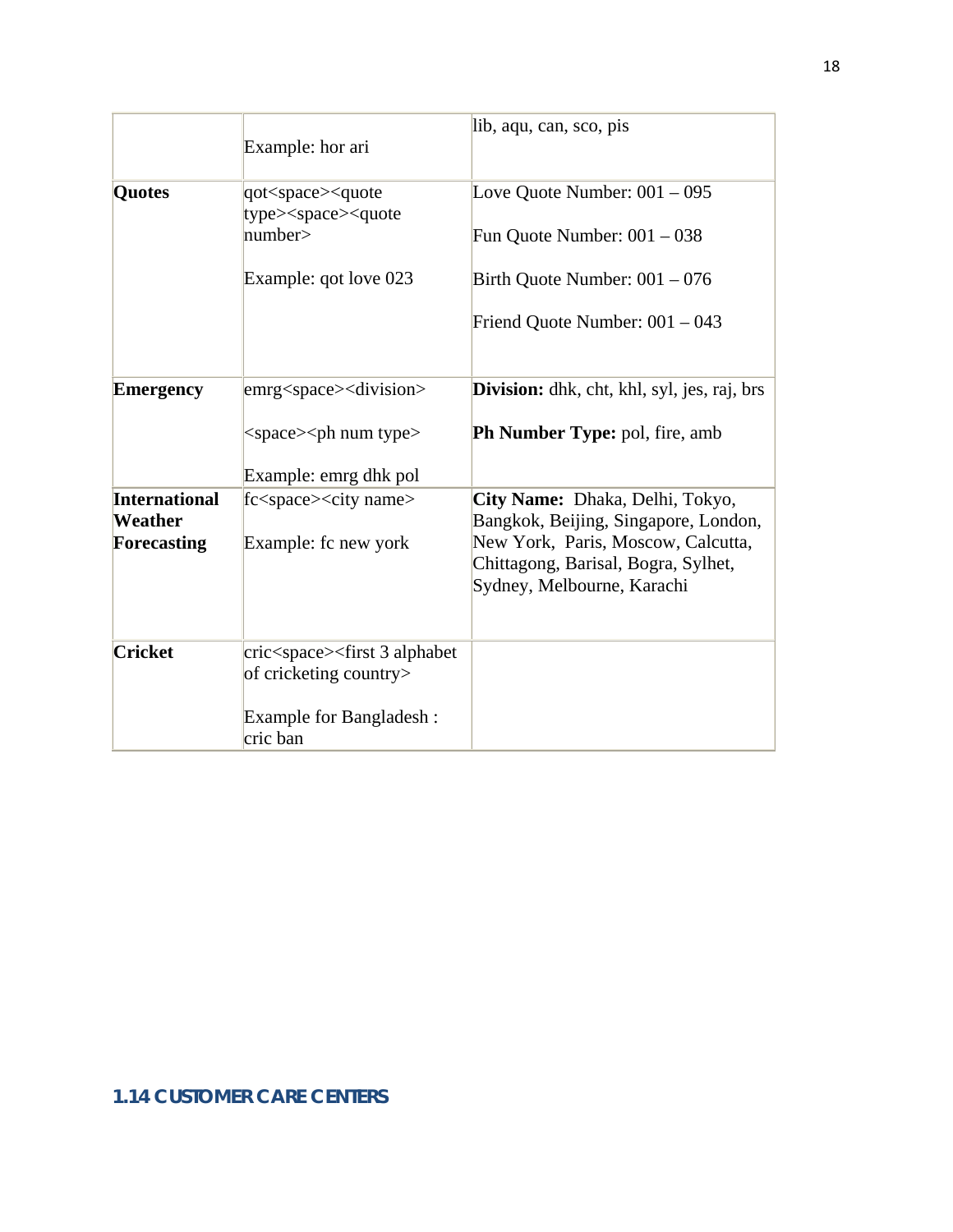Most of the problems of the subscribers are solved by the helpline service. But there are some problems that can not be solved there. Subscribers need tocome physically to deal with those problems. GrameenPhone has five information centers that are popularly known as 'Info Centers'.The Teletalk has 10 (Ten) customer care centers through out the country. To know the addresses and related information see below:

| <b>Station</b>    | <b>Address</b>                                   | Telephone No.        |
|-------------------|--------------------------------------------------|----------------------|
| Dhaka (Banani)    | <b>Teletalk Customer Care Centers</b>            | 02-9882585           |
|                   | $H \# 41, R \# 27, B \# A$                       | Ext: 333 (Pre-Paid), |
|                   | Banani, Dhaka. (Opposite to                      | 444 (Post-Paid)      |
|                   | Banani Grave Yard)                               |                      |
|                   |                                                  | Fax: 02-8857592      |
| Dhaka (Uttara)    | 5th, Floor., N Z Center,                         | 02-8932915-16        |
|                   | Hs. No.: 5; Rd. No.: -12, Sector -6,             |                      |
|                   | (HouseBuilding Mor). Uttara,                     | Fax: 02-8932914      |
|                   | Dhaka.                                           |                      |
| Chittagong        | TeletalkCustomerCareCenter                       | 031-654499           |
|                   | 945 O, R, Nizam Road                             | Fax: 031-658329      |
|                   | Chittagong. (Near GEC Mor)                       |                      |
| <b>Khulna</b>     | <b>Teletalk Customer Care Centers</b>            | 041-733945           |
|                   | $68/B$ , K, D, A, Avenue                         | Fax: 041-733948      |
|                   | Khulna.                                          |                      |
| Rajshahi          | TeletalkCustomerCareCenters                      | 0721-812323          |
|                   | Ahamad Plaza (1 <sup>st</sup> Floor)             | Fax: 0721-812333     |
|                   | 282 Alopotty, Ghoramara,                         |                      |
|                   | Shaheb Bazar, Rajshahi.                          |                      |
| <b>Sylhet</b>     | <b>Teletalk Customer Care Centers</b>            | 0821-724455, 813033  |
|                   | R, N, Tower (1 <sup>st</sup> Floor)              | Fax: 0821-715500     |
|                   | Chowhatty, Sylhet                                |                      |
| <b>Bogra</b>      | <b>Teletalk Customer Care Centers</b>            | 051-60000            |
|                   | Jolessori Tola (Kali Bari)                       | Fax: 051-60499       |
|                   | Bogra.                                           |                      |
| <b>Barisal</b>    | <b>Teletalk Customer Care Centers</b>            | 0431-2176011         |
|                   | 86 Sadar Road, TalukdarMansion Fax: 0431-2176012 |                      |
|                   | (Art Villa), 2nd Floor, Barisal.                 |                      |
|                   |                                                  |                      |
| Comilla           | 325-365 Jhawtola (1st floor                      | 081-71111            |
|                   | Comilla)                                         | Fax-081-71114        |
| <b>Mymensingh</b> | 3, Ganginarpar (1st                              | 091-66300            |
|                   | Floor)Mymensingh                                 | Fax-091-65300        |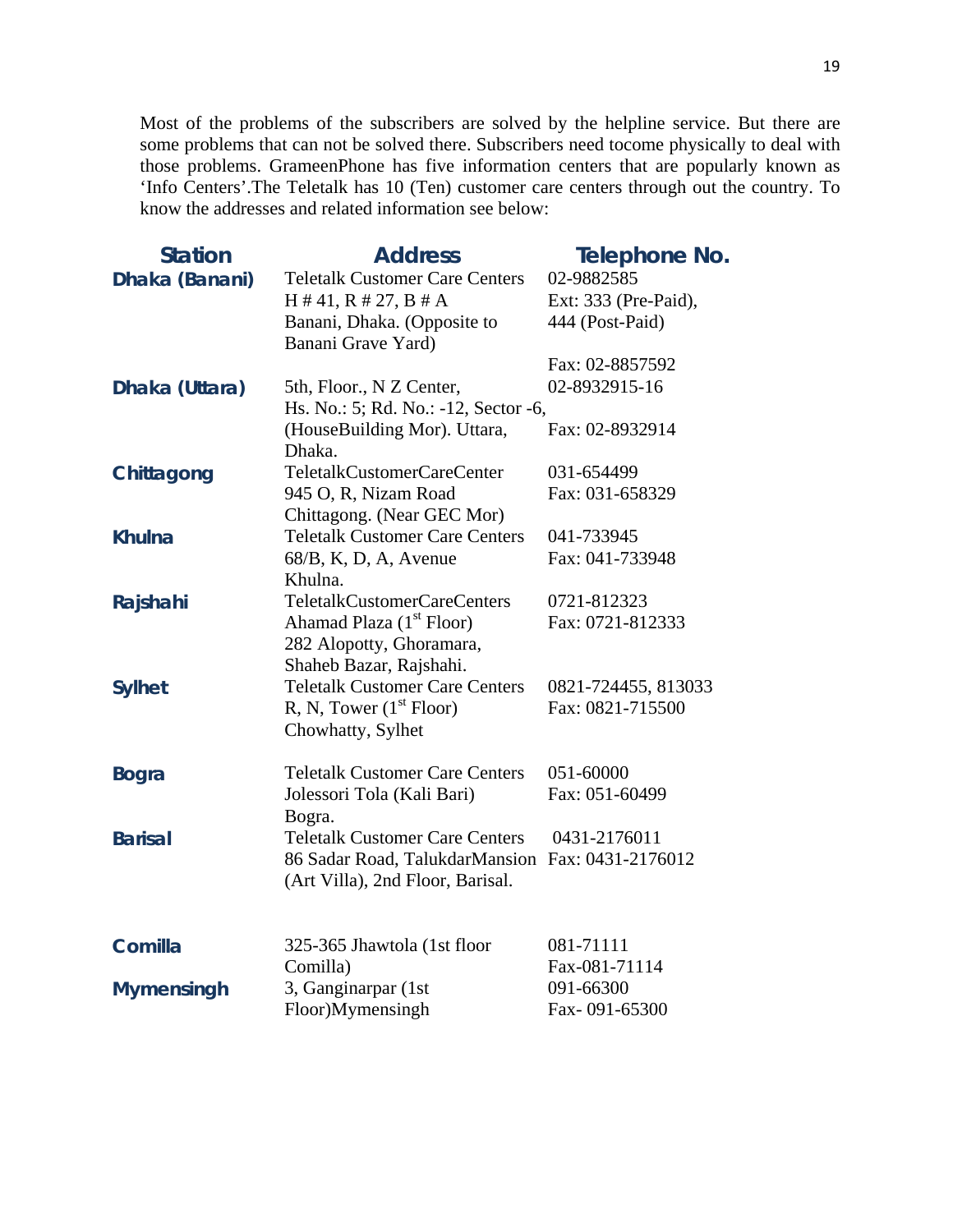In these information centers, the subscribers can come directly with their problems like billing (wrong bill, detailed bill etc.), address change, SIM change, handset problems etc.These after sales services are very crucial to keep the subscribers satisfied regarding Teletalk.

#### **1.15 TELETALK'S PARTICIPATION IN THE SHARE MARKET**

After acquiring the assets and upon increasing the paid up capital by that extant, as the govt. decision the Board of Directors of the Company has approved to go for IPO of TK.600 crore in the capital market. Such decision of the Board has also been communicated with the Ministry of Posts and Telecommunications for obtaining further guidelines.

#### **1.16 CSR (CORPORATE SOCIAL RESPONSIBILITY)**

TBL is a socially responsible company. Our mobile service are in many ways a social service in itself; enable business improvements and new business development to participate in the development of the country. Our Corporate Social Responsibility program covers many aspects of life with special focus on health. Education and disaster management

Teletalk believes in the empowerment of the people as well as the power inherent in all of us to collectively enforce positive change in our own lives. As a company still in its early years, Teletalk Bangladesh Limited still engaged itself in several CSR activities. Notables among them during the financial year have been described below:

Teletalk has established a short code SMS helpline for children with disability/diseases The "666 – Helpline for Children" was established with a view to create a specialized fund for children with dire need of financial assistance. All SMS sent to this number will be charged and the amount will be retained in a special fund. This fund will be used for rehabilitation / treatment of the children

Children's art initiative

Teletalk has created an unique outlet to acknowledge and encourage children's art. With association from "Talent Promotion Initiative" Teletalk has arranged a children's art competition, where children have engaged in a day long painting competition with Bangladeshi seasonal themes.Teletalk Bangladesh Limited then published a special "Billboard Calendar" based on selected pictures from the competitions.

#### **Blanket Distribution Program**

In Rangpur district Teletalk distributed 500 (Five Hundred) pieces of Blankets to the distressed people in the winter through Anjuman Mofidul Islam.

#### **Medical Treatment for Bushra**

Teletalk initiated a helping program for Bushra – a patient of blood cancer. One can send SMS for Bushra to help raise fund for medical treatment. For a girl of 3 year old needing bone marrow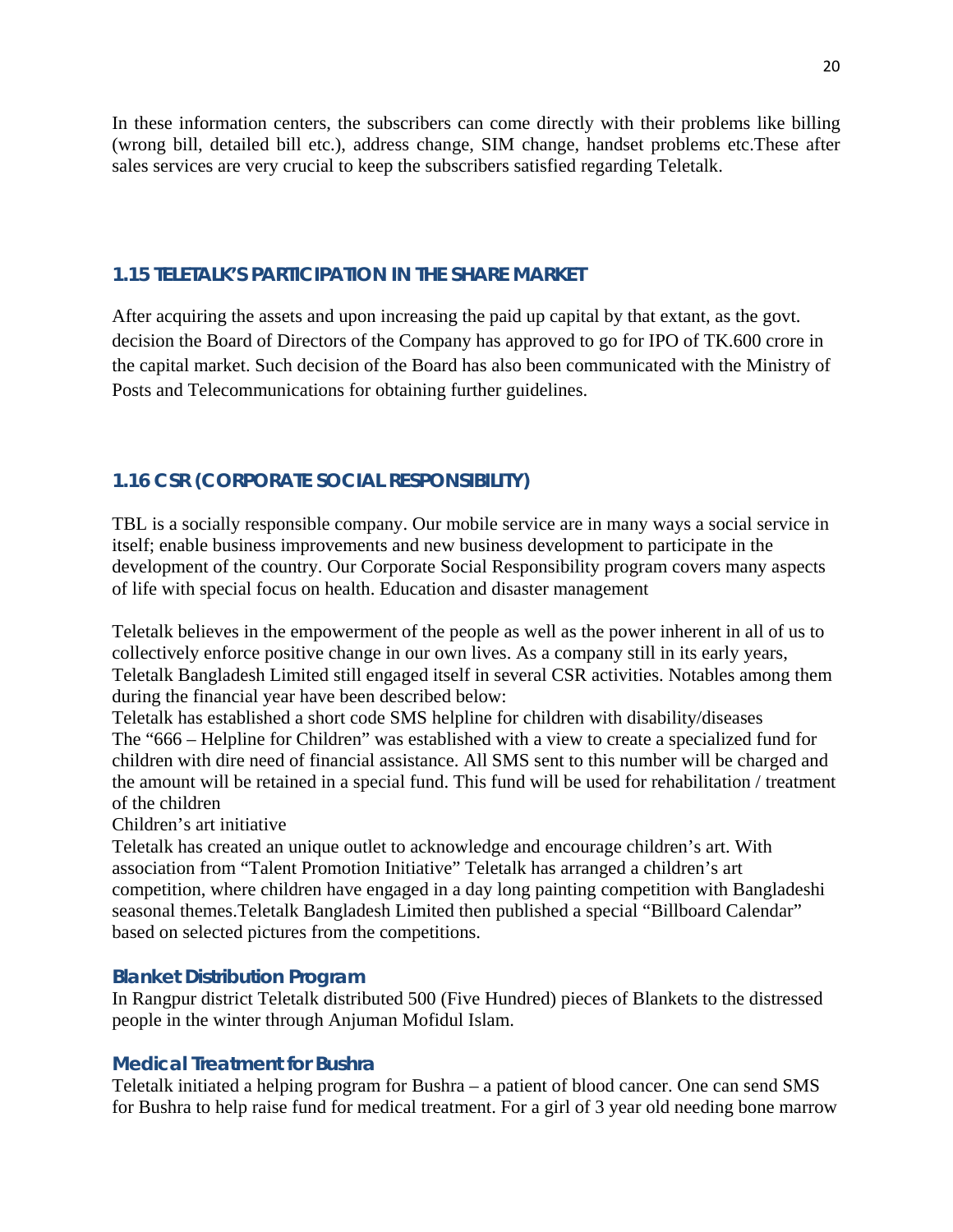transplantation, Teletalk's unique way of extending help as well as including the community at large was appreciated.

#### **Blood Donation Program**

Teletalk has sponsored and directly participated in voluntary blood donation program. ORCA (Old Rajshahi Cadet Association) had organized a blood donation program which was sponsored by Teletalk.

#### **1.17 OVERVIEW MARKET OF BANGLADESH MOBILE INDUSTRY**

The Number of Mobile subscriber crossed 100 Million land marks reaching the figure 101.205 Million in April-2013.The subscriber base was 90 million in last year April-2012 where the mobile penetration was 61.83%. With present subscriber base mobile penetration has been increased to 66.36% with a growth of 10% per Anum.Total population has been considered basing on Population & Housing census of BBS.

#### **Currently there are 6 mobile operators in Bangladesh. They are namely-**

**Grameenphone:** Joint venture ownership 62%Telenor and 38% Grameen Telecom .

**Banglalink:** Joint venture with Orascom Telecom Co. originated from Egypt.

**Robi:** Joint venture between Telecom Malaysia Berhad TM and A. K. Khan& company limited

**Airtel:** An investment of Indian Bharati Airtel.

**TeleTalk:** Public limited company but 100% share have been owned by the government of Bangladesh.

**Citycell:** Joint venture with SingTel Asia pacific investment Pvt. limited.

| <b>Operators</b>                           | <b>Active Subscribers</b> |
|--------------------------------------------|---------------------------|
| Grameen Phone Ltd. (GP)                    | 42.372 million            |
| Banglalink Digital Communications Ltd.     | $26.309$ million          |
| Robi Axiata Ltd. (Robi)                    | $21.697$ million          |
| Airtel Bangladesh Ltd. (Airtel)            | 7.557 million             |
| Pacific Bangladesh telecom Ltd. (Citycell) | 1.425 million             |
| Teletalk Bangladesh Ltd. (Teletalk)        | 1.844 million             |
| Total                                      | $101.205$ million         |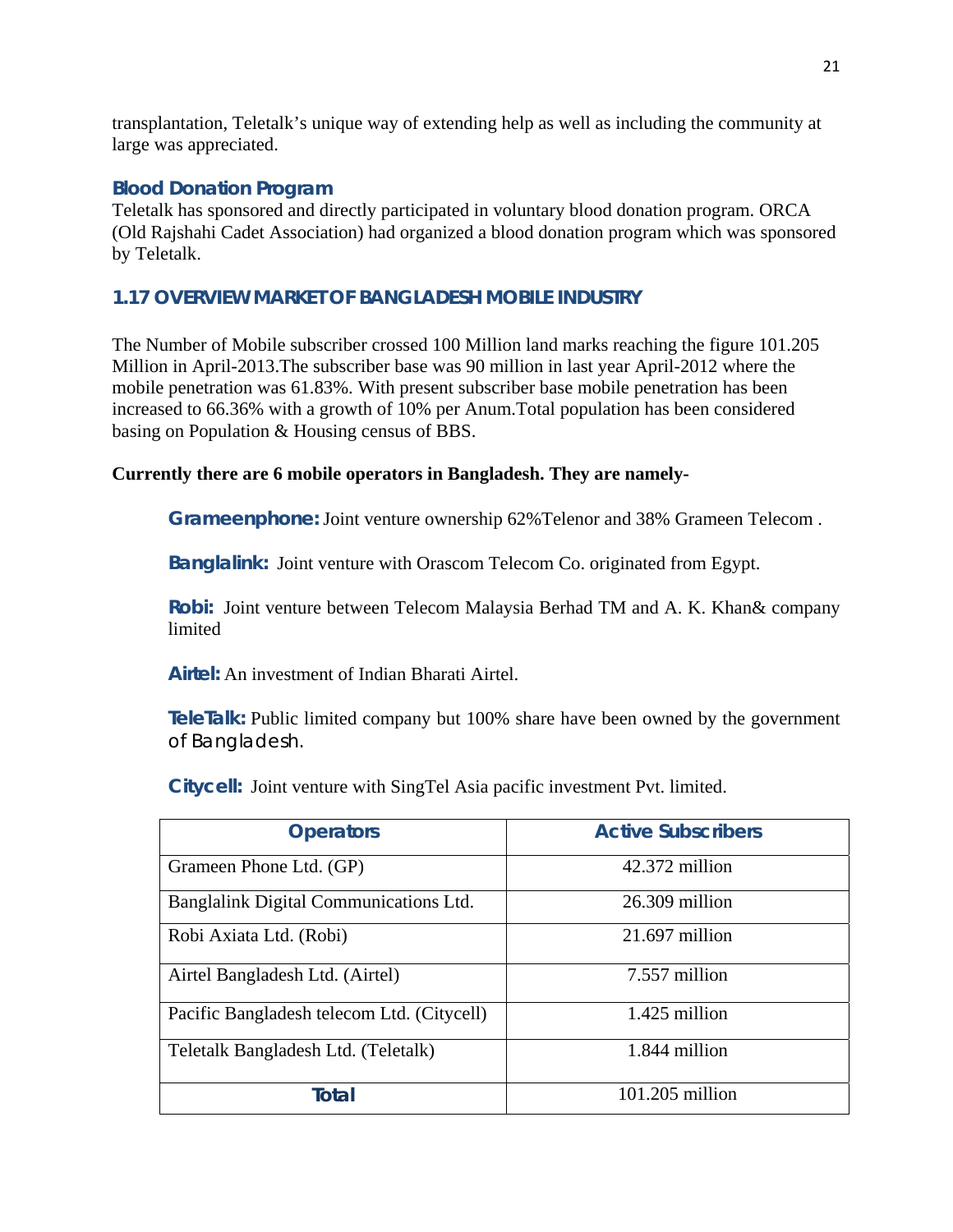

# **Chapter 2**  DESCRIPTION OF JOB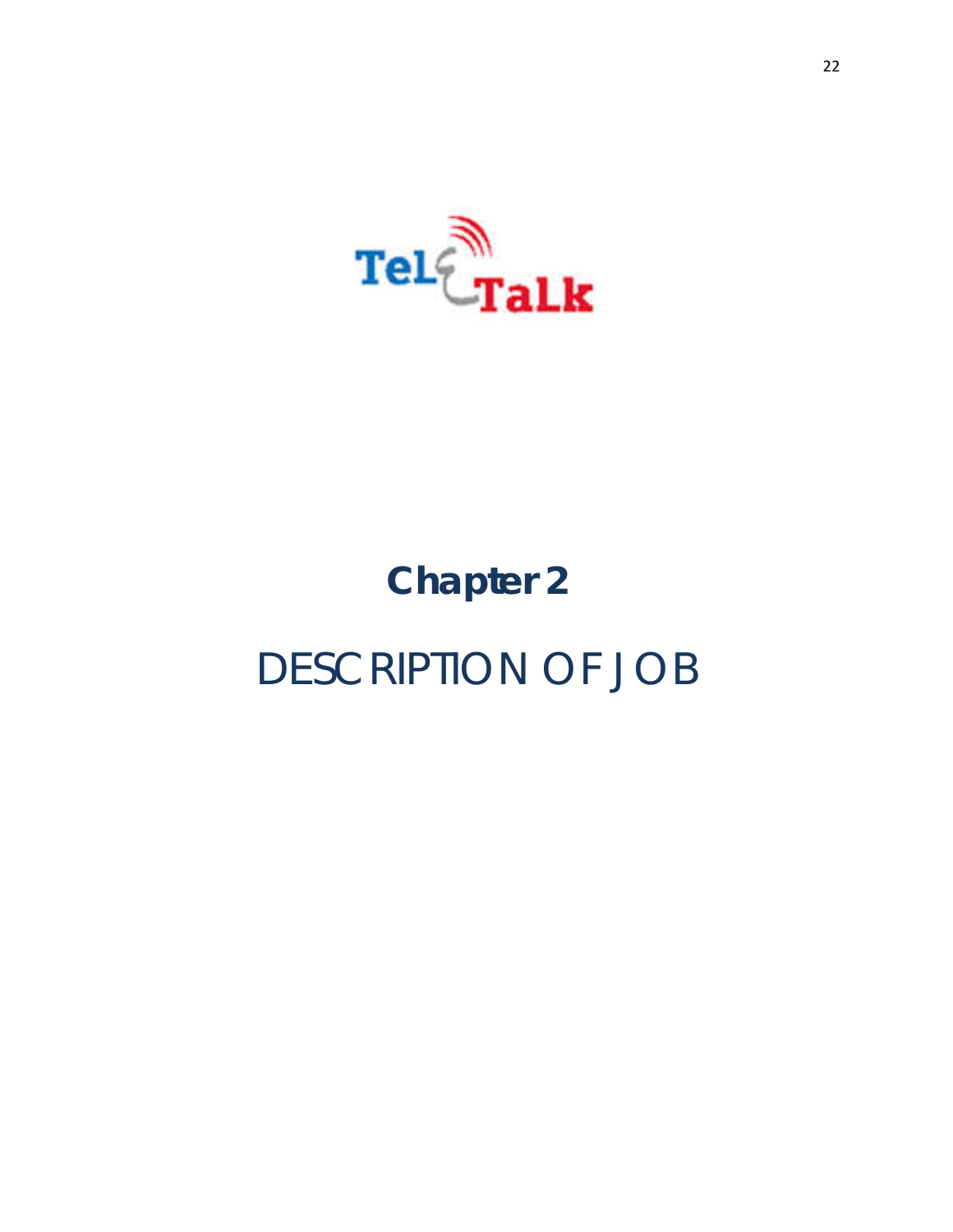- **2.1 Job Description**
- **2.2 Specific Responsibilities**
- **2.3 Critical Observation**
- **2.4 Feedback**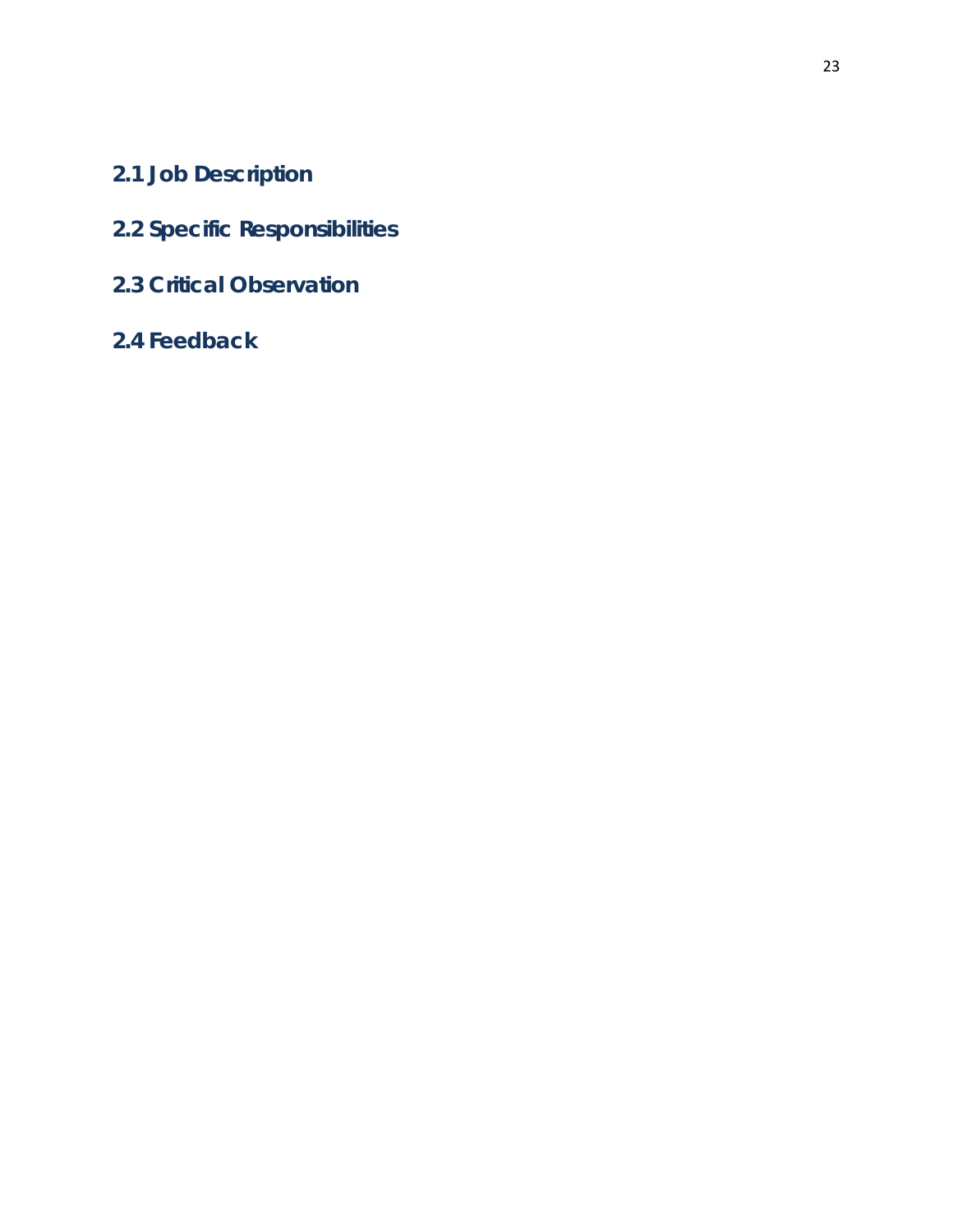#### **2.1 JOB DESCRIPTION**

As an intern student I had to do a lot of tasks in the finance department. The first one month I checked all the vouchers they have backlogged. I had to check the voucher books and identify the voucher names and then finding the correct Fiscal Year and Financial Periods. Every day I had to check the Entry Book. I used to entry different data that every. Sometimes I had to do a lot of photocopies in the office. Sometimes I had to go to the Banks to collect deposit books.

The next two months I have been provided by a desk. My task was giving posting to the internet. It is called ERP posting. Enterprise resource planning (ERP) systems integrate internal and external management of information across an entire organization—embracing finance/accounting, manufacturing, sales and service, customer relationship management, etc. ERP systems automate this activity with an integrated software application. ERP facilitates information flow between all business functions inside the organization, and manages connections to outside stakeholders.

#### **2.2 SPECIFIC RESPONSIBILITIES**

My responsibility was to post all the transactions that have been occurred. This ERP posting system has Debit balance and Credit balance. If the posting is correct then the Debit and Credit balance will be equal. Then I had to save it. This was my specific responsibility. The name of the job is **'Data Entry'**.

#### **2.3 CRITICAL OBSERVATION**

Teletalk gives opportunity to the internship students to learn from different work environment. Though sometimes it might make someone to feel overloaded with work. I worked for the finance department. But at the same thime I had to do a lot of woks that are not related to my field. Sometimes I had to go to the shops to buy logistics for the office.

#### **2.4 FEEDBACK**

Overall feedback about Teletalk work environment is good. The employees are dedicated workers. They help the internship students to understand the work environment and the job. They do not provide any remuneration to the internship students. I personally recommend them to provide some incentives because the amount and variety of work they let the students to do, it deserves some incentives and benefits. They only offer refreshments and a free lunch every day for the internship students.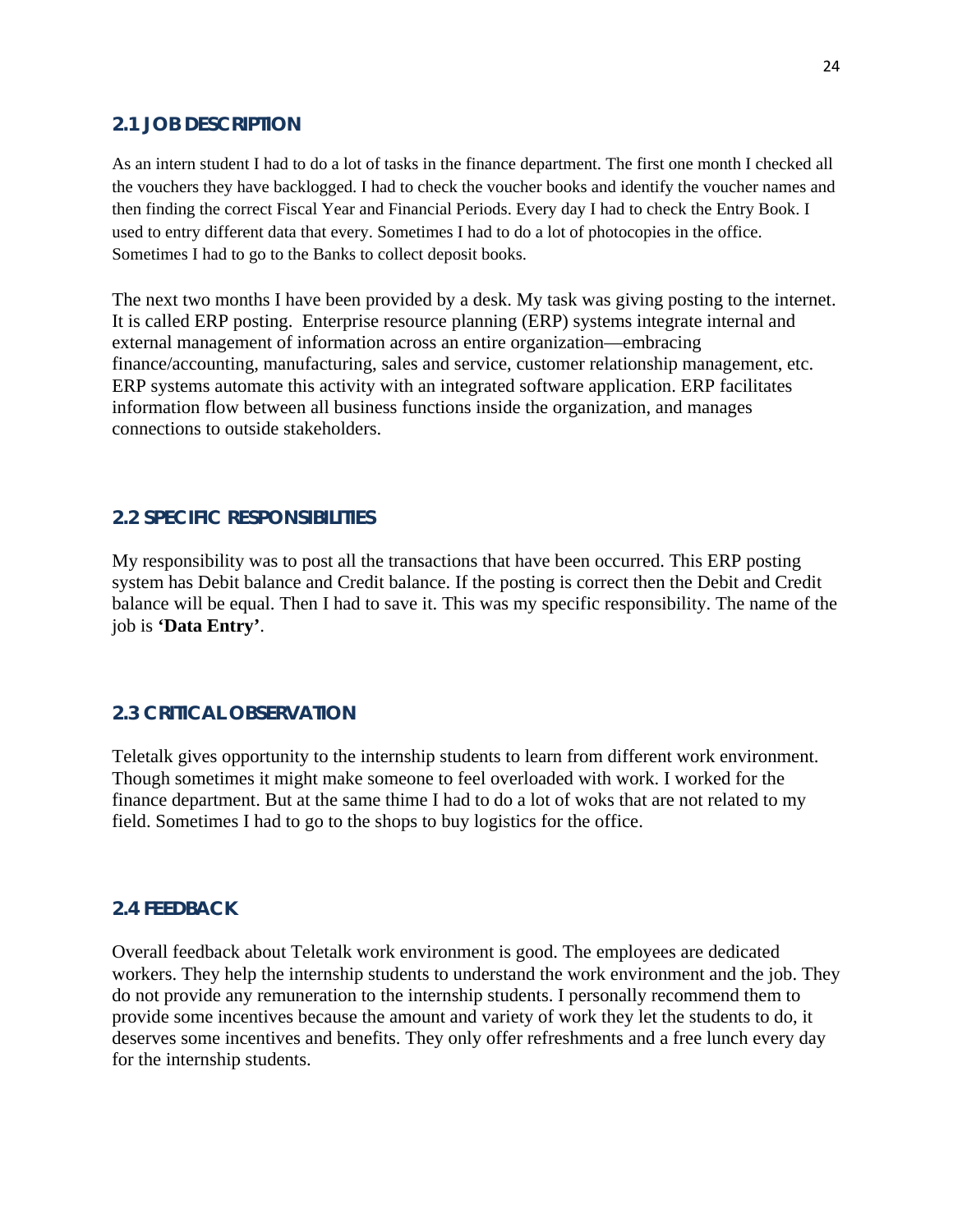

# **Chapter 3** INTRODUCTION OF THE REPORT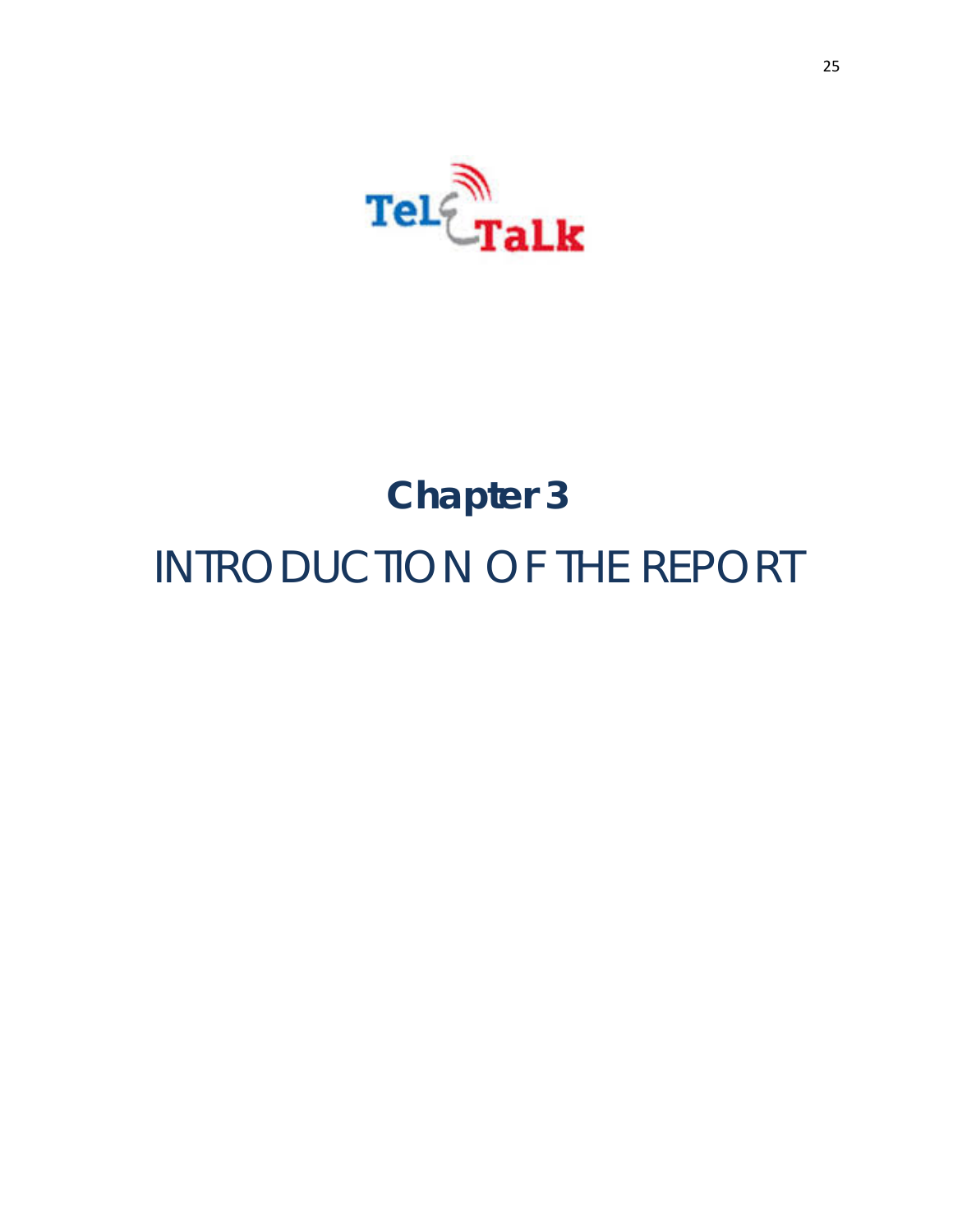- **3.1 Introduction**
- **3.2 Rational of the study**
- **3.3 Statement of the problem**
- **3.4 Scope and limitation of the topic**
- **3.5 Objectives of the study**
- **3.6 Review of related literature**
- **3.7 Methodology of the study**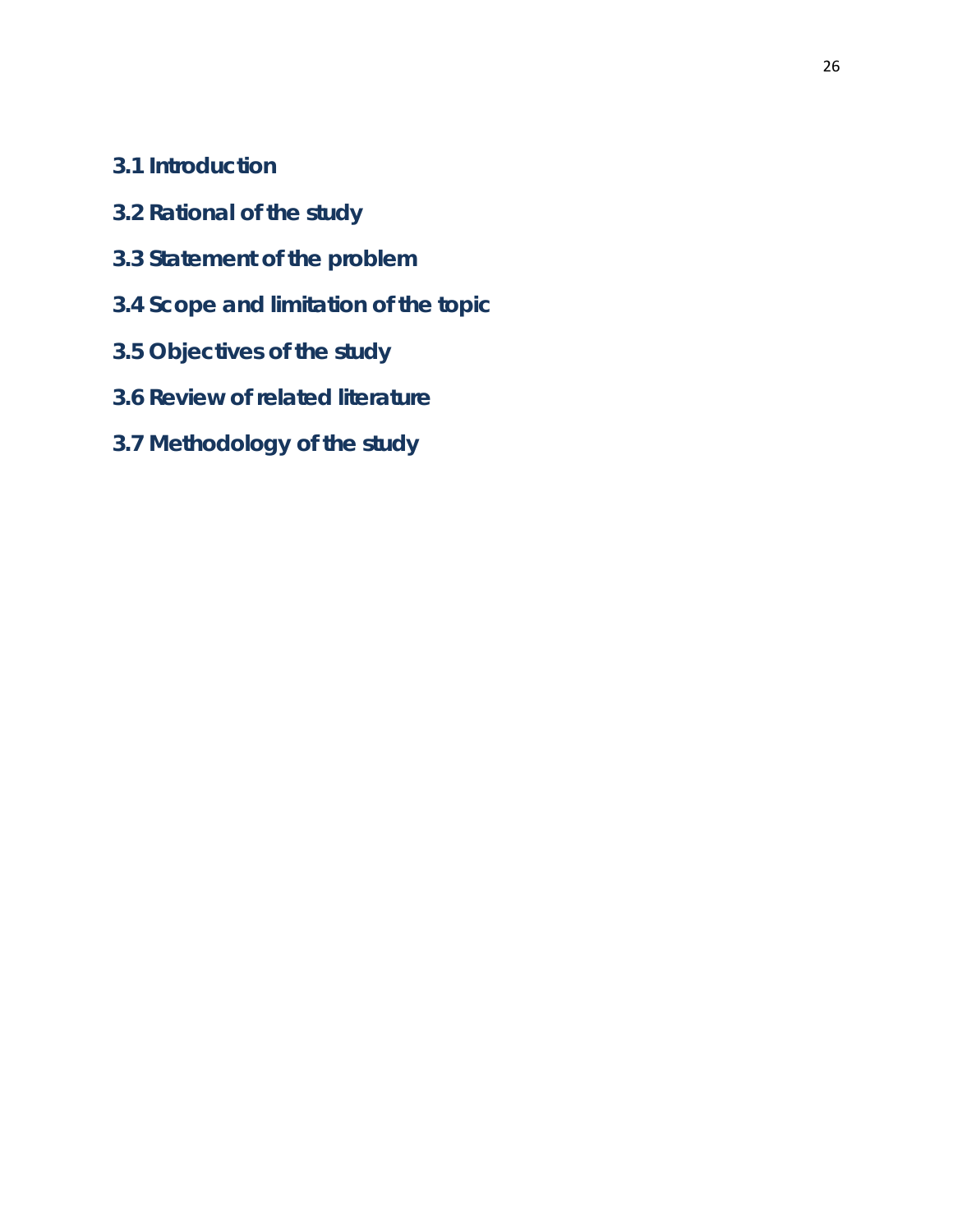#### **3.1 INTRODUCTION**

BBA academic program is the building up of the theoretical knowledge about business administration which is the base of practical knowledge. BBA internship program is an attempt to provide business students an orientation to a real life business situation in which we can observe and evaluate the use and applicability of the theoretical concepts which were taught in the classrooms. As per norm this report is the requirement of the fulfillment of the internship program. This report is the outcome of my works in Teletalk Bangladesh Ltd.

#### **3.2 RATIONAL OF THE STUDY**

"Financial Performance Analysis of Teletalk" is a partial requirement in the fulfillment of my internship which is a part of BBA program.

During the study of BBA program we earn lots of theoretical knowledge, now it's the time to use that theoretical knowledge in practical life. But it's true that there may have lots of differences in theoretical knowledge and practical life. Although by using that theoretical knowledge we are able to realize the pre-practical field, which help us to handle the situation.

Finally, due to the enlarged competition of the increased number of telecommunication industries, the expectations of the subscriber have also increased. And now Teletalk also introduce share for public. So it is an important sector for investment.

#### **3.3 STATEMENT OF THE PROBLEM**

In my report entitled "**Financial Performance Analysis of Teletalk**", here I am supposed to analyze Teletalk's financial stability, some ratio, problems and come up with the recommendation.

#### **3.4. SCOPE AND LIMITATION OF THE TOPIC**

I did my level best to gather all the information related to the study. It is really impossible to collect all financial related information and some internal information from any company. But I try my best to collect financial information from Teletalk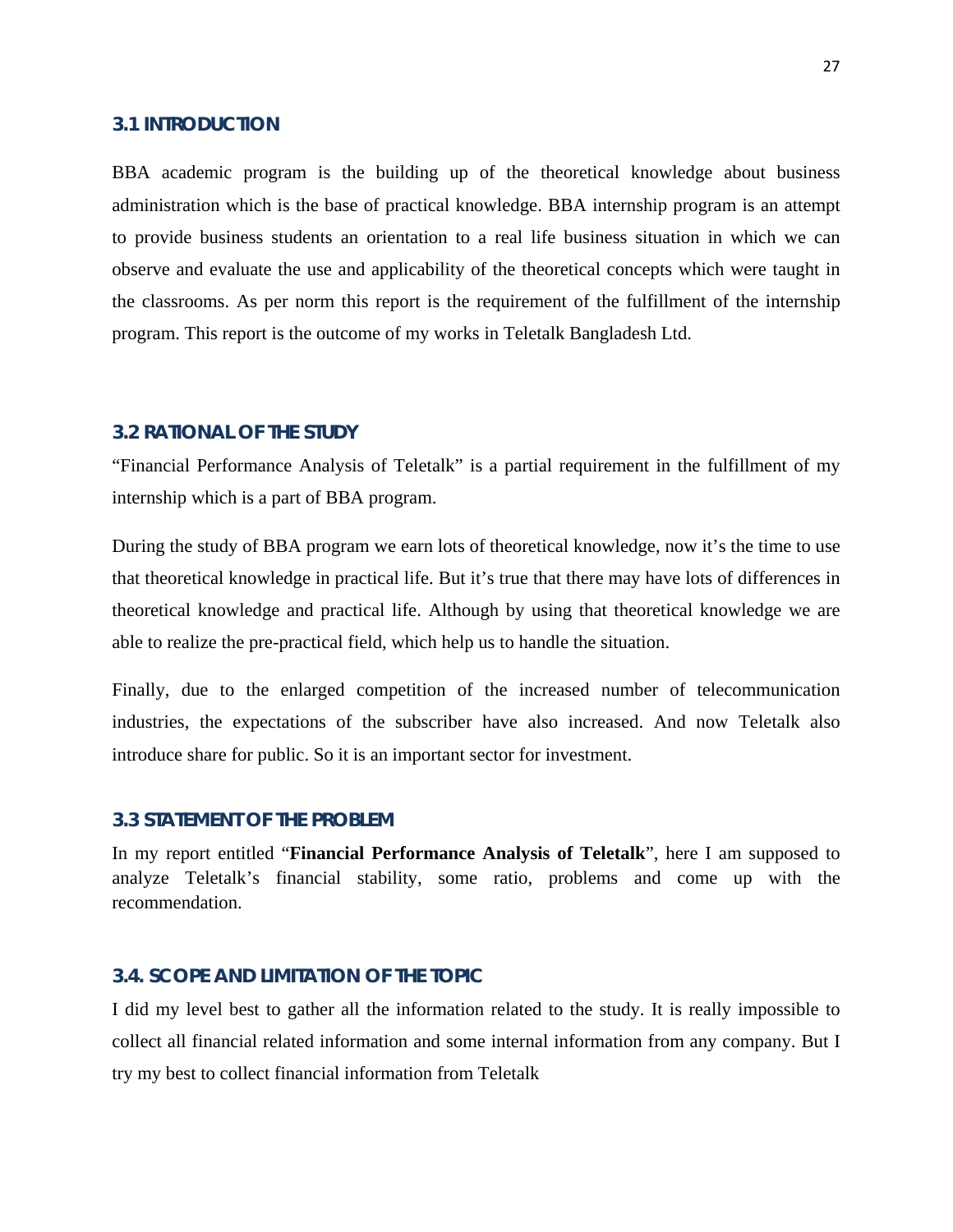#### **Limitations of my study are:**

- a. Lack of experiences for implement theories to the practical life.
- b. Problem in selecting the topic.
- c. Limitation of time.
- d. Lack of information as for assigning into non relevant department.

#### **3.5 OBJECTIVE OF THE STUDY**

The primary objective of this report is to observe the financial condition of Teletalk.

The other objectives include:

- To understand the corporate culture and environment.
- To implement my theoretical experiences in my practical life.
- To get practical experience in report writing.

#### **3.6 REVIEW OF RELATED LITERATURE**

To make this report I use lots of study related books, websites and annual reports. The books are: Corporate Finance (Ross/ Westerfield/ Jaffe), Financial Statement Analysis (John Wild/ Lwopolada/ Subramanyam), International Financial Management (Jeff Madura), Capital Investment & Financial Decisions (Neil Seitz/ Mitch Ellison). Web sites are: www.grameenphone.com, www.google.com, www.dscbd.org, www.wikipedia.org. And Teletalk's annual report from 2008-2012.

#### **3.7 METHODOLOGY OF THE STUDY**

During the time of preparing this report, I have carefully observed the financial department of Teletalk and got some information from the responsible officers at respective department. On the other hand as a Government Company I got information easily from the website of Teletalk.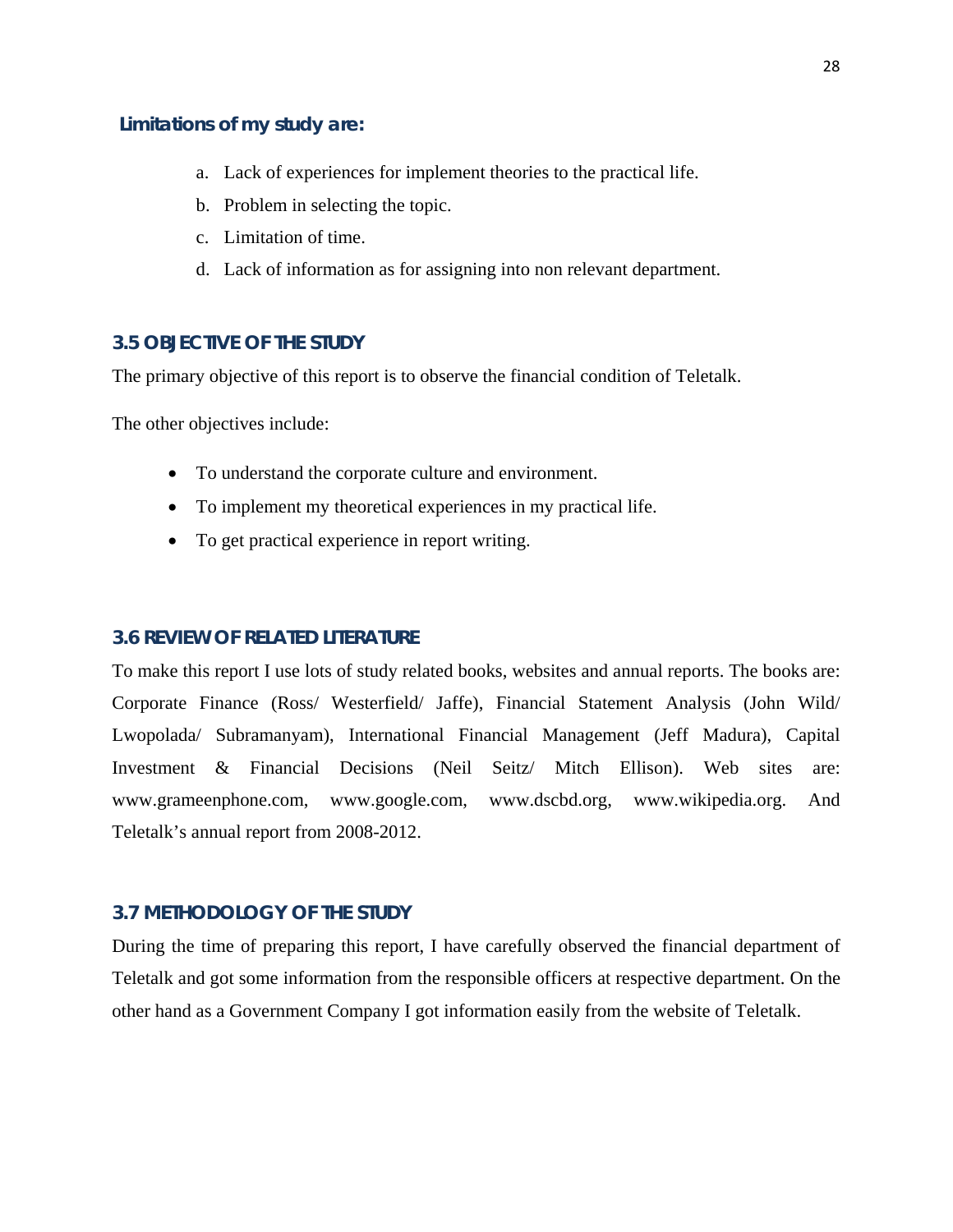Ratios I will be working on as

- 1. Current Ratio
- 2. Quick Ratio
- 3. Total Debt Equity Ratio
- 4. Long term debt to liabilities
- 5. Return on assets
- 6. Return on common equity
- 7. Gross Profit Margin
- 8. Operating Profit Margin Ratio
- 9. Pretax Profit Margin Ratio
- 10. Net profit Margin ratio
- 11. Total Asset turnover
- 12. Fixed Asset turnover ratio

#### **SOURCES OF DATA**

#### **Primary Sources**

- 1. Conversation with the respective officer
- 2. Relevant Documents studies

#### **Secondary Sources**

- 1. Internet
- 2. Annual Report
- 3. Related Books Study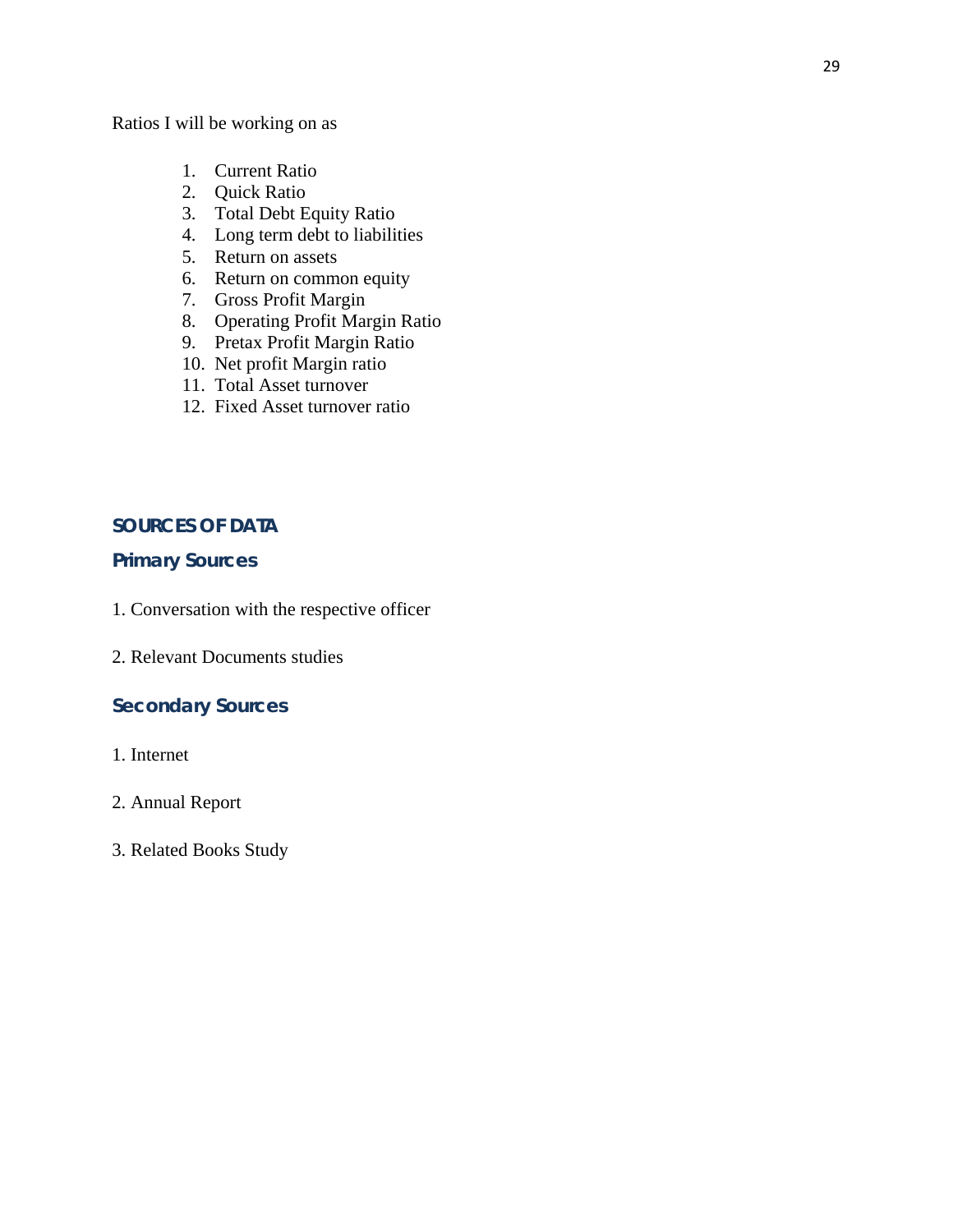

## **Chapter 4**

## ANALYSIS OF THE DATA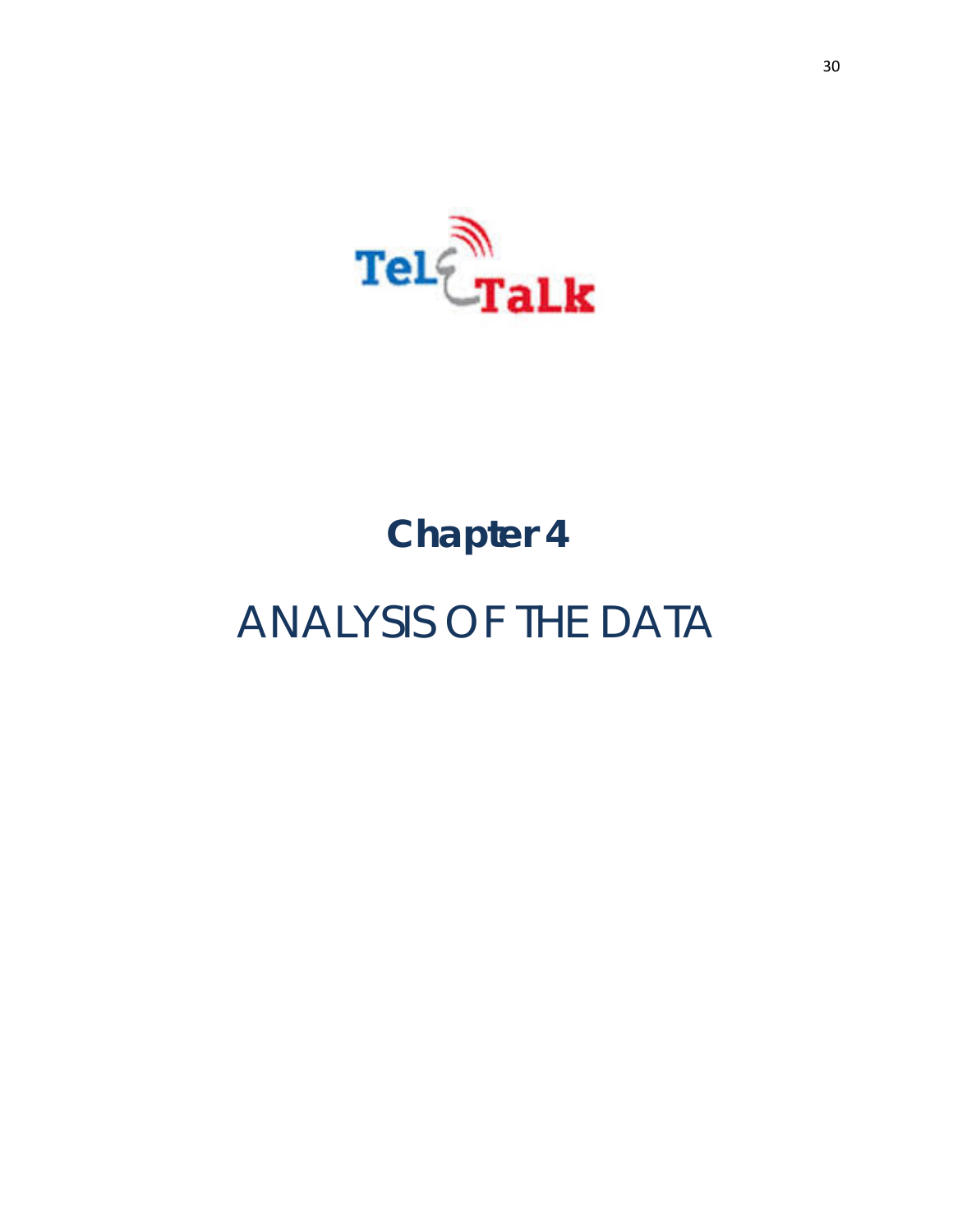- **4.1 Current Ratio**
- **4.2 Quick Ratio**
- **4.3 Total Debt to Equity Ratio**
- **4.4 Long term debt to liabilities**
- **4.5 Return on assets**
- **4.6 Return on common equity**
- **4.7 Gross Profit Margin**
- **4.8 Operating Profit Margin Ratio**
- **4.9 Pretax Profit Margin Ratio**
- **4.10 Net profit Margin ratio**
- **4.11 Total Asset turnover**
- **4.12 Fixed Asset turnover ratio**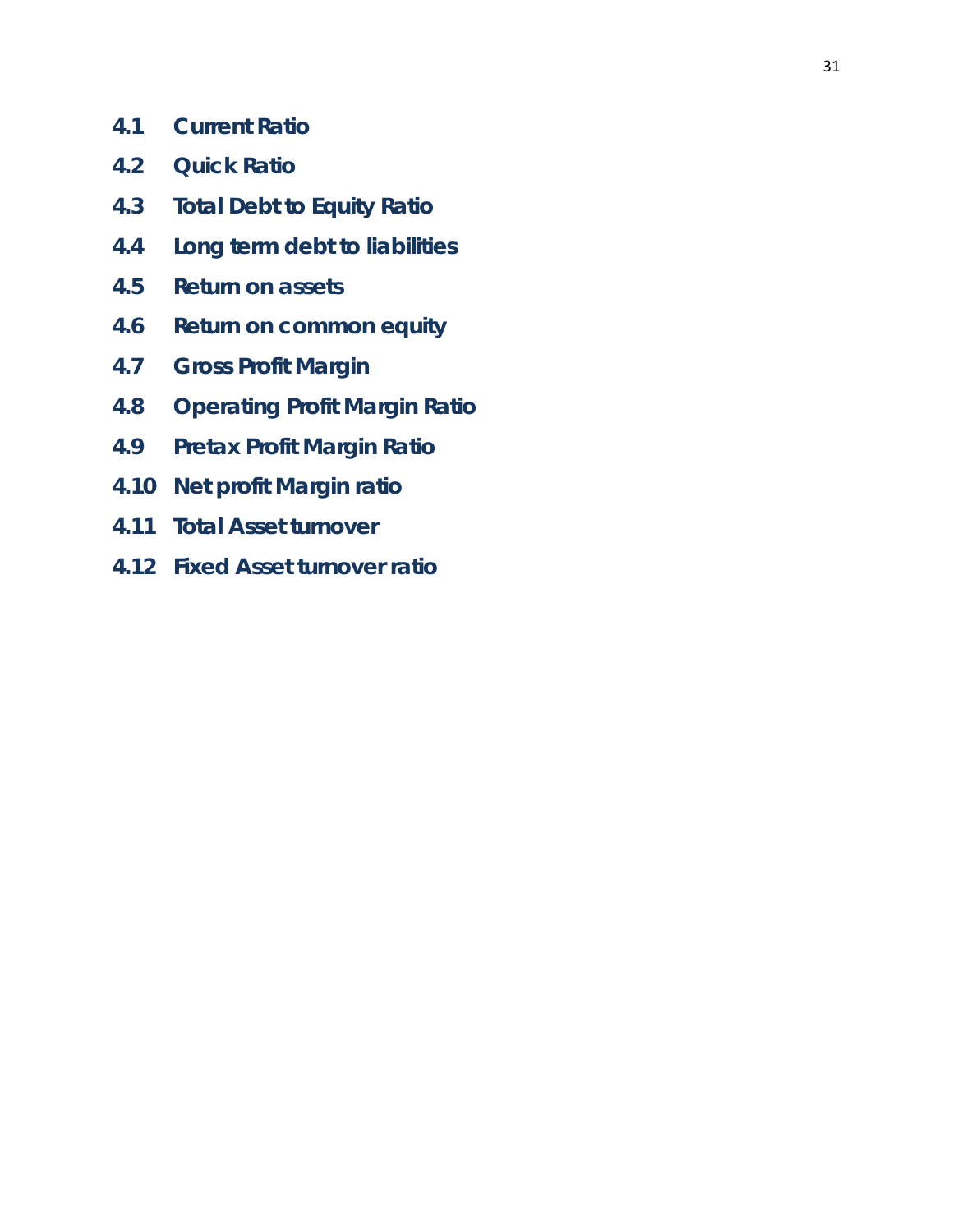**Financial analysis** is the use of financial statements to analyze a company's financial position and performance and to assess future financial performance. It consists of three broad areas; those are profitability analysis, risk analysis and analysis of sources and uses of funds.

**Profitability analysis** is the evaluation of a company's return on investment. It focuses on a company's sources and levels of profits and involves identifying and measuring the impact of various profitability drivers. It also includes evaluation of the two major sources of profitability margins (the portion of sales not offset by costs) and turnover (capital utilization). Profitability analysis also focuses on reasons for changes in profitability and the sustainability of earnings.

**Risk analysis** is the evaluation of a company's ability to meet its commitments. Risk analysis involves assessing the solvency and liquidity of a company along with its earnings variability. Since risk is of foremost concern to creditors, risk analysis is often discussed in the context of credit analysis. Still, risk analysis is important to equity analysis, both to evaluate the reliability and sustainability of company performance and to estimate a company's cost of capital.

**Analysis of sources and uses of funds** it the evaluation of how a company is obtaining and deploying its funds. This analysis provides insights into a company's future financing implications.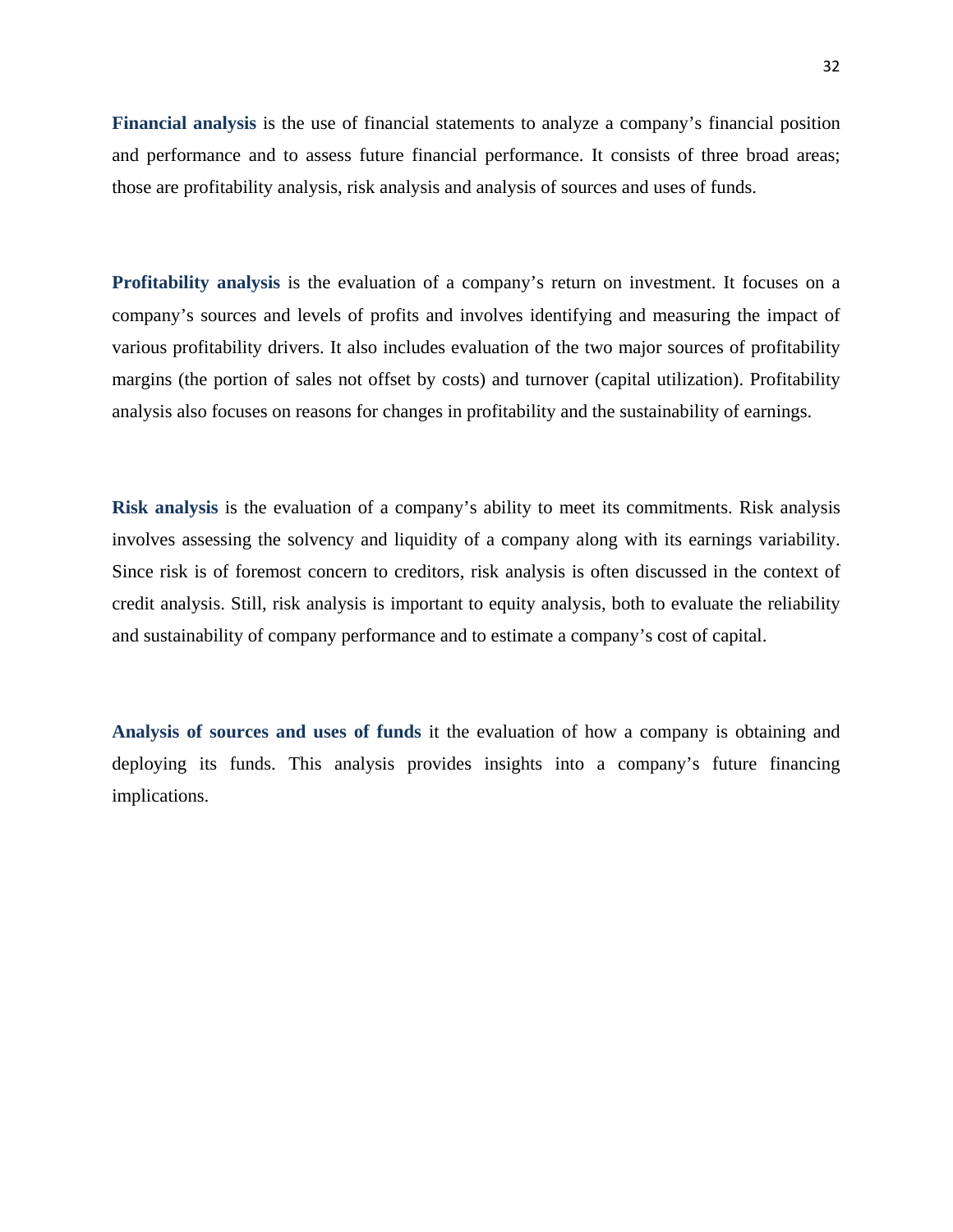## **4.1 Current R**

|                       |                          |            |            |            | 33         |  |  |
|-----------------------|--------------------------|------------|------------|------------|------------|--|--|
|                       | <b>4.1 Current Ratio</b> |            |            |            |            |  |  |
|                       |                          |            |            |            |            |  |  |
| Year                  | 2008                     | 2009       | 2010       | 2011       | 2012       |  |  |
| <b>Current assets</b> | 1329752692               | 1453841791 | 1681034702 | 1643683906 | 1975380642 |  |  |
| <b>Current</b>        |                          |            |            |            |            |  |  |
| <b>liabilities</b>    | 2373078506               | 2947965620 | 3317823418 | 3897813464 | 3961637022 |  |  |
| <b>Current Ratio</b>  | 0.56                     | 0.49       | 0.51       | 0.42       | 0.49       |  |  |

For current ratio we see that in 2008 it was 0.56, in 2009 it was 0.49, in 2010 it was 0.51, in 2011 it was 0.42 and in 2012 it was 0.49. From 2008 to 2012 it was fluctuating.



**Current Ratio = Current As sets**<br>Current Liabilities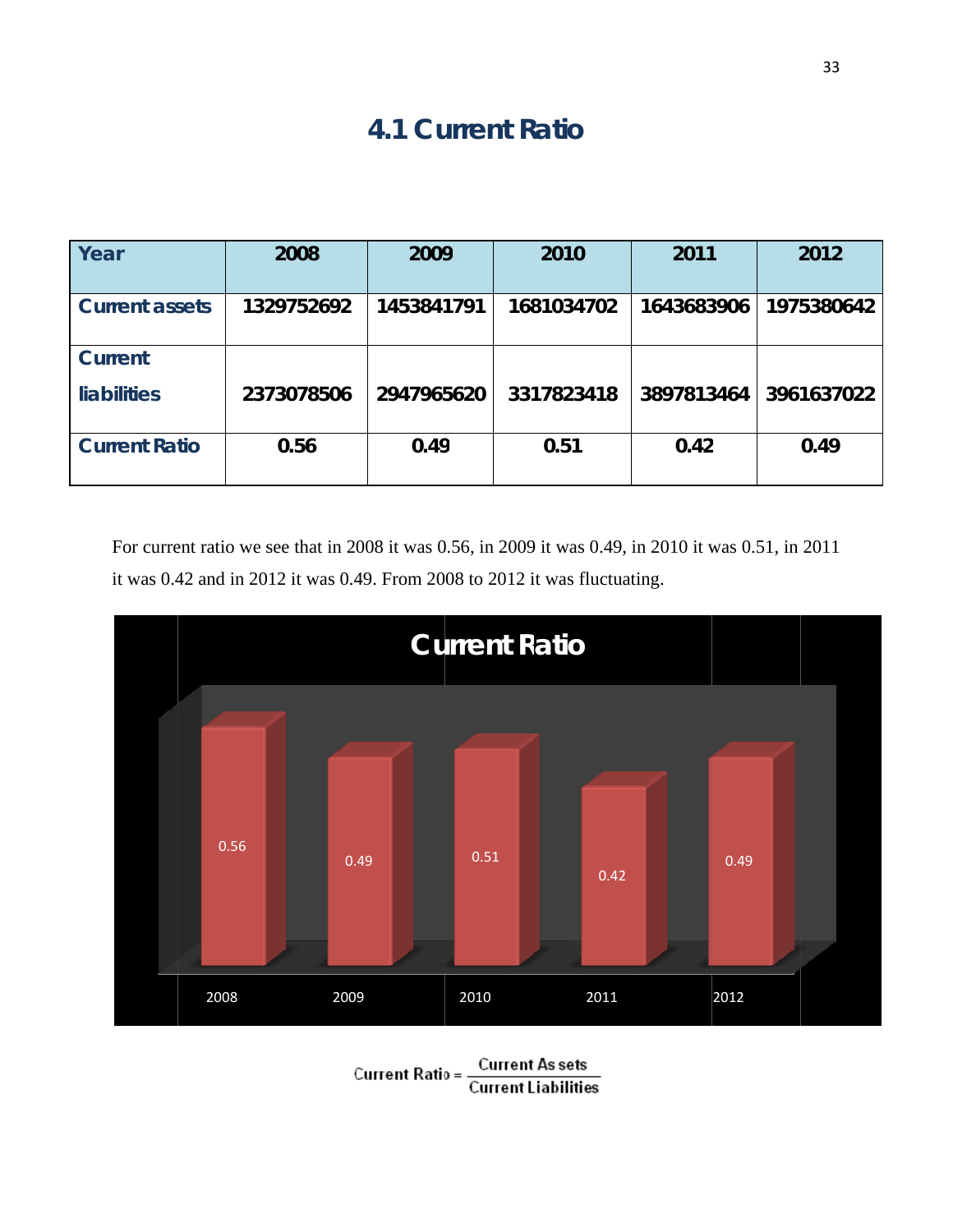| <b>4.2 Quick Ratio</b>                                                                                                                                                               |            |            |            |            |            |  |
|--------------------------------------------------------------------------------------------------------------------------------------------------------------------------------------|------------|------------|------------|------------|------------|--|
| Year                                                                                                                                                                                 | 2008       | 2009       | 2010       | 2011       | 2012       |  |
| <b>Current</b>                                                                                                                                                                       |            |            |            |            |            |  |
| assets                                                                                                                                                                               | 1329752692 | 1453841791 | 1681034702 | 1643683906 | 1975380642 |  |
| <b>Inventories</b>                                                                                                                                                                   | 45614270   | 30159901   | 35732976   | 21959989   | 39110236   |  |
| <b>Current</b>                                                                                                                                                                       |            |            |            |            |            |  |
| <b>liabilities</b>                                                                                                                                                                   | 2373078506 | 2947965620 | 3317823418 | 3897813464 | 3961637022 |  |
| <b>Quick Ratio</b>                                                                                                                                                                   | 0.54       | 0.48       | 0.49       | 0.48       | 0.48       |  |
| We see here, from 2008 to 2012 quick ratio was in an decreasing trend. There might be some issu<br>for decreasing in 2012. We can see the highest quick ratio was in 2010 with 0.54. |            |            |            |            |            |  |
| <b>Quick Ratio</b>                                                                                                                                                                   |            |            |            |            |            |  |
| 0.54                                                                                                                                                                                 |            |            |            |            |            |  |

**4.2 Q Quick Ra**



 **Q Quick Ratio = (Current Ass sets ‐ Invento ories) / Curre nt Liabilities**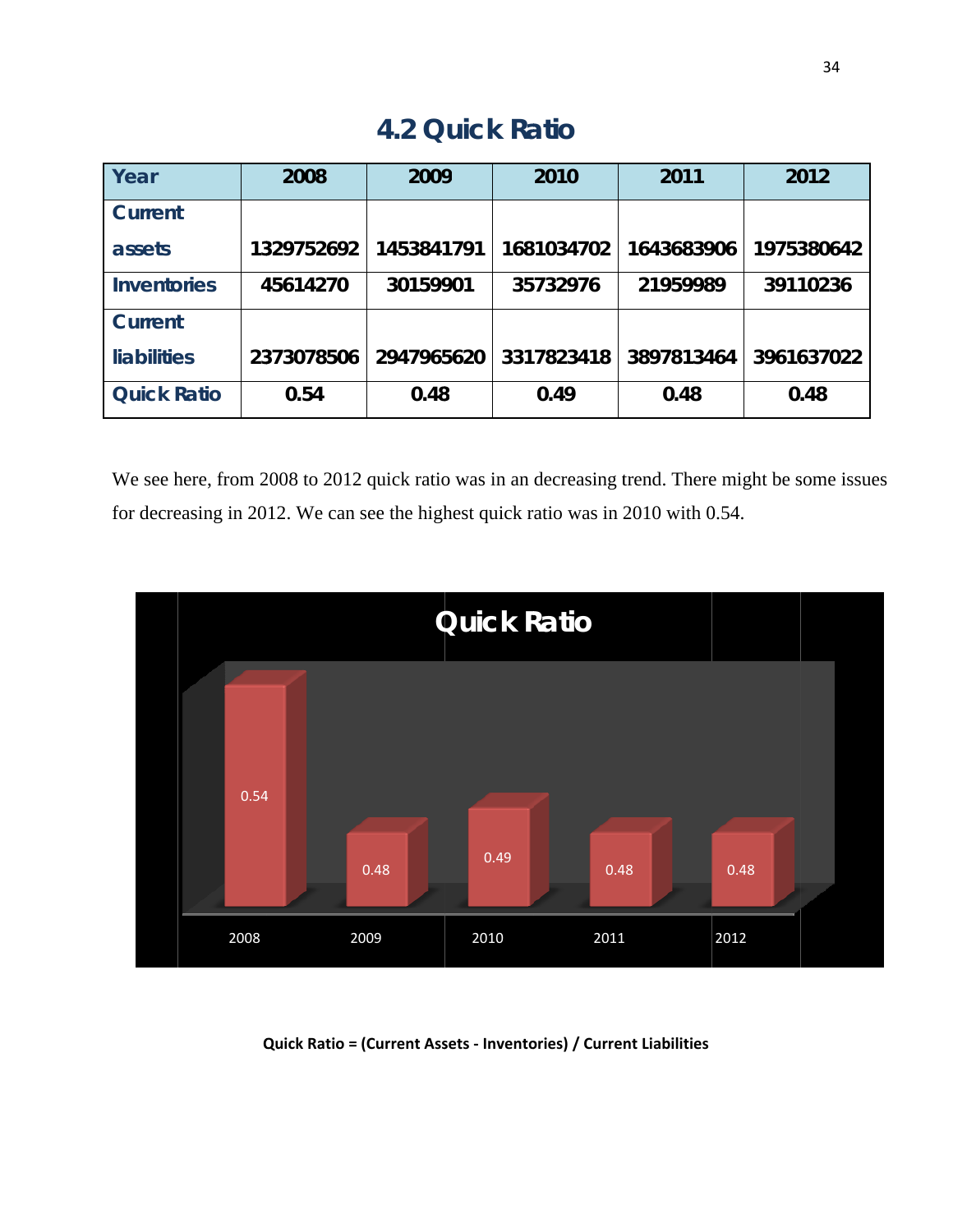## **4.3 Total Debt-Equity Ratio**

| Year                                  | 2008       | 2009       | 2010       | 2011       | 2012        |
|---------------------------------------|------------|------------|------------|------------|-------------|
| <b>Total liabilities</b>              | 3136286333 | 3506590693 | 3534871846 | 4457347991 | 13678211786 |
| Shareholders'<br>equity               | 3638332641 | 2538725980 | 2249781383 | 2360058167 | 2185021813  |
| <b>Total Debt to</b><br><b>Equity</b> | 0.86       | 1.38       | 1.57       | 1.89       | 6.26        |

In 2008 total debt to equity ratio was 0.86 and the highest is in 2012 which is 6.26 because of the 400 crore loan taken from the government for the 3G project.



Debt - Equity Ratio = Total Liabilities<br>Shareholders' Equity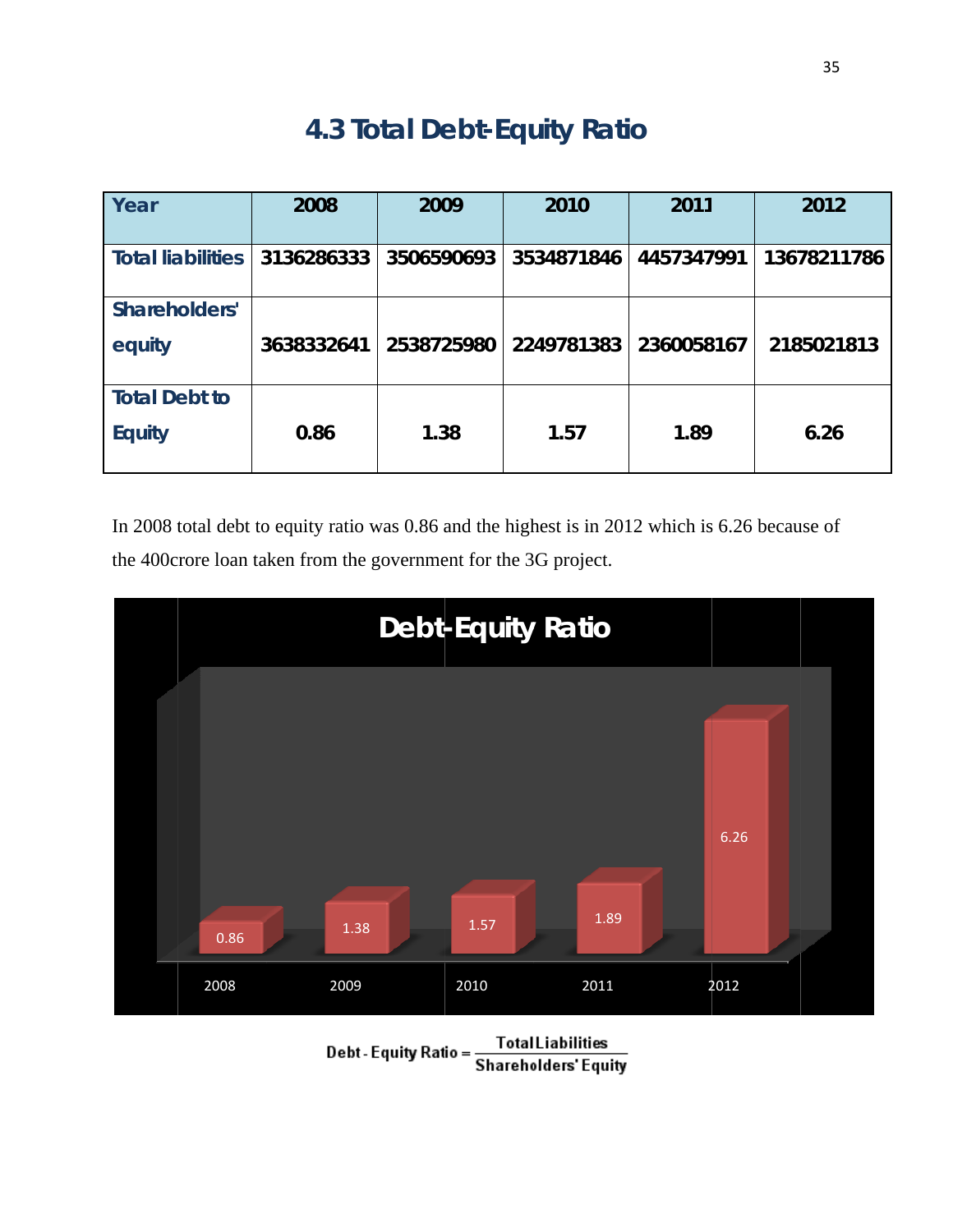## **4.4 Long-term Debt to Liabilities**

| Year                             | 2008       | 2009       | 2010       | 2011       | 2012       |
|----------------------------------|------------|------------|------------|------------|------------|
| Long-term<br><b>liabilities</b>  | 763207827  | 558625073  | 217048428  | 559534527  | 9716574764 |
| Shareholders'<br>equity          | 3638332641 | 2538725980 | 2249781383 | 2360058167 | 2185021813 |
| Long-term Debt<br>to Liabilities | 0.21       | 0.22       | 0.10       | 0.23       | 4.45       |

Here we see It was not at all a stable one. This ratio was rapidly fluctuating.



Long Term Debt to Liabilities= Long Term Liabilities/Shareholders Equity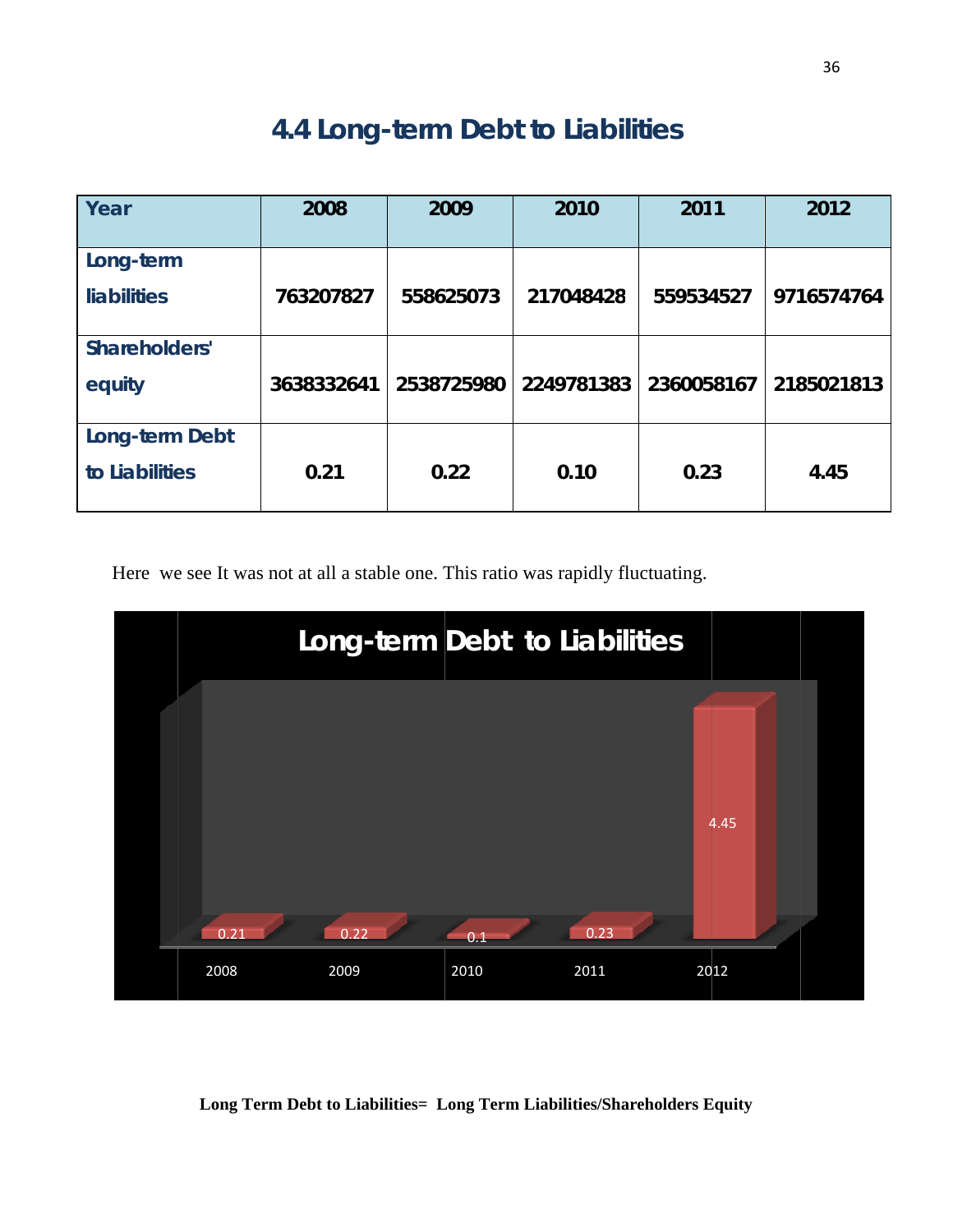### **4 4.5 Retu urn on A Assets**

| Year                                              | 2008         | 2009         | 2010        | 2011       | 2012        |  |  |
|---------------------------------------------------|--------------|--------------|-------------|------------|-------------|--|--|
| <b>Net Income</b>                                 | (1626534312) | (1099606661) | (288944597) | 110276784  | (175036354) |  |  |
| <b>Total Assets</b>                               | 6109729689   | 2116282990   | 4316644155  | 5358199362 | 7182140019  |  |  |
| Return<br><b>On</b>                               |              |              |             |            |             |  |  |
| Assets (%)                                        | $-0.27$      | $-1.92$      | $-0.06$     | 0.02       | $-0.024$    |  |  |
| Here we only find a positive performance in 2011. |              |              |             |            |             |  |  |
| <b>Return On Assets</b>                           |              |              |             |            |             |  |  |
| 0.02<br>$-0.024$<br>$-0.06$                       |              |              |             |            |             |  |  |



Net Income  $=$ **Total Assets**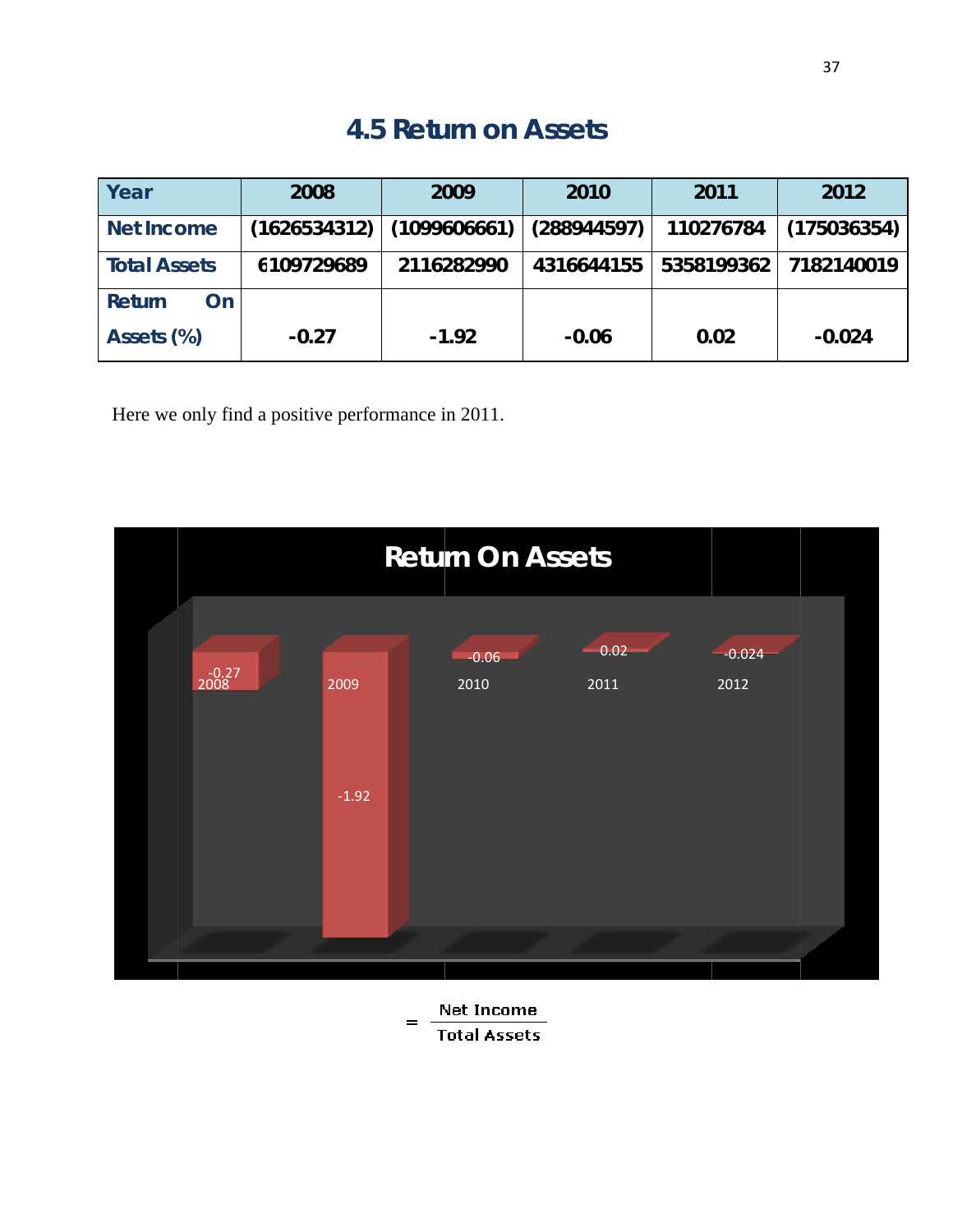## **4.6 Return on Common Equity**

| Year                | 2008       | 2009       | 2010       | 2011       | 2012       |
|---------------------|------------|------------|------------|------------|------------|
|                     |            |            |            |            |            |
| <b>Net Income</b>   | 1626534312 | 1099606661 | -28894597  | 110276784  | -175036354 |
| Shareholders'       |            |            |            |            |            |
| equity              | 3638332641 | 3097351053 | 2249781383 | 2360058167 | 2185021813 |
| <b>Return</b><br>on |            |            |            |            |            |
| Common              |            |            |            |            |            |
| Equity (%)          | $-0.45$    | $-0.36$    | $-0.13$    | 0.05       | $-0.08$    |

Result shows only a positive performance in 2011.



**Return on n Equity = Ne et Income/Sha areholder's E Equity**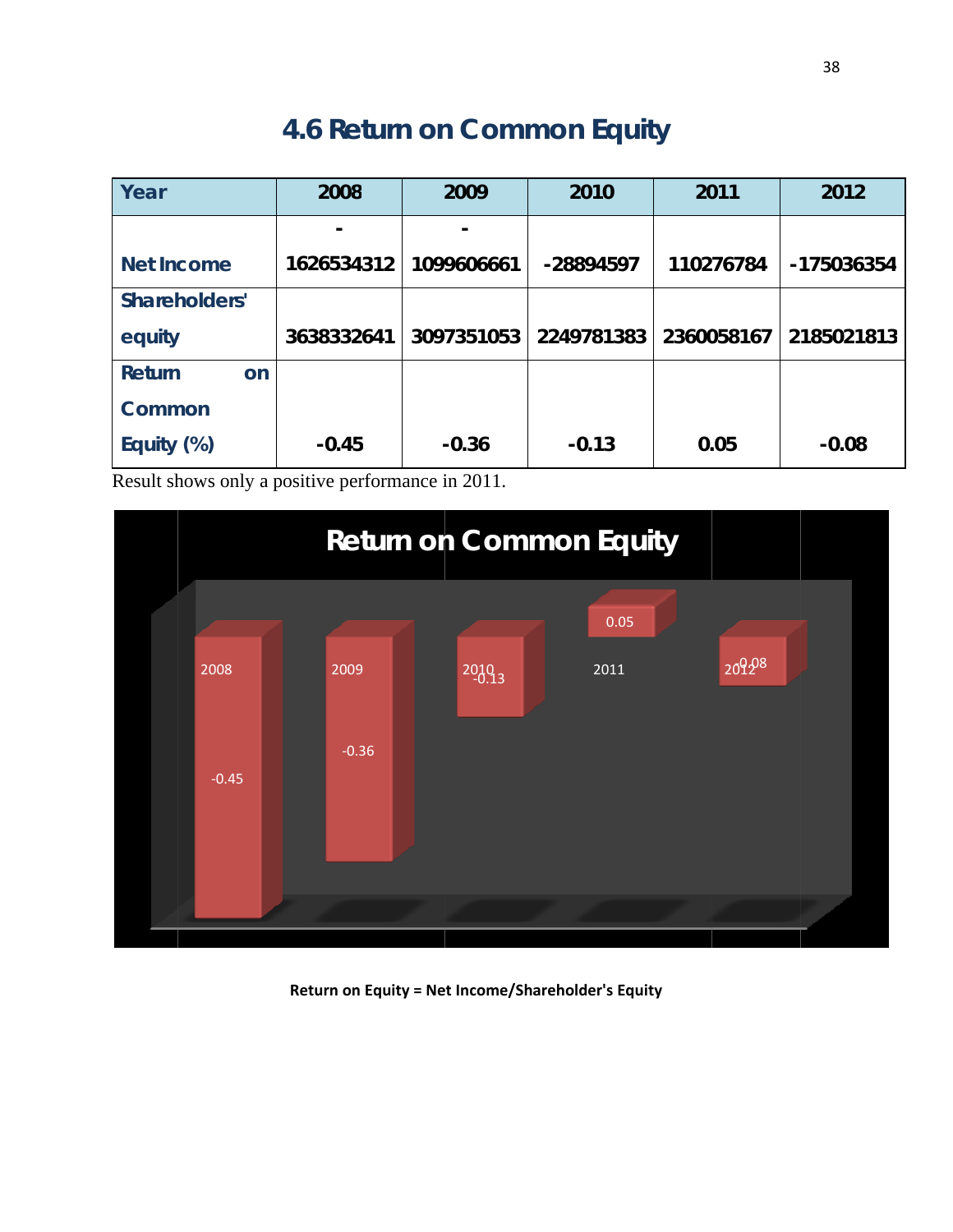## **6.7 Gross Profit Margin**

| Year                | 2008 | 2009                  | 2010                                        | 2011       | 2012       |
|---------------------|------|-----------------------|---------------------------------------------|------------|------------|
| <b>Gross Profit</b> |      |                       | 1566787452 2262015120 2100363620 1400174211 |            | 1706507960 |
| <b>Sales</b>        |      | 1519080932 1900007576 | 2284008234                                  | 2989810653 | 3572796683 |
| <b>Gross Profit</b> | 1.03 | 1.19                  | 0.92                                        | 0.47       | 0.48       |
| Margin %            |      |                       |                                             |            |            |

Highest in 2009 and lowest in 2011.



Gross Profit Margin= Revenue - COGS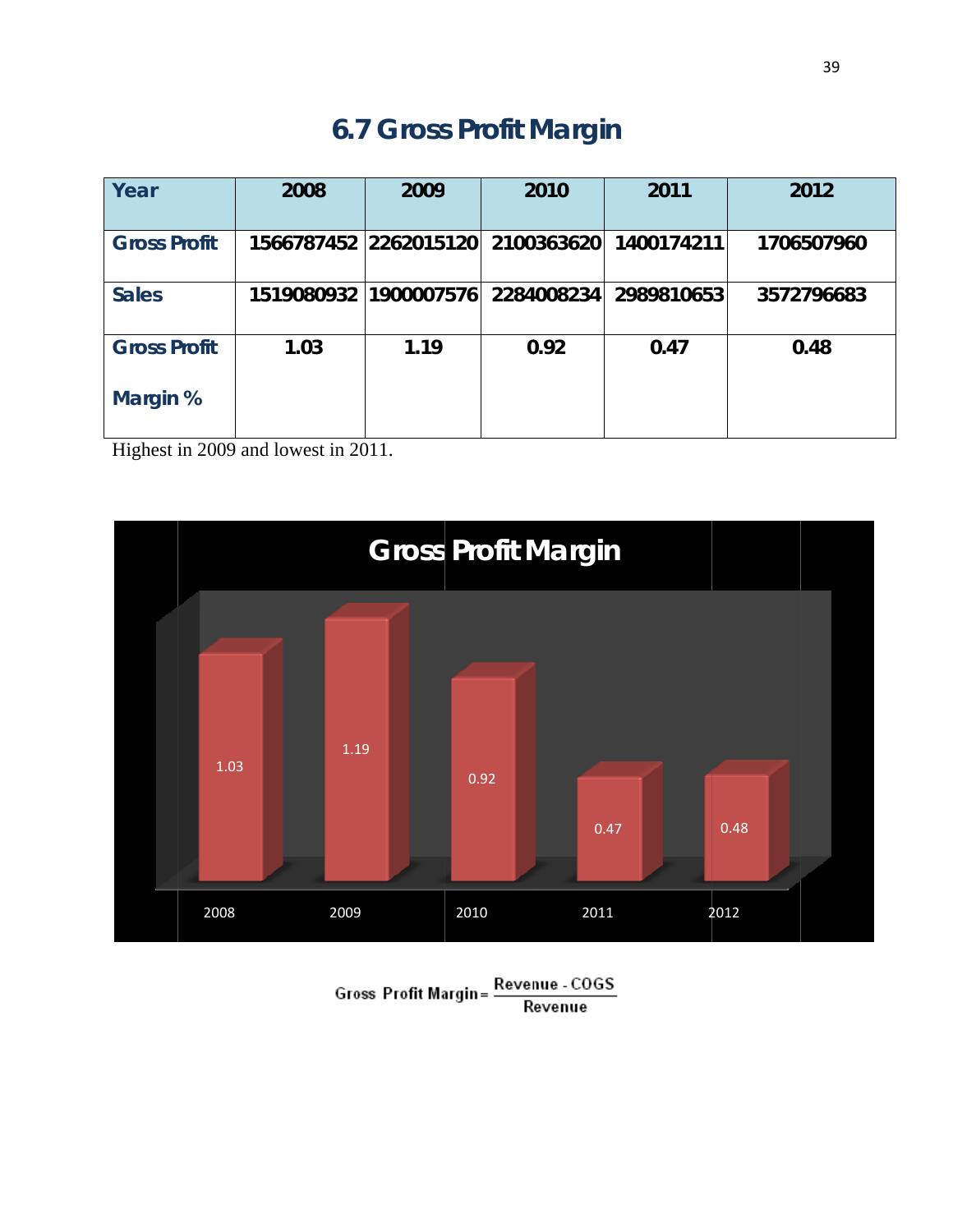## **4 4.8 Ope erating Profit M Margin Ratio**

| Year                 | 2008       | 2009       | 2010       | 2011       | 2012       |
|----------------------|------------|------------|------------|------------|------------|
|                      |            |            |            |            |            |
| Income from          |            |            |            |            |            |
| <b>Operation</b>     | 1246752109 | 1363766032 | -674341960 | 485842565  | 321715876  |
| <b>Sales</b>         | 1519080932 | 1900007576 | 8824008234 | 2989016776 | 3572796683 |
| <b>Operating</b>     |            |            |            |            |            |
| <b>Profit Margin</b> |            |            |            |            |            |
| %                    | $-0.82$    | $-0.72$    | $-0.08$    | 0.16       | 0.09       |

Here we see that it is decreasing year by year until 2010.



**Operating Margin=**  $\frac{ \text{Op}\text{ erating} \text{ Income}}{\text{Net}\text{ Sales}}$ **Net Sales**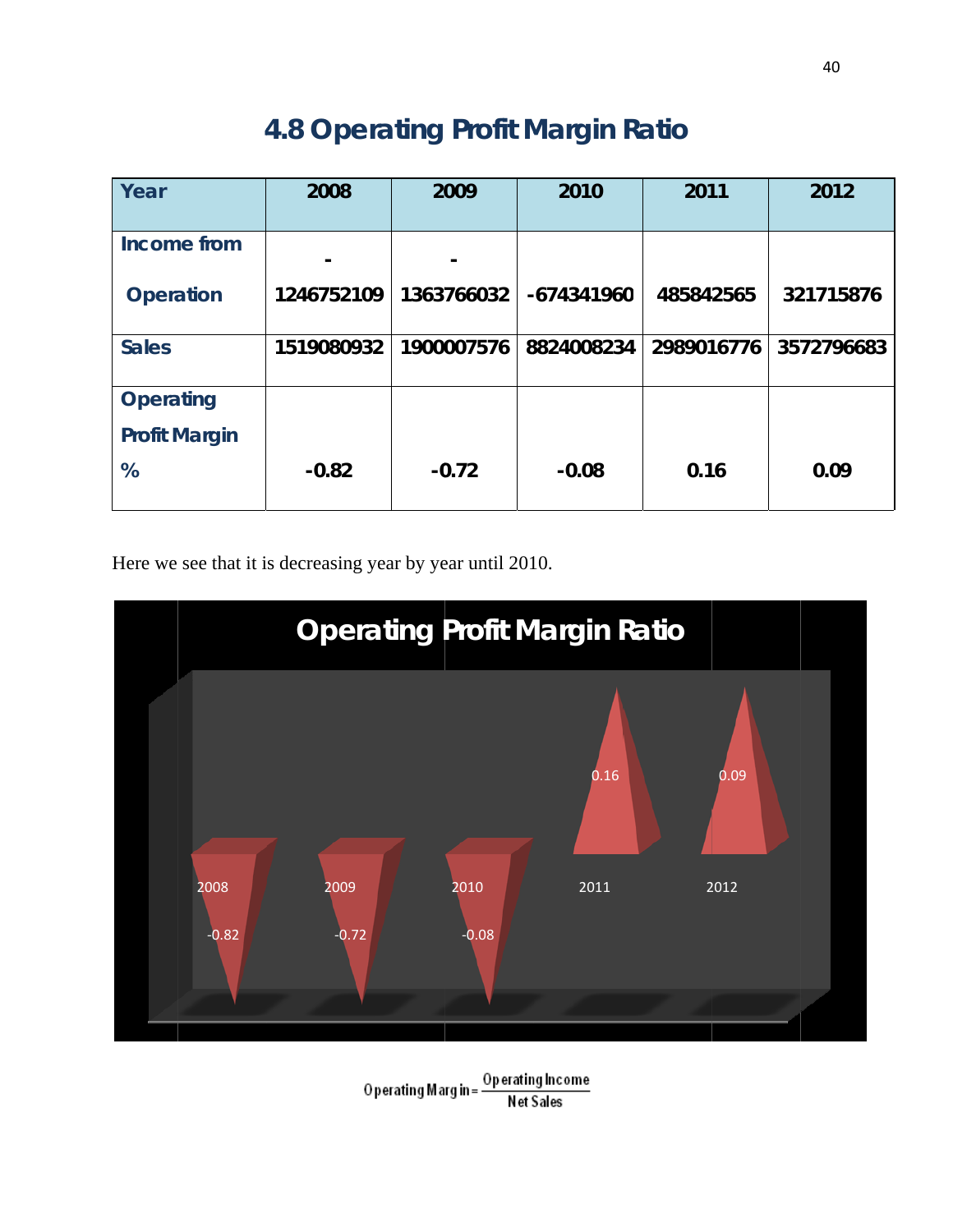## **4.9 Pre-tax Profit Margin Ratio**

|                                 |             |             |            |            | 41         |
|---------------------------------|-------------|-------------|------------|------------|------------|
| 4.9 Pre-tax Profit Margin Ratio |             |             |            |            |            |
| Year                            | 2008        | 2009        | 2010       | 2011       | 2012       |
| <b>Profit</b>                   |             |             |            |            |            |
| before                          |             |             |            |            |            |
| income tax                      | -1158591990 | -1302582252 | -629835326 | 468103067  | 271881329  |
| <b>Sales</b>                    | 1519080932  | 1900007576  | 2284008234 | 2989810653 | 3572796683 |
| <b>Pretax Profit</b>            |             |             |            |            |            |
| Margin %                        | $-0.76$     | $-0.69$     | $-0.28$    | 0.16       | 0.08       |

Here we see that it is decreasing year by year until 2010.

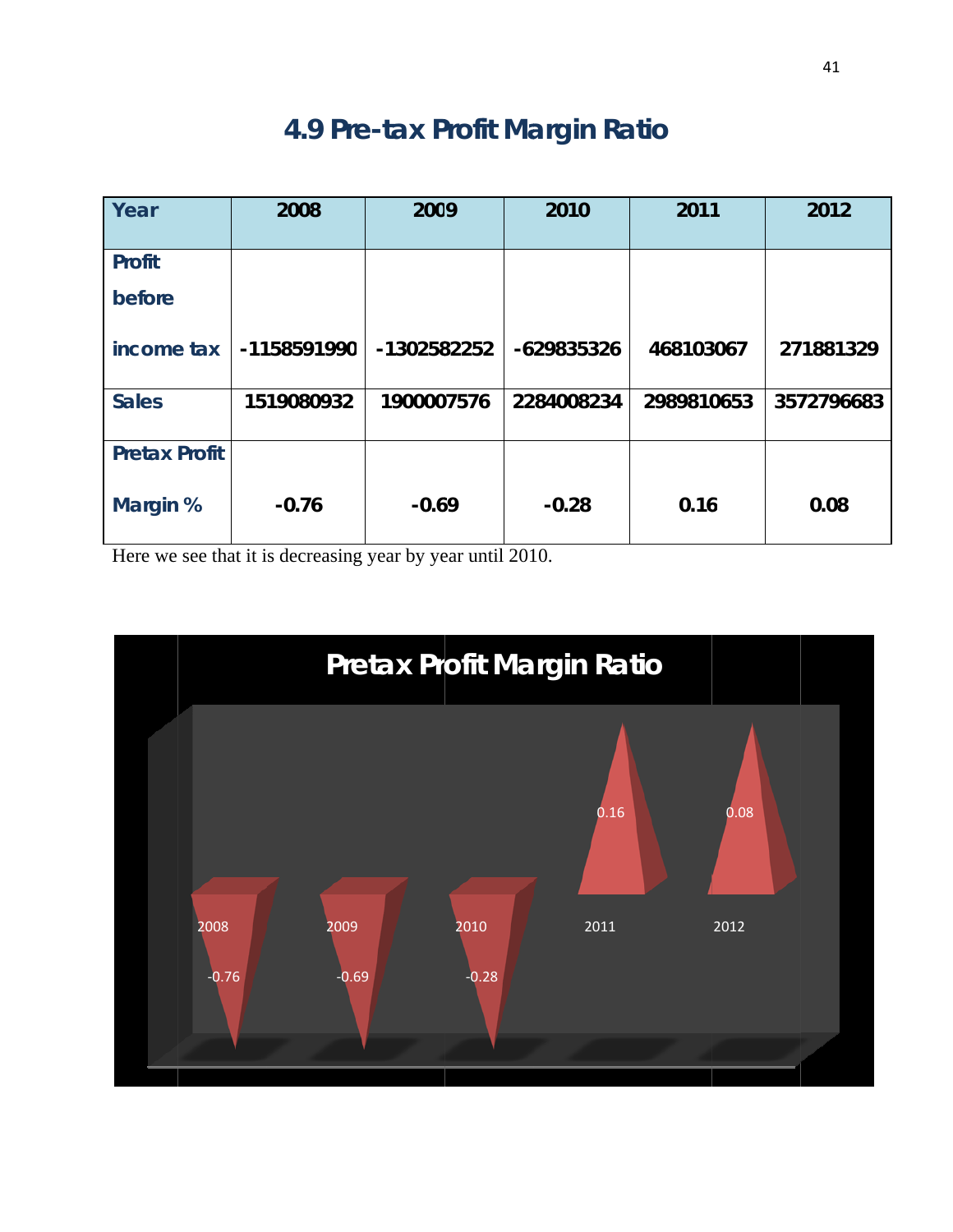## **4.10 Net Profit Margin Ratio**

| Year                                                                                                             | 2008       | 2009       | 2010       | 2011       | 2012       |
|------------------------------------------------------------------------------------------------------------------|------------|------------|------------|------------|------------|
|                                                                                                                  |            |            |            |            |            |
| <b>Net Income</b>                                                                                                | 1626534312 | 1099606661 | -288944597 | 110276784  | -175036354 |
| <b>Sales</b>                                                                                                     | 1519080932 | 1900007576 | 2284008234 | 2989810653 | 3572796683 |
| <b>Net Profit</b>                                                                                                |            |            |            |            |            |
| Margin (%)                                                                                                       | $-1.07$    | $-0.58$    | $-0.13$    | 0.04       | $-0.05$    |
| Here we see that it is decreasing year by year until 2010 then increased in 2011 and again<br>decreased in 2012. |            |            |            |            |            |
| <b>Net Profit Margin</b>                                                                                         |            |            |            |            |            |
| 0.04                                                                                                             |            |            |            |            |            |

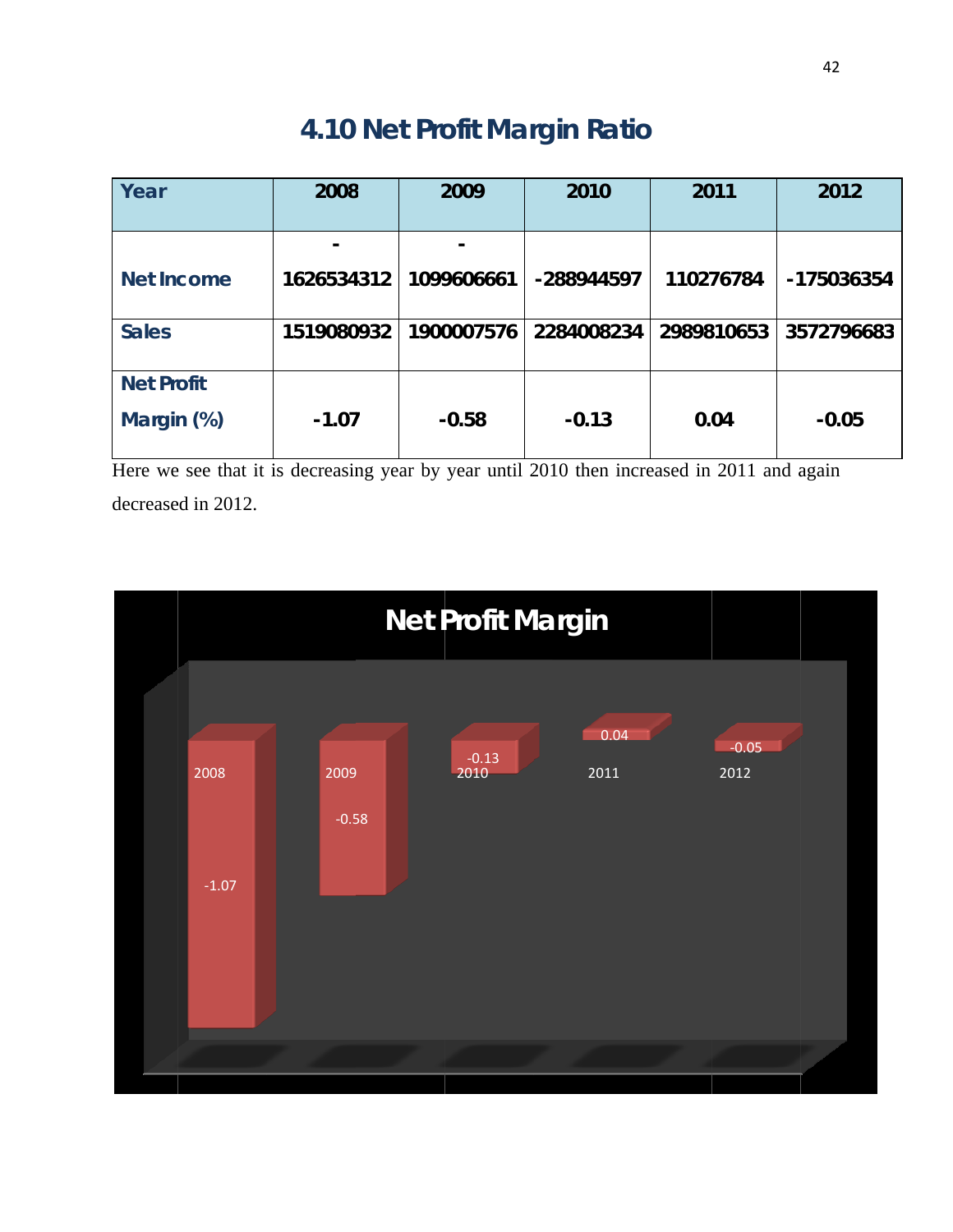### **4.11Total Assets Turnover**

| Year                | 2008       | 2009       | 2010       | 2011       | 2012       |
|---------------------|------------|------------|------------|------------|------------|
| <b>Sales</b>        | 1519080932 | 1900007576 | 2284008234 | 2989810653 | 3572796683 |
| <b>Total Assets</b> | 6109729689 | 2116282990 | 4316644155 | 5358199362 | 7182140019 |
| <b>Total Assets</b> |            |            |            |            |            |
| turnover %          | 0.25       | 0.89       | 0.53       | 0.56       | 0.49       |

Here its more or Less and increasing trend. The highest is in 2009.



Asset Turn over =  $\frac{\text{Re} \text{ venue}}{\text{Ass} \text{ ets}}$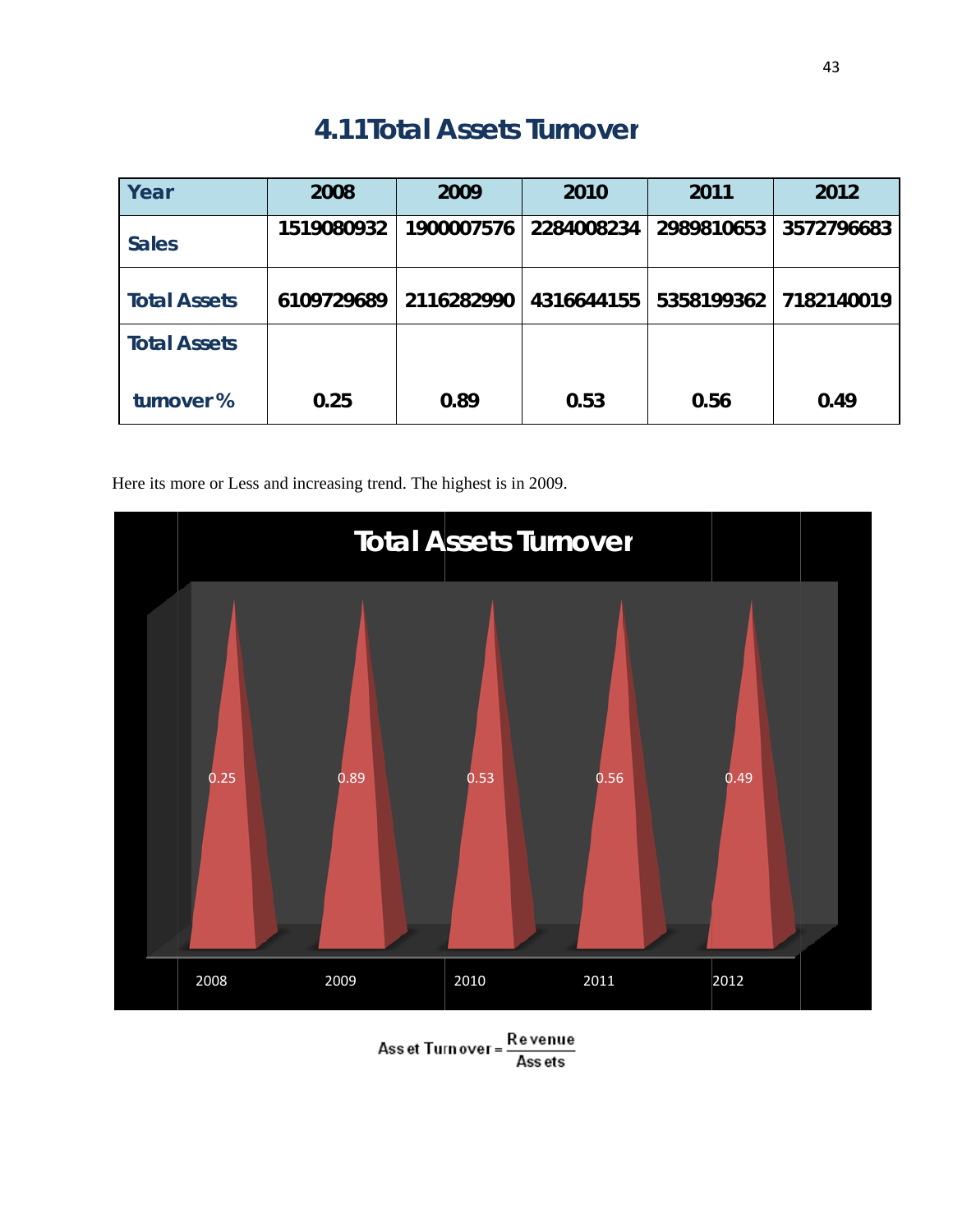## **4.12 Fi xed As sset Turn nover R Ratio**

| Year                                     | 2008       | 2009       | 2010       | 2011       | 2012       |
|------------------------------------------|------------|------------|------------|------------|------------|
| <b>Sales</b>                             | 1519080932 | 1900007576 | 2284008234 | 2989810653 | 3572796683 |
| <b>Fixed Assets</b>                      | 4597565792 | 3622229067 | 2589209861 | 3644358298 | 5104162615 |
| <b>Fixed</b><br><b>Asset</b><br>Turnover | 0.33       | 0.52       | 0.88       | 0.82       | 0.69       |

Here the trend is positive and the highest is in 2010 which is 0.88.



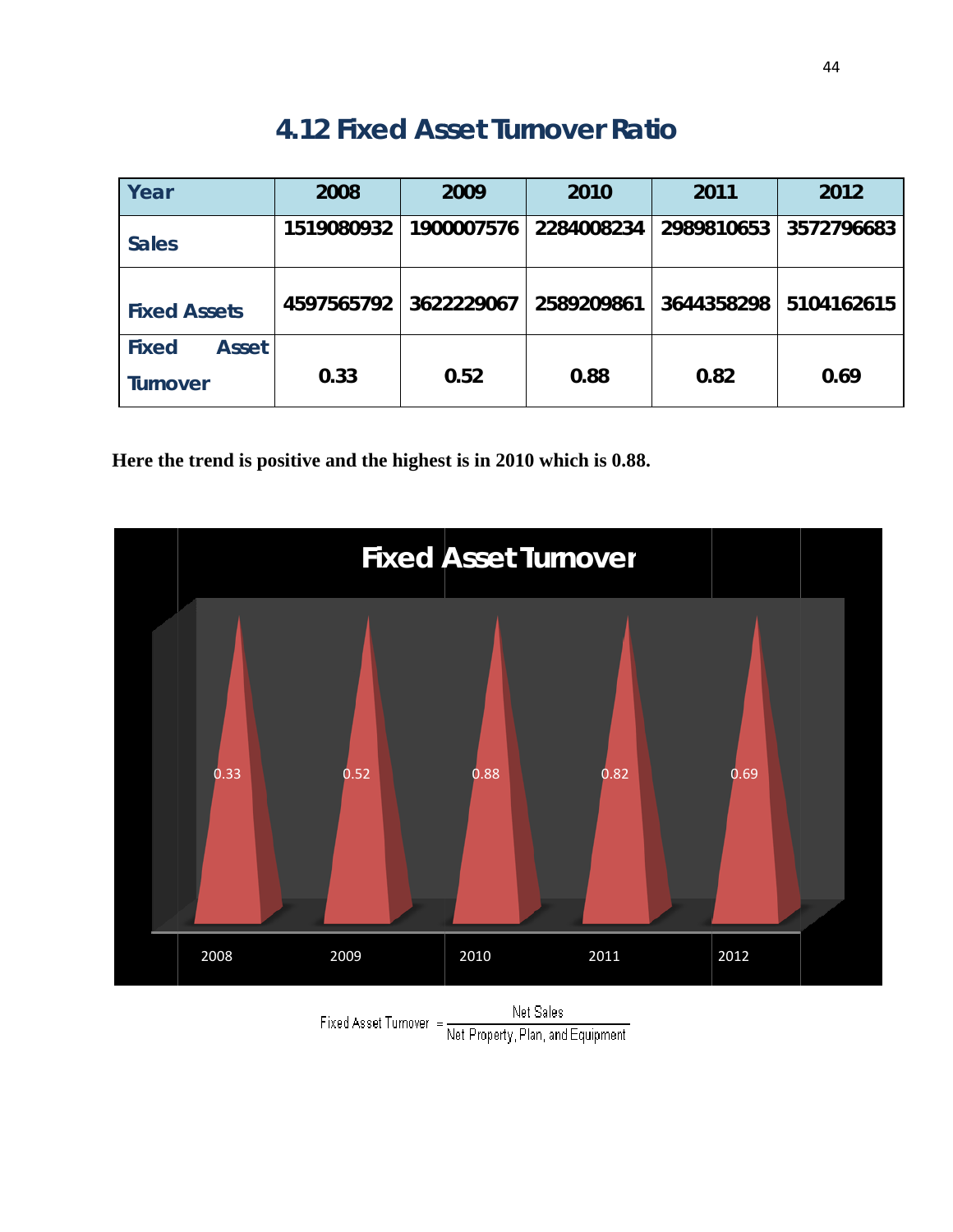

# **Chapter 5**  SWOT ANALYSIS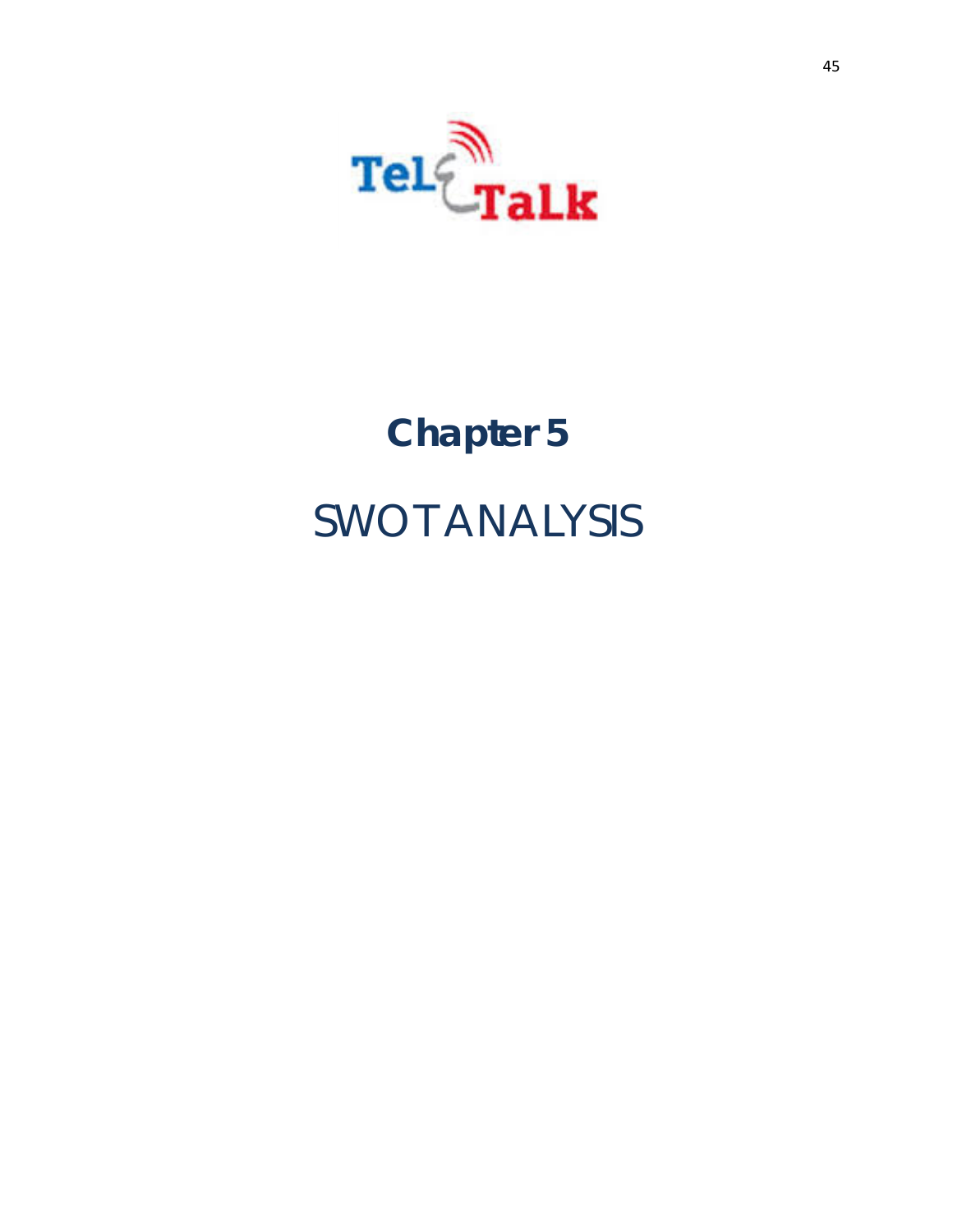#### **5.1 SOWT ANALYSIS**

#### **5.2 TOOLS OF SWOT ANALYSIS**

#### **5.3 ANALYSIS**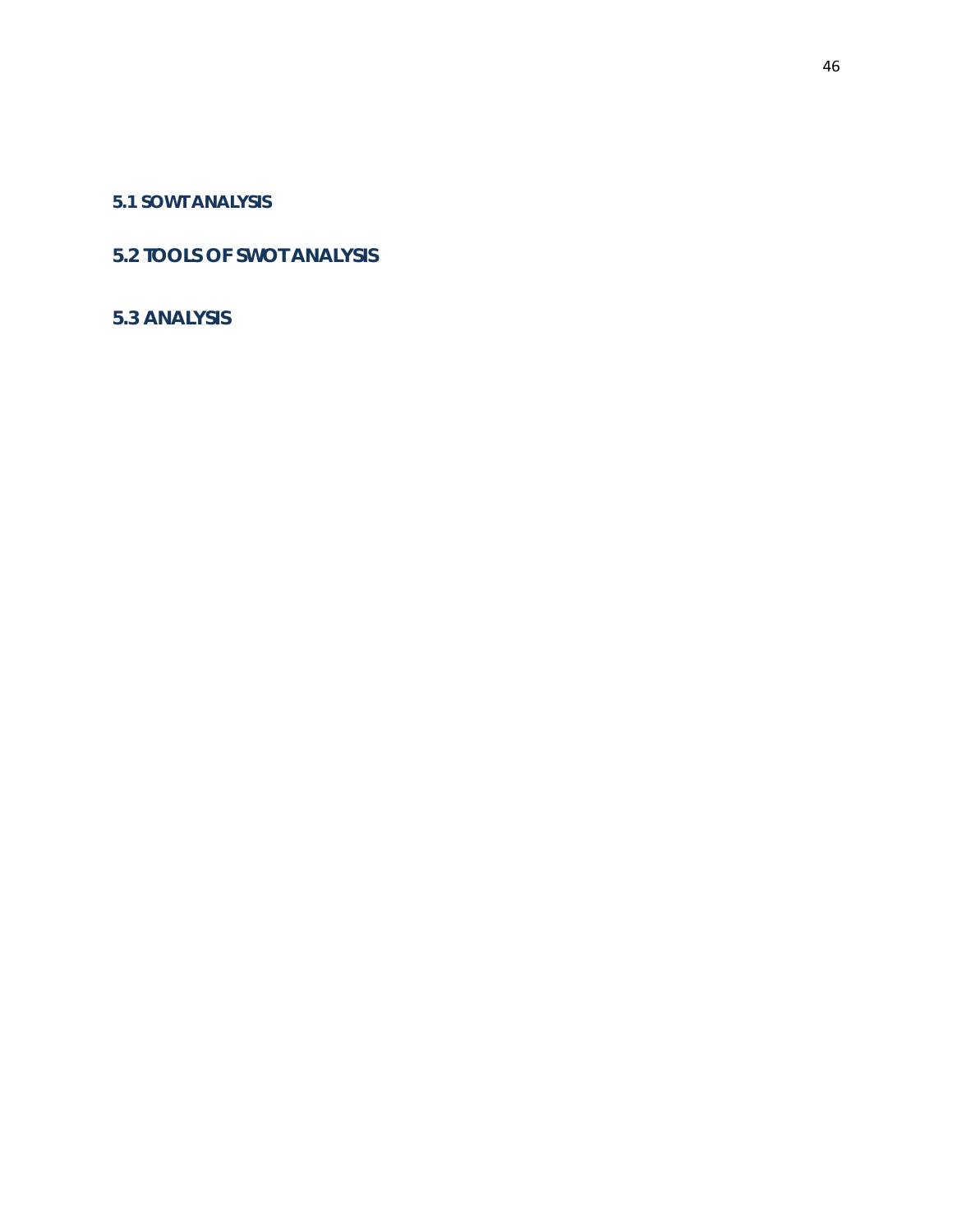#### **5.1 SOWT ANALYSIS**

A SWOT analysis stands for Strengths, Weaknesses, Opportunities, and Threats and is a simple and powerful way to analyze company's present marketing situation. SWOT Analysis is a powerful technique for identifying Strengths and Weaknesses, and for examining the Opportunities and Threats organization face.

What makes SWOT particularly powerful is that with a little thought, it can help us uncover opportunities that we are well placed to take advantage of. And by understanding our weaknesses, we can manage and eliminate threats that would otherwise catch our unawares.

 More than this, by looking at ourselves and our competitors using the SWOT framework, we can start to craft a strategy that helps us distinguish ourselves from our competitors, so that we can compete successfully in current market.

#### **5.2 TOOLS OF SWOT ANALYSIS**

#### **Strengths**

- Patents.
- Strong brand name.
- Good reputation among customers.
- Cost advantages from proprietary know-how.
- Favorable access to distribution networks.

#### **Weaknesses**

- Lack of patent protection
- A weak brand name
- Poor reputation among customers
- High cost structure
- Lack of access to key distribution channels

#### **Opportunities**

- An unfulfilled customer need
- Arrival of new technologies
- Loosening of regulations
- Removal of international trade barriers

#### **Threats**

- Shifts consumer tastes
- Emergence of substitute service
- New regulation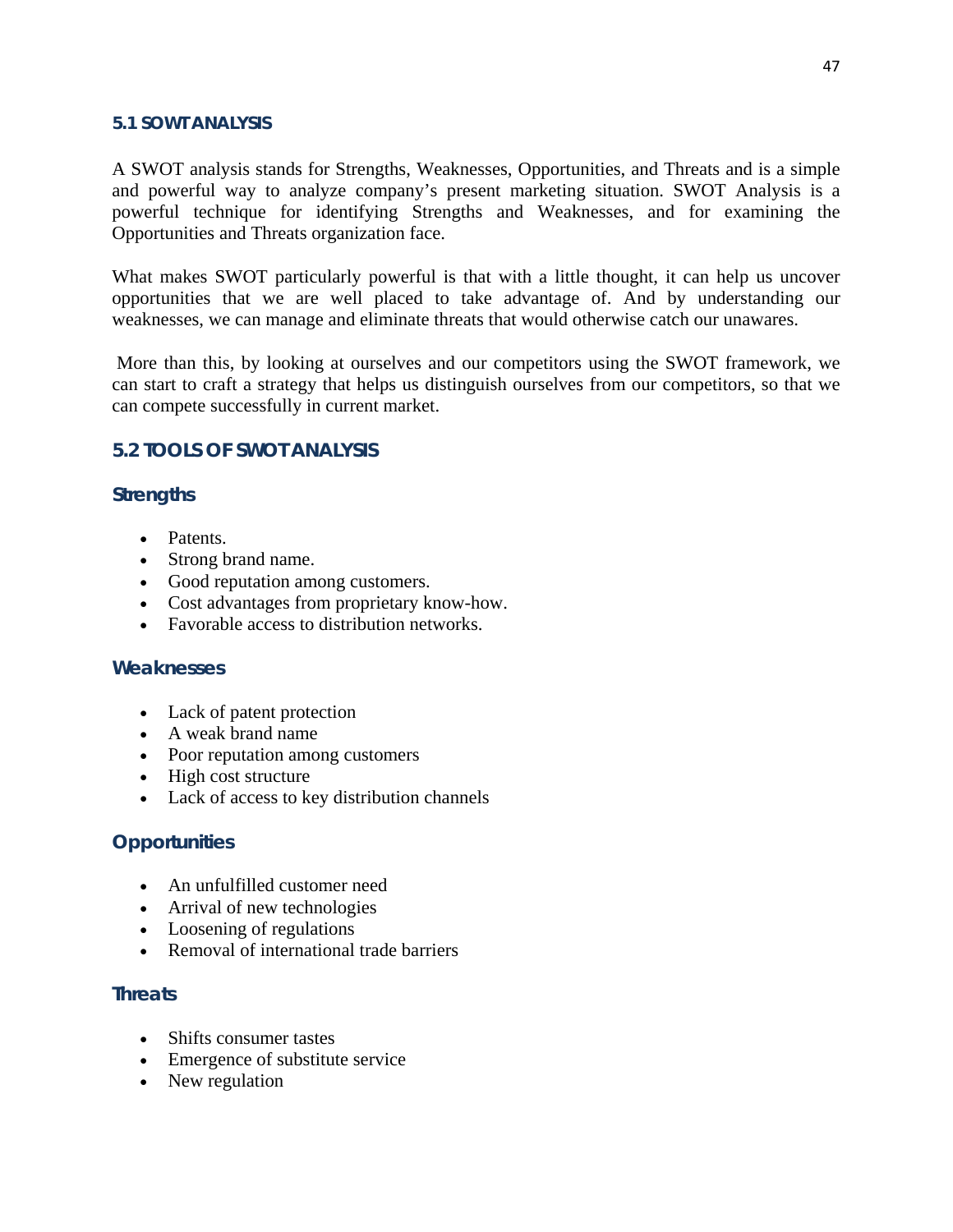|           | <b>Strength</b>                          |         | <b>Weakness</b>                                     |
|-----------|------------------------------------------|---------|-----------------------------------------------------|
|           | 1. Low cost provider regarding its       | $1_{-}$ | Premature entrance in a mature market.              |
|           | competitor.                              | 2.      | The progress of development of network is far       |
| 2.        | Subscriber inclination to Teletalk       |         | below from the subscriber expectation.              |
|           | as a government owned                    |         | 3. High connection charge.                          |
|           | organization                             |         | 4. Lack of potential and efficient employee.        |
| 3.        | Teletalk's all connections are ISD       |         | 5. Lower number of human resource.                  |
|           | & EISD.                                  |         | 6. Failed to identify difference between            |
|           | 4. Teletalk is the only indigenous       |         | developed market and developing market.             |
|           | company using GSM service.               |         | 7. Lower promotional activities.                    |
| 5.        | From the very beginning it is            |         | 8. Weak management system                           |
|           | providing free TNT incoming.             |         | 9. Poor marketing                                   |
|           | 6. It has also provided incoming         |         |                                                     |
|           | facility up to 2015.                     |         |                                                     |
|           | 7. Moreover its contribution to our      |         |                                                     |
|           | economy can be notable.                  |         |                                                     |
|           | 8. 3G Technology.                        |         |                                                     |
|           |                                          |         |                                                     |
|           | <b>Opportunities</b>                     |         | <b>Threats</b>                                      |
|           | 1. Teletalk can use the image of local   |         | 1. Strong competition.                              |
|           | and government owned organization.       |         |                                                     |
|           |                                          |         | 2. The invention of technology which is new modern  |
|           | 2. Introduction of new technology and    |         | and consumer oriented.                              |
| services. |                                          |         |                                                     |
|           |                                          |         | 3. Another invisible threat is land phone operator. |
|           | 3. Expand the market in the rural area.  |         |                                                     |
|           |                                          |         |                                                     |
|           | 4. Teletalk can use the experience of    |         |                                                     |
| BTTB.     |                                          |         |                                                     |
|           |                                          |         |                                                     |
|           | 5. Teletalk can use soft switch network, |         |                                                     |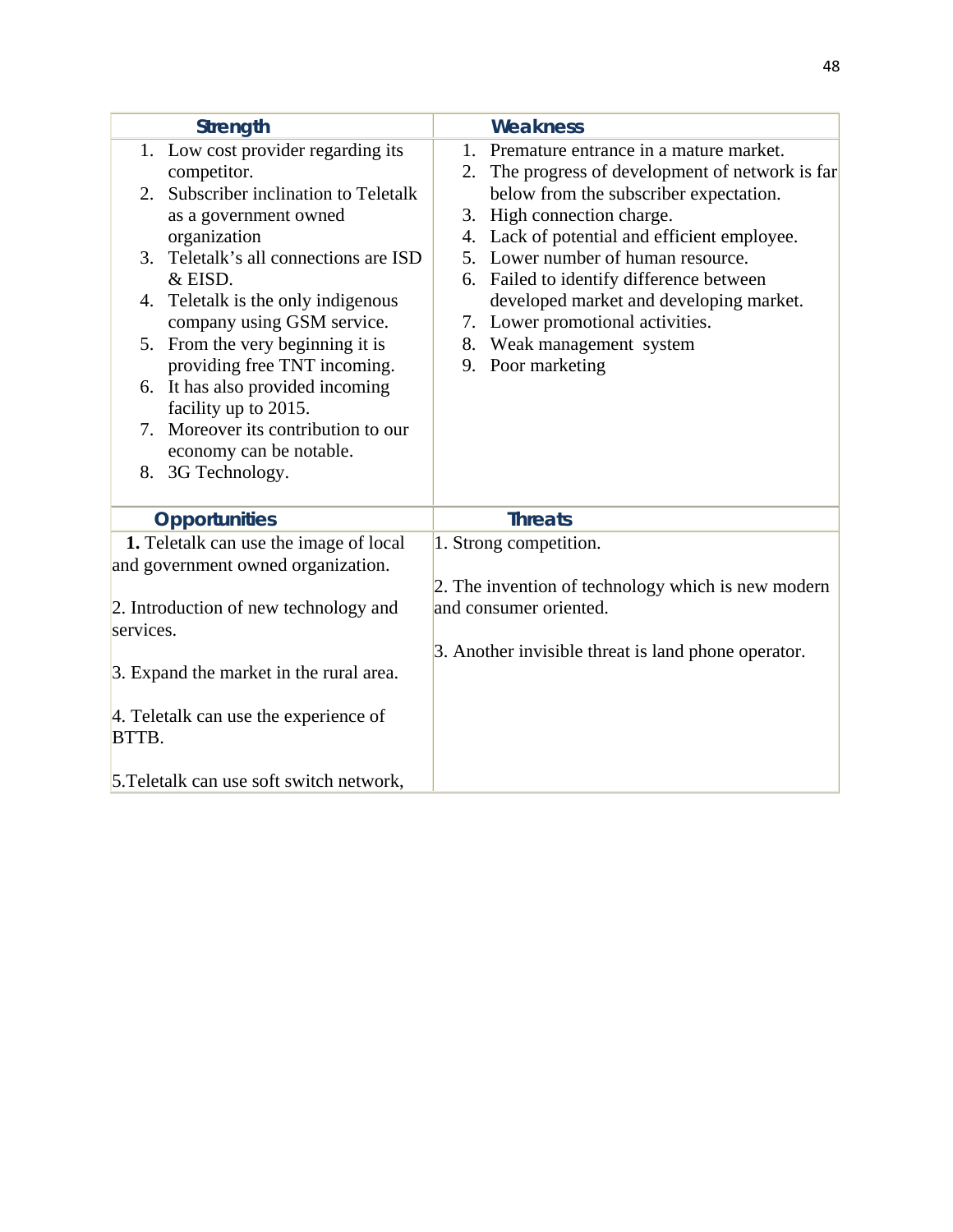#### **5.3 ANALYSIS**

#### **Strengths**

**Subscriber inclination to Teletalk as a government owned organization:** People have a deep inclination towards Teletalk . Because subscribers have more confidence in the government institution. They think that they might get some extra benefit from Teletalk like lower call rate, optical fiber facilities etc. rather than other providers.

**Teletalk's all connections are ISD & EISD:** It's a big strength of Teletalk. It's the only SIM which has such a versatility of connections having ISD, Economy ISD service along with both incoming and outgoing connectivity with any of the land phones. This is not seen to other providers. It gives a tremendous competitive advantage to the Teletalk Bangladesh ltd over its respective competitors.

**Teletalk is the only indigenous company using GSM service:** Teletalk is the only local organization which is providing GSM technology in this country. The other local organization named pacific telecom is providing CDMA technology which is more expensive. So Teletalk can take this advantage over its competitors.

**It has also provided incoming facility up to 2015:** Teletalk have a strong strength over its competitors incase of incoming facility. Teletalks present incoming duration is up to 20015. Which is 20 times more than other competitors?

**From the very beginning it is providing free TNT incoming:** Teletalk is the only provider which is providing T&T incoming free from the very beginning. Whether other operators providers providing such kind of facility just now.

**Moreover its contribution to our economy can be notable:** As a Govt. owned company Teletalk have a strong contribution in our national economy. Its one of the high profit generating Govt. organization in Bangladesh.

**Low cost provider:** The most remarkable success of Teletalk is the slump in tariff structure. It is the lowest cost provider in Bangladesh telecommunication market.

#### **Weaknesses**

**Premature entrance in mature market:** The biggest weakness was a premature entrance in a mature market. As soon as anyone could catch hold of a Teletalk mobile, he started comparing it with the services of Grameen, Banglalink or Robi.

**Lower number of human resource:** The number of employee of Teletalk is too much lower regarding its requirement. As a result the service quality and customer satisfaction go down.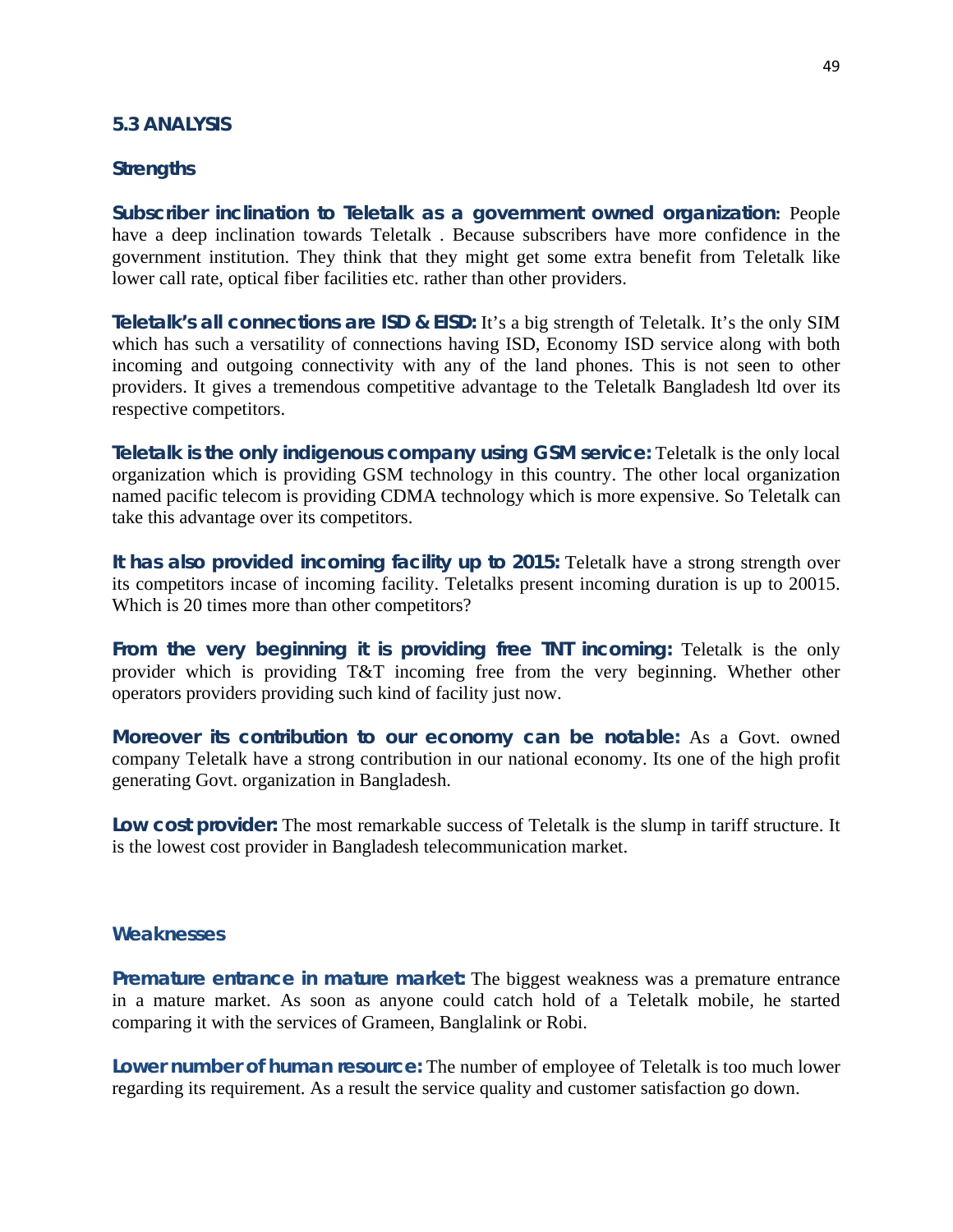**Lower promotional activities:** The promotional campaign of Teletalk is not too much strong like other providers of Bangladesh as result consumers are less aware about Teletalk and its package.

**Weak management system:** Poor coordination among different functional department of Teletalk as result service efficiency goes down.

**Poor marketing:** The overall marketing activities of Teletalk is not much rich like other competitors.

**Lower number of value added service:** Teletalk Bangladesh Ltd. is providing a less number of value added service to its subscriber regarding its competitors. As a result subscribers are becoming dissatisfied on the Teletalk service. The comparison of value added services of different operators are mention below. Where as Teletalk providing less number of value added service.

**The progress of development of network is far below from the subscriber expectation:** the expansion of network coverage is too much slow. People thought that Teletalk should use the BTTB's network facilities; as a result Teletalk can cover the most of the area of Bangladesh. But in reality this is not true.

**High connection charge:** The SIM price of Teletalk is too many high packages from the other operators, having similar facilities offered by Teletalk, are available at 3 to 4 times less price than that of Teletalk. It is totally unjustifiable to charge subscriber such an astounding price for having a SIM of a network which doesn't have satisfactory level of coverage.

#### **Oportunities**

**Teletalk can use the image of local and government owned organization:** General people have a deep inclination to the govt. owned organization especially to the local organization. People want to keep the money into own country. So Teletalk can use such kind of soft corner of consumers and promote the service to them.

**Introduction of new technology and services:** Teletalk can implement new and consumer oriented technology in this sector. Because people have inclination to new and modern technology. Now a day's people are ready to accept the new thing.

**Expand the market in the rural area:** Till now there is huge area is remain out of coverage where a huge number of target consumers are available. So Teletalk can bring that respective area under coverage and catch those potential consumers.

**Teletalk can use the experience of BTTB:** BTTB one of the old and experience organization in Bangladesh telecommunication sector. They have special experience about the consumer behavior of Bangladesh. They know about the consumer's need and want. So Teletalk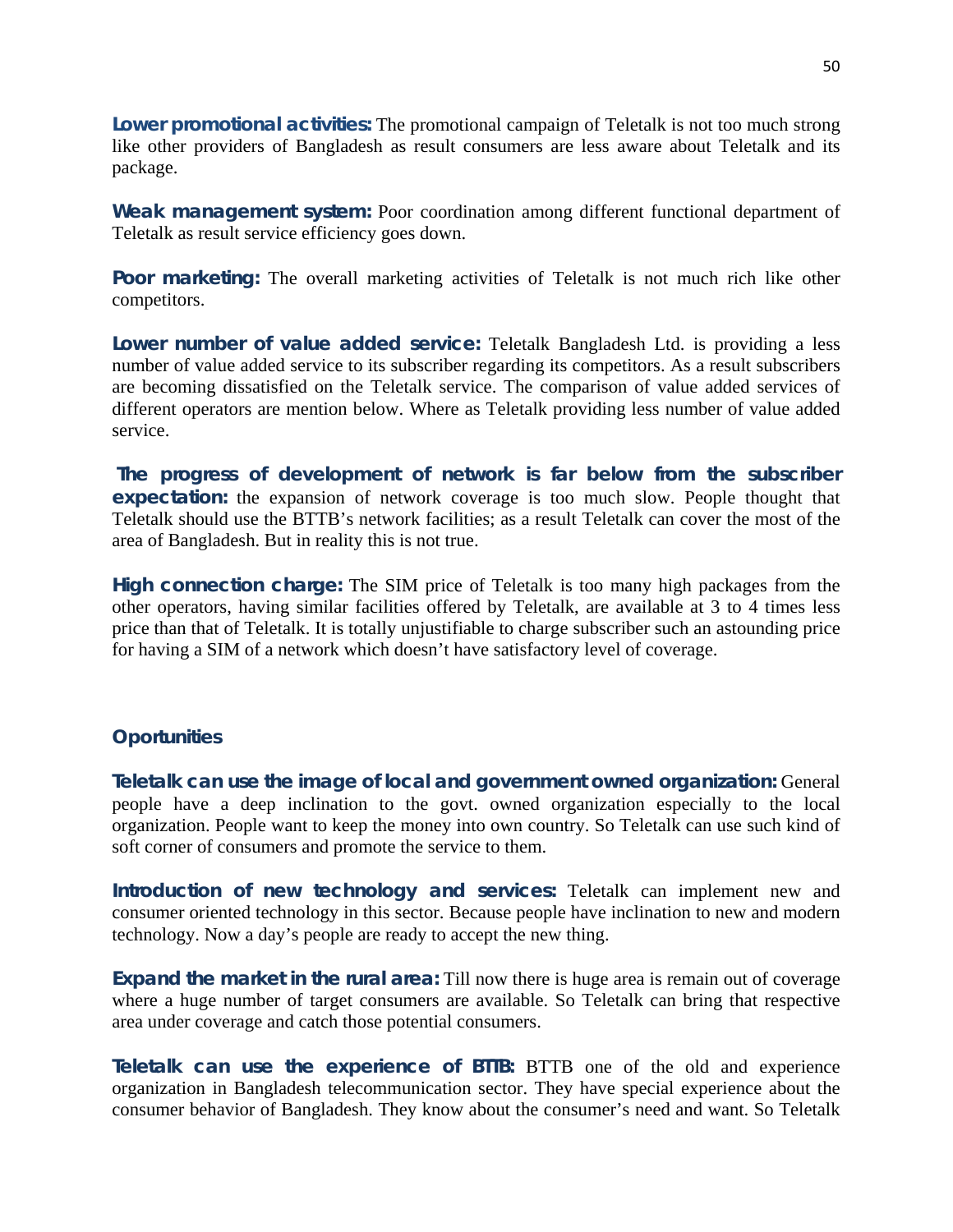can take help from the BTTB about this matter and implement those criteria in the competitive market. Which things, give Teletalk competitive advantage over its respective competitors.

**Teletalk can use softswitch network:** The softswitch network separates the bearer and control layers and a softswitchcentric network can be built on different types of bearer networks such as TDM, IP and ATM unlike, legacy network that depend on a single specific switching technology. Based on strategic planning and the developmental phase, an operator can select suitable bearer mode technologies for different phases, from the perspective of long term sustainable development, the IP centered softswitch network defines the future. So Teletalk can use this technology and practice competitive advantage over rivals.

#### **Threats**

**A new Mobile service provider Airtel:** At present Bangladeshi mobile sector is almost saturated, after that a new Indian company named Airtel started its operation in Bangladesh which going to become a big threats to Teletalk and other operators.

**The invention of technology which is new modern and consumer oriented:** Technology is changing with day run. It changes the consumer's demand pattern by offering different attractive features. As a result consumer shifts from one technology to other technology, which might create a big problem to Teletalk and others.

**Another invisible threat is land phone operator:** In Bangladesh land phone operator is expand the market with day run. People are switch from mobile to land phone operators. As a result ultimately the number of mobile user is decreasing and create problem to the mobile operators as well as Teletalk.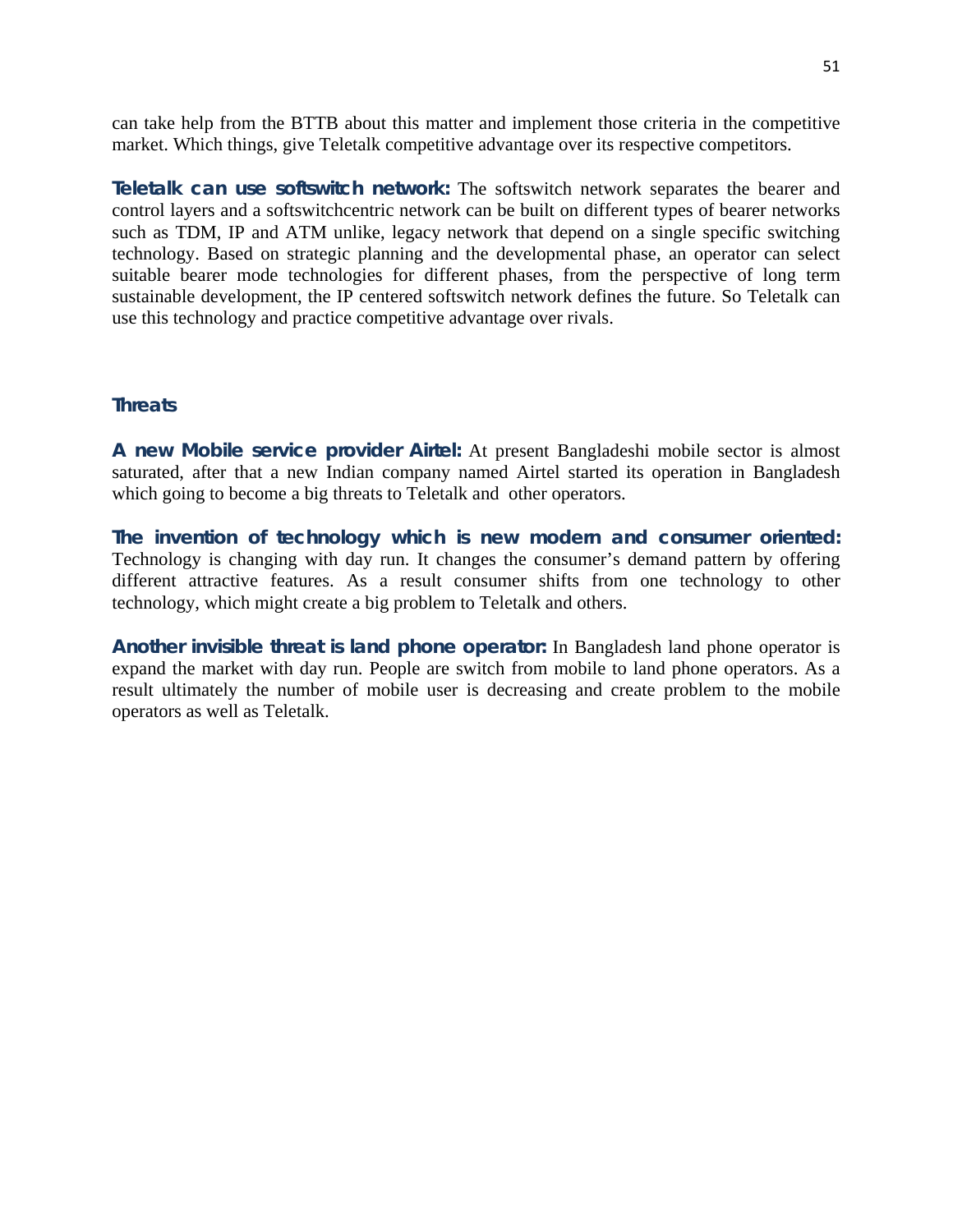

# **Chapter 6 FINDINGS**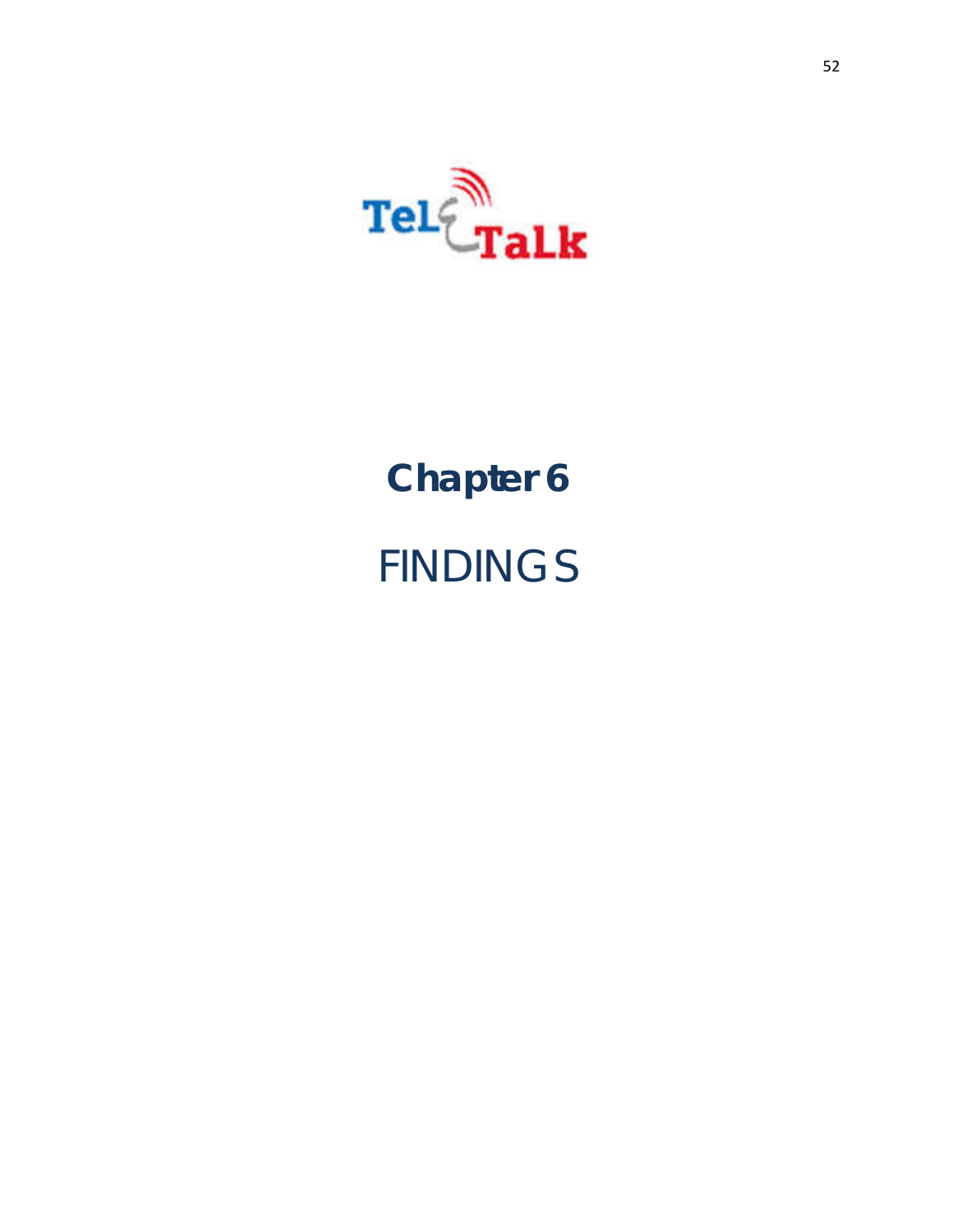#### **FINDINGS**

**Current Ratio** is a liquidity ratio that measures a company's ability to pay short-term obligations. We know **the higher the current ratio, the more capable the company is of paying its obligations.** A ratio under 1 suggests that the company would be unable to pay off its obligations if they came due at that point. While this shows the company is not in good financial health, it does not necessarily mean that it will go bankrupt - as there are many ways to access financing - but it is definitely not a good sign. *For current ratio we see that in 2008 it was 0.56, in 2009 it was 0.49, in 2010 it was 0.51, in 2011 it was 0.42 and in 2012 it was 0.49. All of the findings are under 1.* 

**Quick Ratio** we know it's an indicator of a company's short-term liquidity. The quick ratio measures a company's ability to meet its short-term obligations with its most liquid assets. **The higher the quick ratio, the better the position of the company.** *We see from 2008-12 it is 0.54, 0.48, 0.49, 0.48, 0.48 consecutively. In 2008 and 2010 it did well.* 

**Debt-Equity ratio** provides another vantage point on a company's leverage position, in this case, comparing total liabilities to shareholders' equity, as opposed to total assets in the debt ratio. Similar to the debt ratio, a lower the percentage means that a company is using less leverage and has a stronger equity position. *For Teletalk the findings from 2008-12 is 0.86, 1.38, 1.57, 1.89, 6.26 consecutively. The worst case is in 2012 as the Company took huge loan from Government.* 

**Return On Assets Ratio** gives investors an idea of how effectively the company is converting the money it has to invest into net income. **The higher the ROA number, the better**, because the company is earning more money on less investment. *From 2008-12 the ROA ratios are - 0.07, -1.92, -0.06, 0.02, -0.024 consecutively. The Company only did good at 2011.*

**Gross Profit Margin Ratio,** it is not an exact estimate of the company's pricing strategy but it does give a good indication of financial health. Without an adequate gross margin, a company will be unable to pay its operating and other expenses and build for the future. In general, **a company's gross profit margin should be stable. It should not fluctuate much from one period to another,** unless the industry it is in has been undergoing drastic changes which will affect the costs of goods sold or pricing policies. *From 2008-12 the ratios are 1.03, 1.19, 0.92, 0.47, 0.48 consecutively. Here it's quite fluctuating. So the performance is poor.* 

**Operating Margin Ratio** gives analysts an idea of how much a company makes (before interest and taxes) on each dollar of sales. When looking at operating margin to determine the quality of a company, it is best to look at the change in operating margin over time and to compare the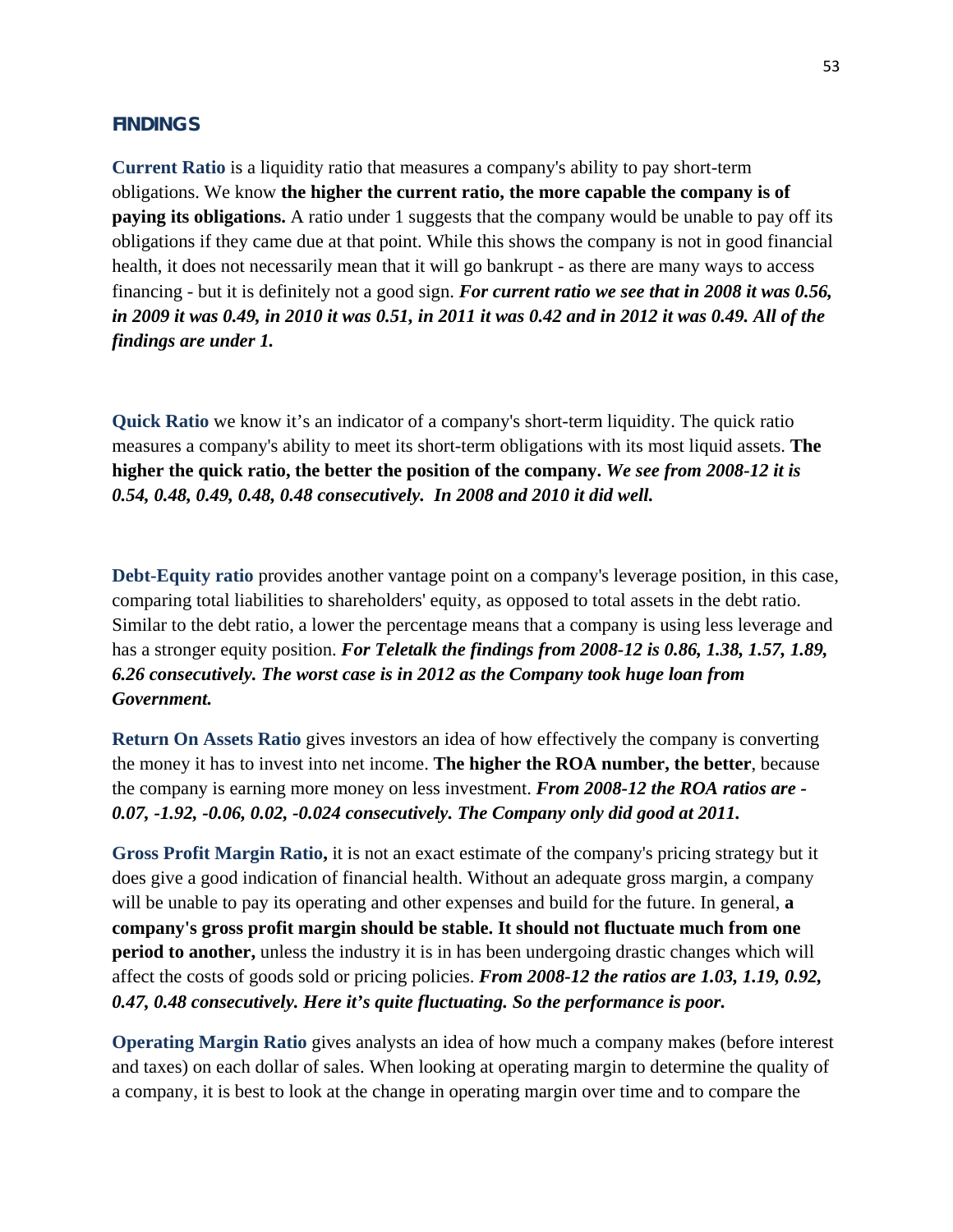company's yearly or quarterly figures to those of its competitors. If a company's margin is increasing, it is earning more per dollar of sales. **The higher the margin,the better.** *From 2008- 12 the ratios are -0.82, -0.72, -0.08, 0.16, 0.09 consecutively. Last two years they did pretty good. Though its negligible.* 

**Pre-tax profit Margin Ratio** is a company's earnings before tax as a percentage of total sales or revenues. **The higher the pre-tax profit margin, the more profitable the company**. The trend of the pretax profit margin is as important as the figure itself, since it provides an indication of which way the company's profitability is headed. *From 2008-12 the ratios are -0.76, -0.69, -0.28, 0.16, 0.08. We see last two years they did well.* 

**Net Profit Margin Ratio** is a ratio of profitability calculated as net income divided by revenues, or net profits divided by sales. It measures how much out of every dollar of sales a company actually keeps in earnings. Profit margin is very useful when comparing companies in similar industries. **A higher profit margin indicates a more profitable company that has better control over its costs compared to its competitors**. *Here we see Teletalk only made profit at 2011, for 1 taka they made a profit of 0.04 taka.* 

**Total Asset Turnover** measures a firm's efficiency at using its assets in generating sales or revenue - **the higher the number the better**. It also indicates pricing strategy: companies with low profit margins tend to have high asset turnover, while those with high profit margins have low asset turnover. *From 2008-12 the ratios are 0.25, 0.89, 0.53, 0.56, 0.49. Here the trend is comparatively steady.* 

**Fixed Asset Turnover** ratio is a financial ratio of net sales to fixed assets. The fixed-asset turnover ratio measures a company's ability to generate net sales from fixed-asset investments specifically property, plant and equipment (PP&E) - net of depreciation. **A higher fixed-asset turnover ratio shows that the company has been more effective in using the investment in fixed assets to generate revenues**. *From 2008-12 the ratios are 0.33, 0.52, 0.88, 0.82, 0.69. Here we see from 2009-12 the ratios were higher.*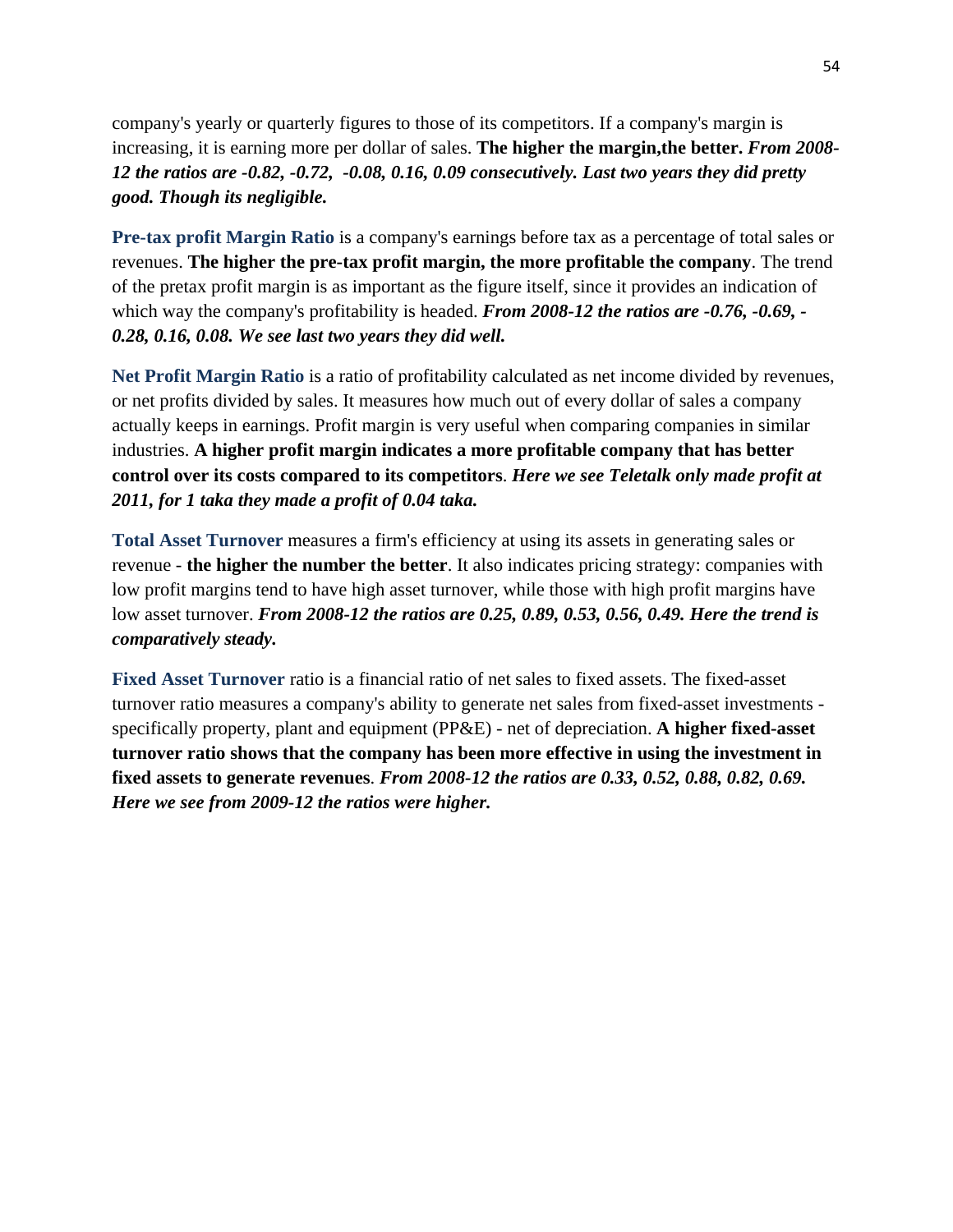

# **Chapter 7** RECOMMENDATION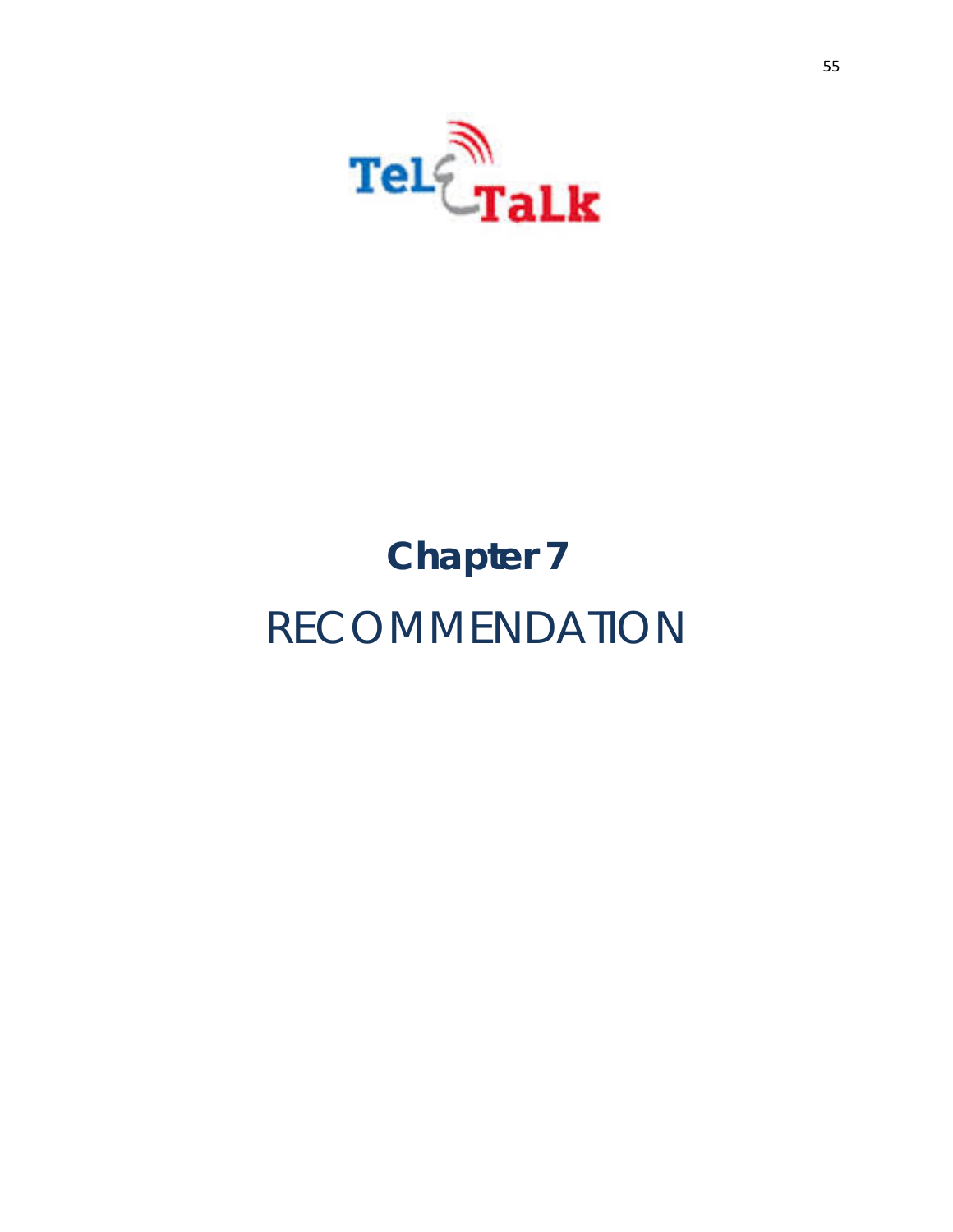#### **RECOMMENDATION**

After seeing the findings part I will recommend Teletalk to increase their Current Assets. Otherwise they will not be able to pay short term obligations.

They should try to keep their Gross Profit Margin Stable. Unless the Company will face drastic changes which will affect the costs of goods sold or pricing policies

They should look to the Net Profit Margin. They are in continuous loss. They only made profit in 2011.

I think the main problem of Teletalk is there fund problem. This problem can be overcome by short term loan fund which they can collect from IPO. They can collect short term loan fom the commercial Banks. They need to improve their information systemand by employing experts to take a good and quick decision making. They need to ensure the Network Quality for the Satisfaction of the Customer. They should improve interaction between employees and make them helpful to each other. They should improve their logistic system. I found their main revenue comes from the Dealers Sales so that Teletalk must need to improve their Dealer Management System. They can improve their accounting information system by implementing a Central software system.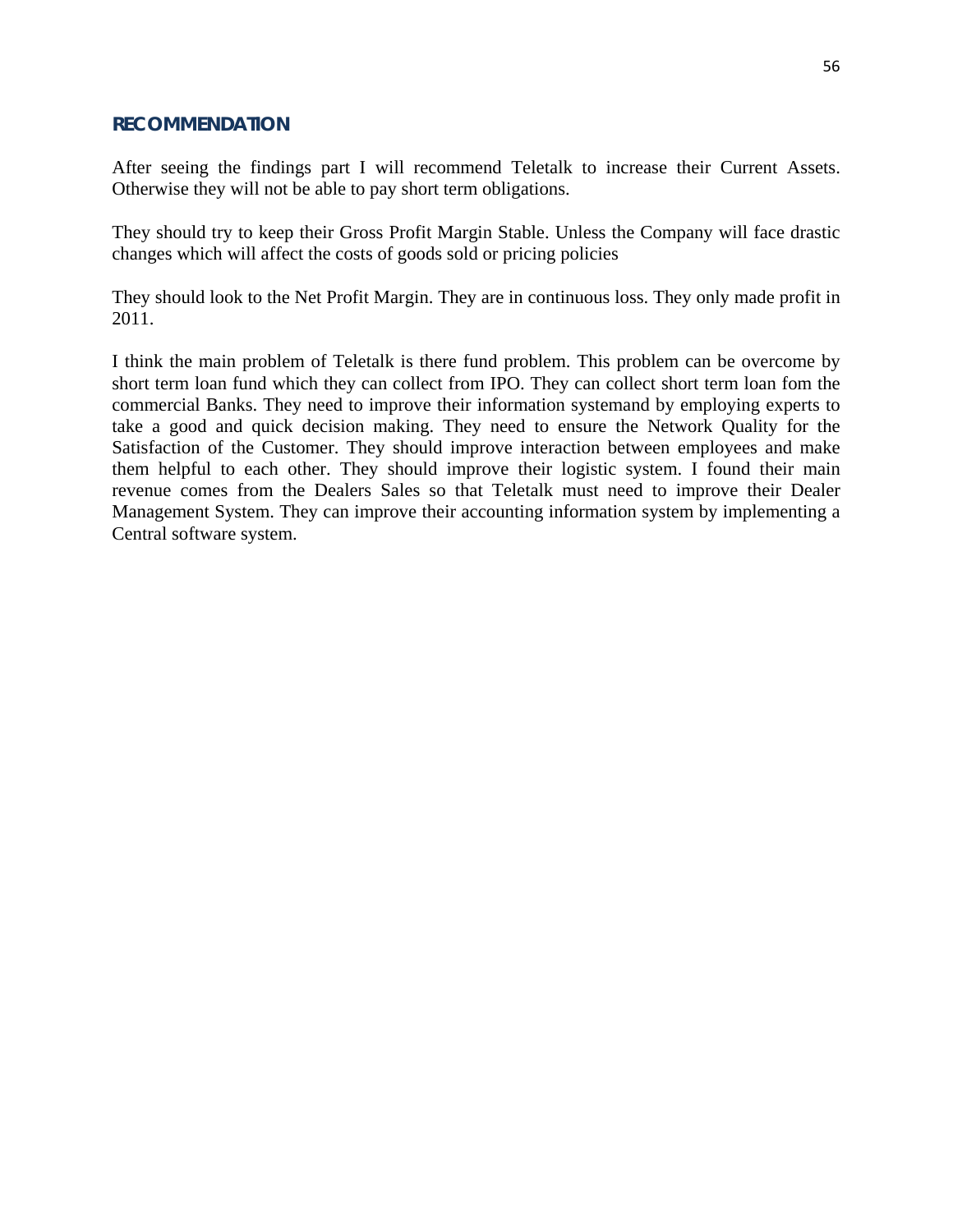

# **Chapter 8 CONSLUSION**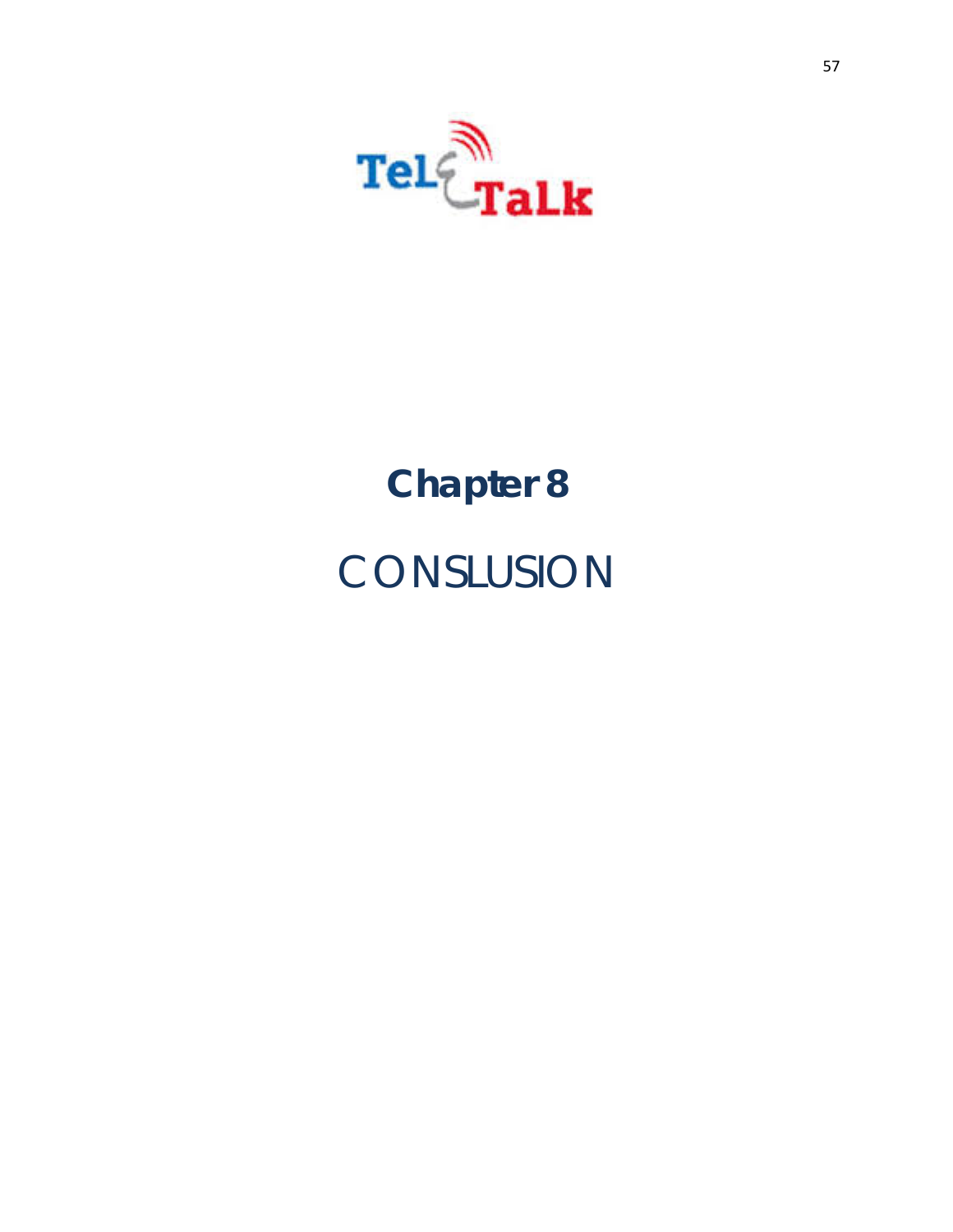#### **CONCLUSION**

Teletalk is the first government owned private cellular operator in Bangladesh. Teletalk has a goal to receive an economic return on its investments and to contribute to the economic development of Bangladesh where telecommunications can play a critical role. Teletalk Bangladesh Limited believes in service, a service that leads to good business and good development. Telephony helps people work together, raising their productivity. This gain in productivity is development, which in turn enables them to afford a telephone service, generating a good business. Thus development and business go together.

The main goal of Teletalk is to deliver SIM kits to the subscriber at a cheap rate and make a competitive market . All the categories of subscribers had collected their SIM kits through banks. Which is very satisfactory of SIM collection rate. When the Subscriber received their SIM kits, the innocent smile of them shows recessive support to Teletalk. This is the great achievement of Teletalk Bangladesh Limited.

In services sector FDI inflow in Bangladesh is enormous. Telecom sector is become the core of interest in FDI in Bangladesh. So it is expected in the long run Teletalk has to face an immense competition. As well as we are also forecasting the current PCO culture might change if the profit margin reduce at current ratio. By this offer interest of Teletalk and PCO's owners reciprocally proportionately will sustain. In the long run they can able to face the market competition successfully.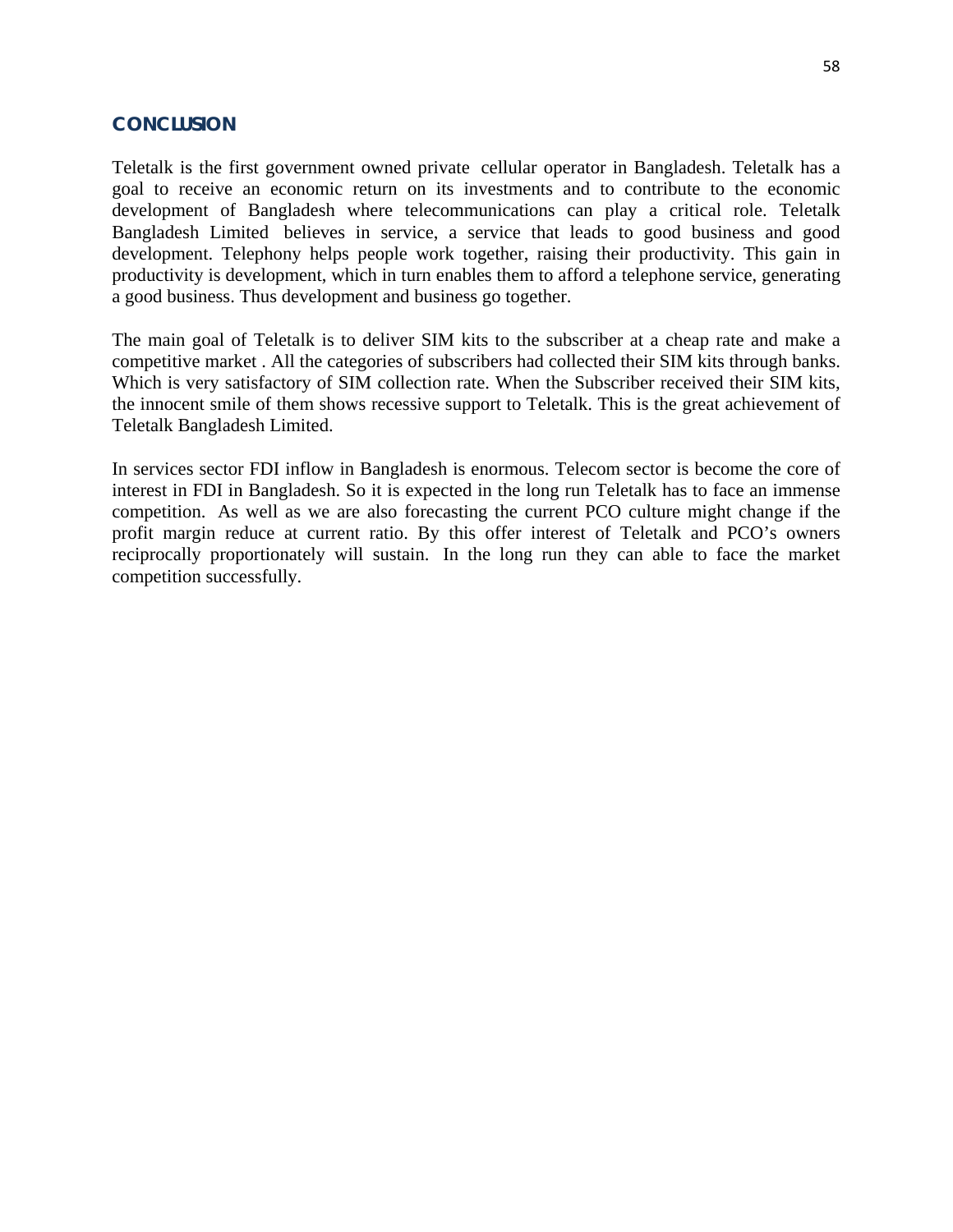## **BIBLIOGRAPHY**

### Annual Report

Teletalk's Annual Report 2008-2012.

#### Web Sites

- www.telenor.com
- www.teletalk.com.
- www.google.com
- www.dscbd.org
- www.wikipedia.org
- http://www.reportlinker.com
- http://www.investopedia.com

#### Books

- Corporate Finance (Ross/ Westerfield/ Jaffe)
- Intermediate Financial Management (F. Brigham/C.Gapenski)